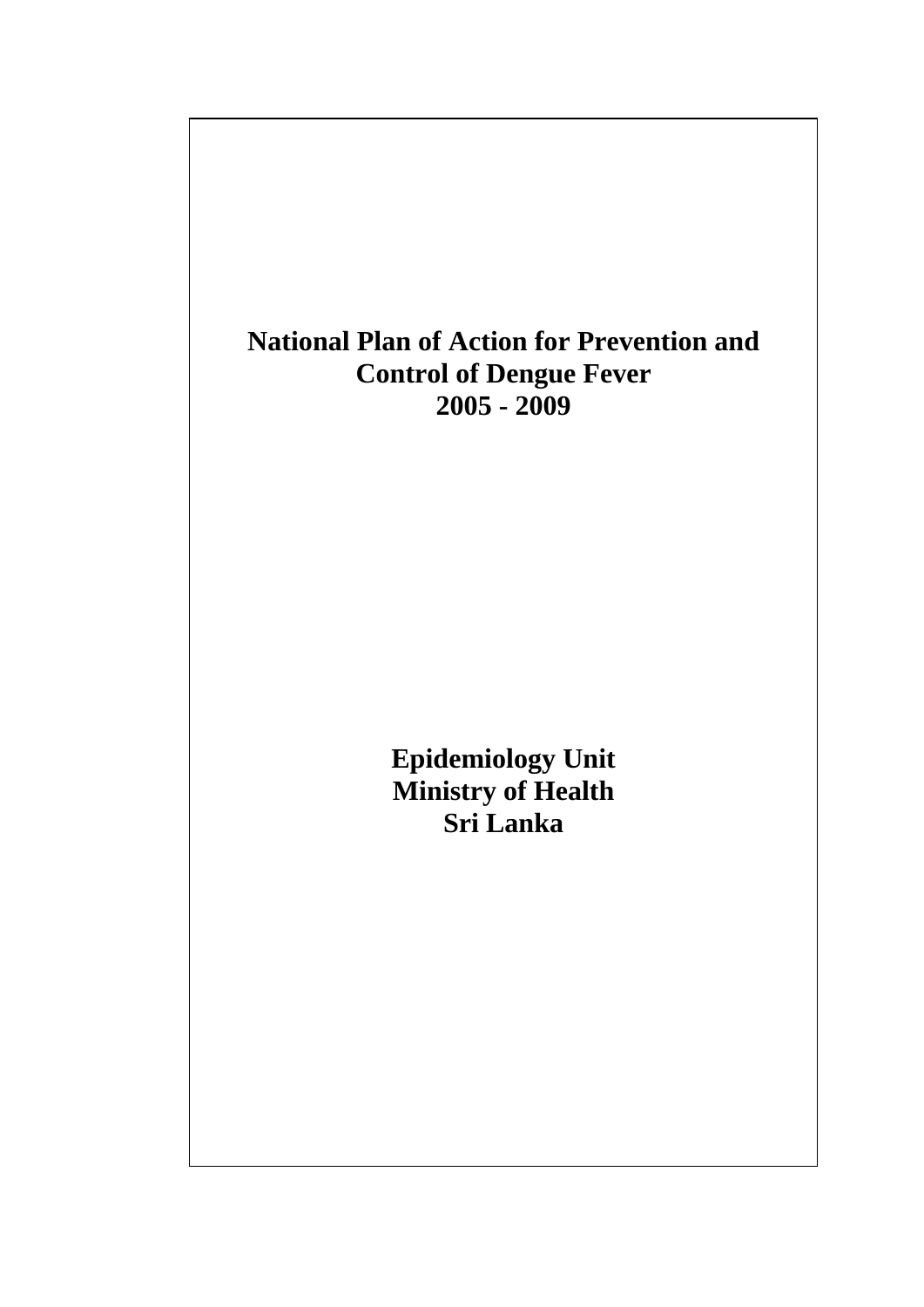# **Table of Contents**

- **1. Dengue fever & Dengue Haemorrhagic fever in Sri Lanka** 
	- **1.1 Introduction**
	- **1.2 Current situation**
- **2. Current control strategies of Dengue fever & Dengue Haemorrhagic fever (DH/DHF)** 
	- **2.1 Surveillance**
	- **2.2 Vector control**
	- **2.3 Social mobilization**
	- **2.4 Establishment of Dengue Task Force**
	- **2.5 Emergency response**
	- **2.6 Integration of disease surveillance**
	- **2.7 Establishment of Sub-committee of Technical Experts**
- **3. Proposed strategies for the control and prevention of Dengue fever & Dengue Haemorrhagic fever (DH/DHF)** 
	- **3.1 Proper clinical management of DF/DHF cases**
	- **3.2 Strengthening of surveillance**
	- **3.3 Integrated vector control activities**
	- **3.4 Social mobilization**
	- **3.5 Establishment of Dengue Control Unit**
- **4. Plan of Action**
- **5. Annexures** 
	- **I. List of participants in the 6 Sub-Committees**
	- **II. Guidelines on Clinical Management of DF/DHF**
	- **III. Guidelines on Vector Control**
		- **A- Guidelines for Vector Surveillance**
		- **B- Guidelines for the use of Chemicals for Vector Control**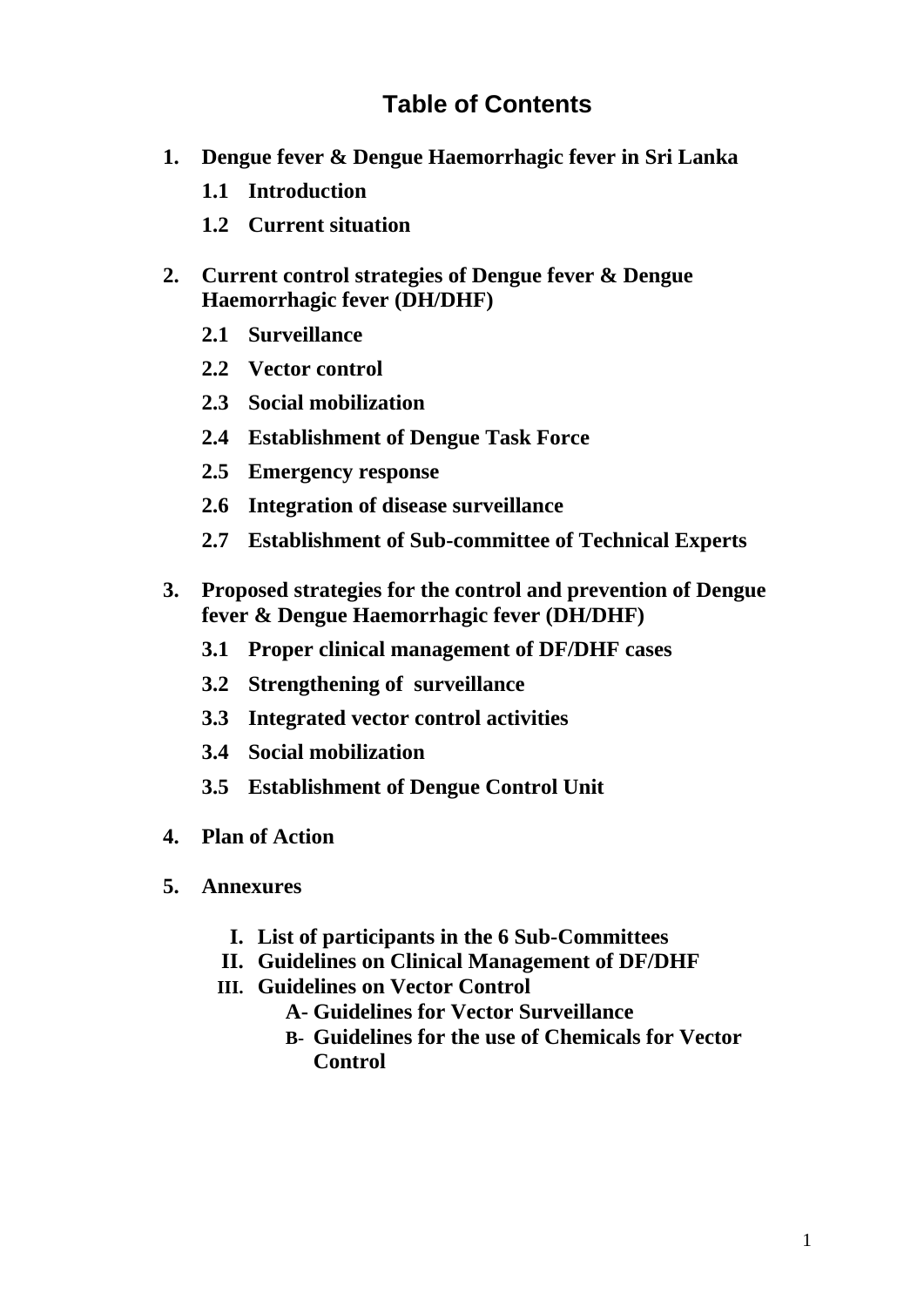# **1. Dengue Fever and Dengue Haemorrhagic Fever (DF/DHF) in Sri Lanka**

### **1.1. Introduction**

Dengue Fever and Dengue Haemorrhagic Fever (DF/DHF) are endemic in Sri Lanka. Since the first reported outbreak of Dengue Fever in 1965, there had been outbreaks on and off until the recent past with progressively large outbreaks occurring more frequently.

In the past 10 years we have witnessed a dramatic increase in the incidence of dengue and its severe manifestations making this infectious disease a major public health problem. Figure I below shows the increase in the number of notified DF/DHF cases and deaths from 1992 – 2004.

#### **1.2. Current situation**

The year 2002 recorded the largest outbreak in the recent past with 8931 cases and 64 deaths. The following year 2003, was one of the relatively low endemicity with only 4,749 suspected cases and 32 deaths reported. However, year 2004 there were 15463 suspected cases and 88 deaths reported to the Epidemiological Unit of the Ministry of Health. During the year 2005, 5211 cases of suspected cases of DF/DHF and 26 deaths were reported to the Epidemiological unit (Figure 1, Table 1).

#### **Figure I: Notified Dengue Fever /DHF cases and deaths by year in Sri Lanka - 1992 – 2005**

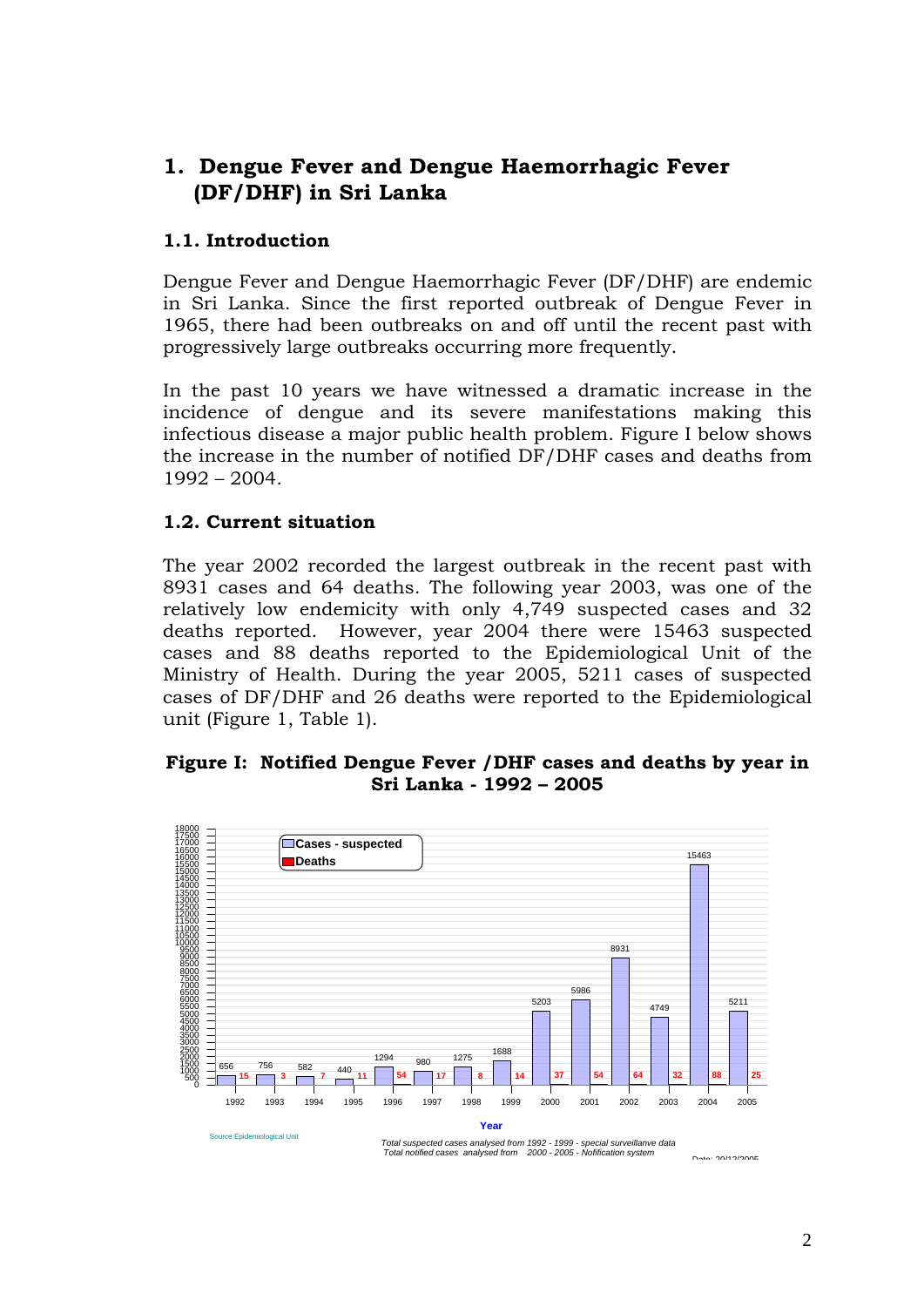| Year | Number of<br>cases DF/DHF | Number of<br>deaths | <b>Case Fatality</b><br>Rate % |
|------|---------------------------|---------------------|--------------------------------|
| 2001 | 4304                      | 54                  | 1.25                           |
| 2002 | 8931                      | 67                  | 0.75                           |
| 2003 | 4672                      | 33                  | 0.71                           |
| 2004 | 15457                     | 88                  | 0.57                           |
| 2005 | 5211                      | 97                  | 0.52                           |

#### **Table 1: Comparison of number of Dengue Fever/DHF cases and deaths, 2001 – 2005**

According to figure 1 and table 1, case reporting in 2004 has shown 3 fold rise in the incidence compared to that of 2003.

Figure 2 below shows the distribution of reported cases of DF/DHF during the last 4 year period in Sri Lanka.





The disease has a seasonal trend, where two peaks of dengue occur following monsoon rains in June - July and October - December.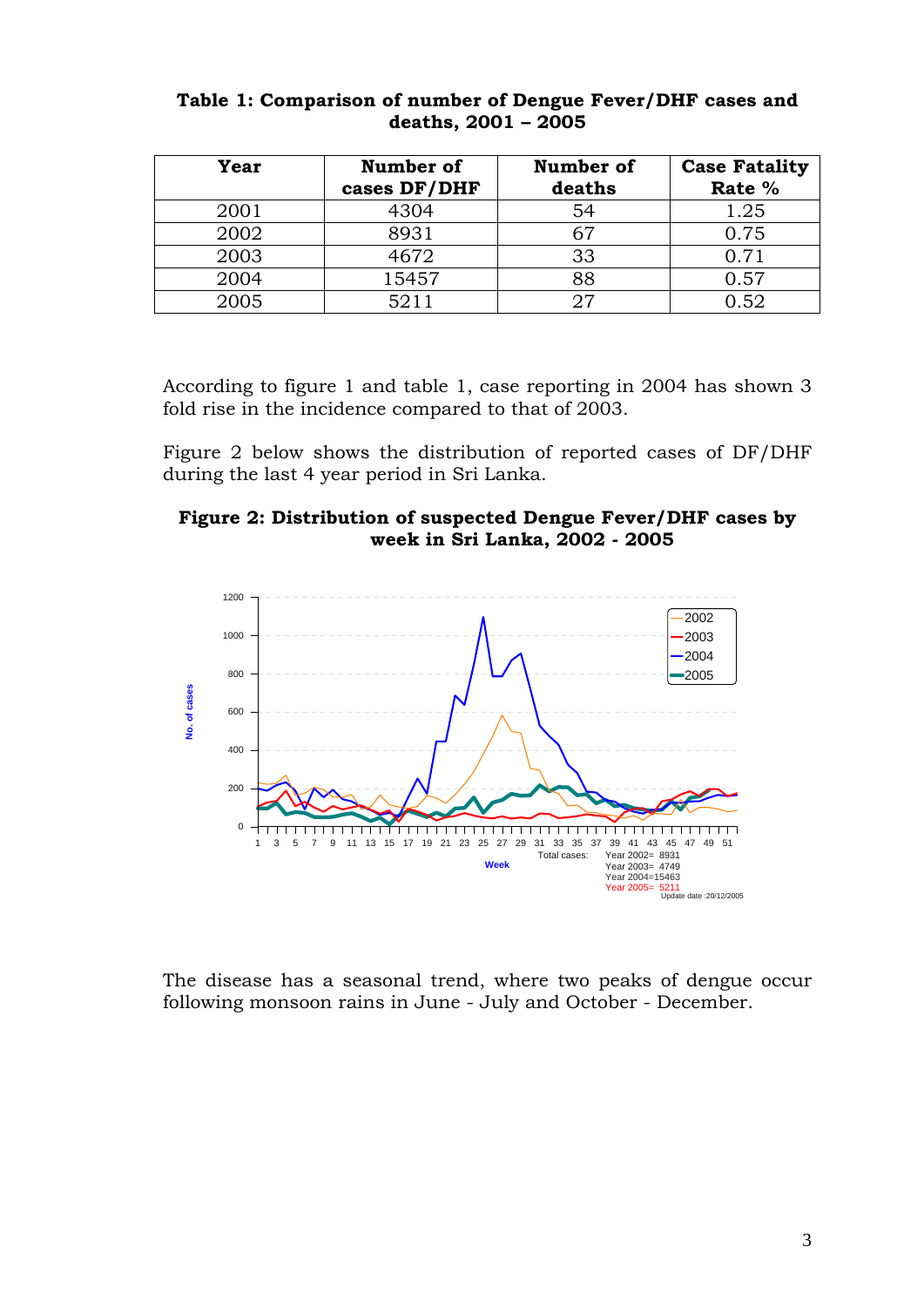

Almost all the districts in Sri Lanka have reported DF/DHF cases and posed a threat to the health of the people. Colombo, Gampaha, Kalutara and Kandy districts have recorded highest number of cases up to November 2004.

The Ministry of Healthcare, Nutrition & Uva Wellassa Development with the support of the other agencies has taken steps in intensifying dengue prevention and control activities.

At national level, a National Task Force on dengue prevention and control chaired by Secretary/Health and Advisory Committee on Communicable Diseases chaired by D.G.H.S. meet regularly to review the current situation and make policy decisions to intensify activities.

Epidemiology Unit continues to monitor disease trends and alert all districts and divisional level health authorities regularly.

Vector surveillance and integrated vector control activities continue in all high-risk areas. Anti-Malaria Campaign takes the leading role in vector surveillance and control with Entomology Division of Medical Research Institute and the Anti-Filariasis Campaign.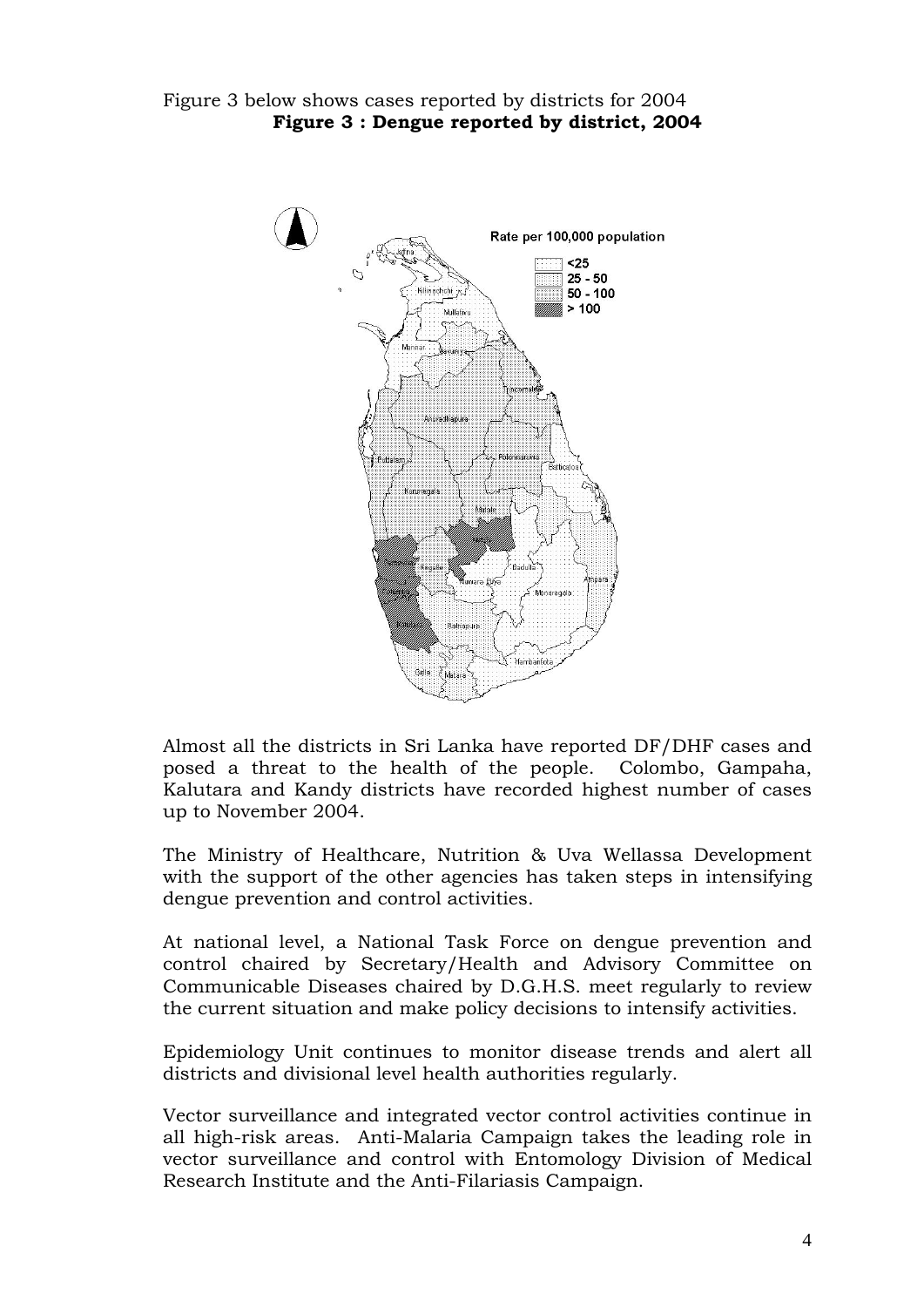Health care institutions in vulnerable areas are vigilant and ready to provide prompt clinical care.

However, with all the above efforts DF/DHF incidence has increased in exponential proportions in 2004. Possible reasons for this situation may be as follows;

- 1. Ever increasing use of non-bio degradable plastics, polythene and other containers with poor disposal systems.
- 2. Lack of co-ordination and co-operation among public health authorities and local government institutions
- 3. Poor response and participation of the community to keep their compounds free of mosquito breeding places.
- 4. Rapid urbanization with poor adherence to health concerns in building construction, refuse disposal and other sanitary measures.

For an effective and sustained dengue control programme the fullest co-operation of the public and media along with other agencies should be given to the health authorities in carrying out their activities.

Health education/public awareness activities continue with special emphasis on removal of mosquito breeding places and environmental management. The Health Education Bureau co-ordinates these activities with the support of all electronic and print media.

# **2. Current control strategies of Dengue Fever/Dengue Haemorrhagic Fever**

In Sri Lanka, the following strategies are carried out to control DF/DHF.

- Surveillance
	- Disease surveillance
	- Vector surveillance
	- Laboratory surveillance (serological)
- Management of DF/DHF cases
- Vector Control
- Social mobilization
- **Emergency response**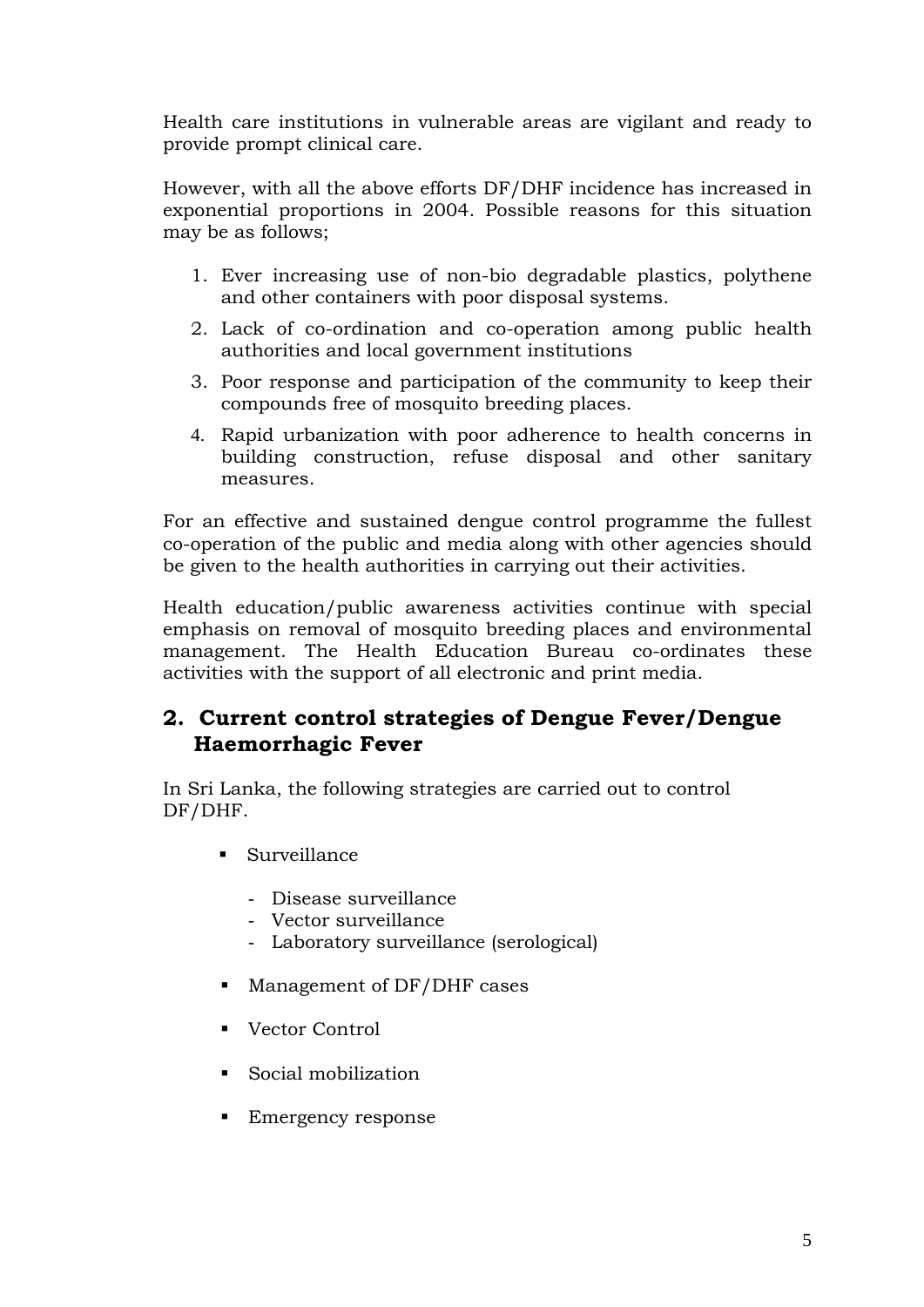## **2.1 Surveillance**

The Advisory Committee on Communicable Diseases is the technical committee in the Ministry of Health where policy decisions on the control of all communicable diseases are made. This committee comprises of professors of medicine, paediatrics and community medicine, virologist of the Medical Research Institute, all Deputy Directors General of the Ministry of Health and heads of specialized campaigns.

This committee is chaired by the Director General of Health Services and the Secretary is the Epidemiologist. This committee meets quarterly and the country situation of all communicable diseases is reviewed in order to take necessary preventive and control measures.

## **2.1.1 Disease Surveillance (Passive)**

DF/DHF is a notifiable disease in Sri Lanka since 1996. All officers treating cases of DF/DHF or suspected DF/DHF should notify such cases immediately to the Medical Officer of Health (MOH)/Divisional Director of Health Services (DDHS) of the area of the patient's residence. A special investigation form is also sent for each case to collect detailed information. The information is reported to the Central Epidemiological Unit weekly in the weekly return of communicable diseases sent by each MOH/DDHS. At the Epidemiological Unit these data are entered into a computer-based information system and the disease situation is monitored according to MOH/DDHS areas. Necessary instructions are given to the respective MOOH / DDHS regarding control DF/DHF.

In the event of notification of unusual number of cases, all other relevant agencies are alerted and action is taken to prevent further spread.

### **2.1.2 Laboratory surveillance**

The objective of active laboratory based surveillance is to provide early and precise information to public health officers on four aspects of disease incidence, i.e. time, location, virus serotype and to clinicians serology and virus isolation data for confirmation of the diagnosis of DF/DHF.

Active surveillance is carried out at present at selected sentinel stations in and around the city of Colombo by the Virology Department of the MRI.

# **2.1.3 Vector Surveillance**

The main purpose of this is to obtain information on larval and adult vector densities which can be used to control the *Aedes* mosquitoes which transmits the dengue virus. The high risk areas are covered by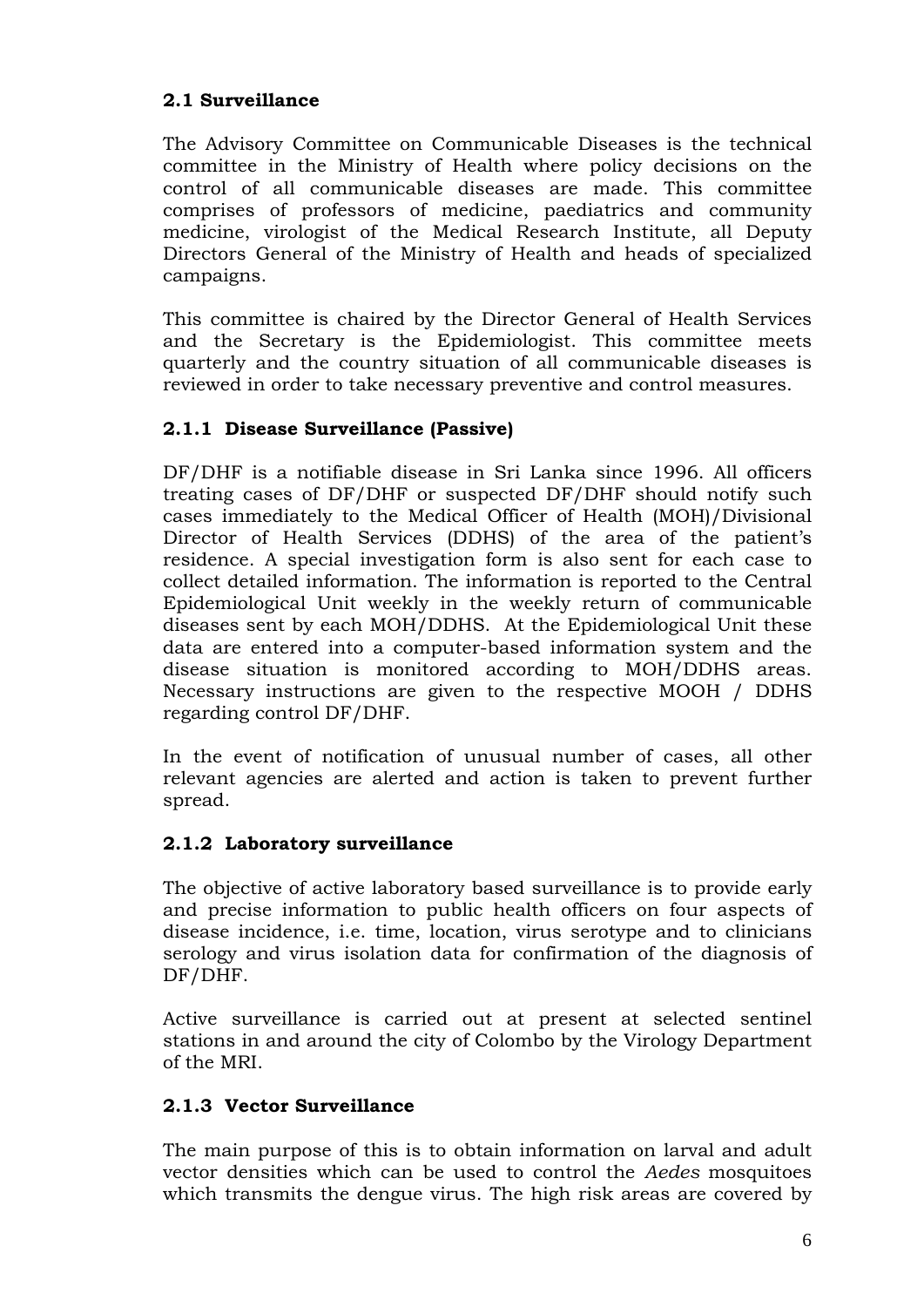the Entomology Department of the MRI in the city of Colombo and its suburbs. The other high-risk areas are covered by the entomological teams of the Anti-Malaria Campaign and Anti-Filarial Campaign of the provincial and regional levels. These vector surveillance reports are forwarded to the A.M.C. to co-ordinate the vector control activities.

Monthly meetings are held at the Head Quarters of A.M.C. to monitor the surveillance and vector control activities.

# **2.2 Vector Control**

As a long-term control measure, larval source reduction activities are carried out through environmental management such as regular solid waste disposal and container removal programmes by the municipal council staff and field health staff. Further, these officers conduct clean up campaigns with the assistance of the public and nongovernmental organizations (NGOs). Similar activities are carried out in high risk areas by the field staff in MOH office, with the support of the community and other organizations.

### **2.3 Social Mobilization**

In respect of the Ministry of Health, the Health Education Bureau (HEB) takes the lead in providing technical guidance for social mobilization focusing in health issues in DF/DHF control activities in collaboration with the Epidemiological Unit and other special units in the Ministry of Health.

Efforts to ensure proper disposal of refuse and source reduction are the main emphasis of social mobilization. The electronic and print media play an important role in getting the public support during an outbreak situation.

### **2.4 Dengue Task Force**

Following the 1996 epidemic, a multi disciplinary Dengue Task Force was established by Her Excellency, the President of Sri Lanka, to plan and monitor activities for community-based larval source reduction, aimed at controlling the *Aedes* mosquito. Subsequently, similar committees were formed at the provincial, regional and divisional levels to organize the necessary resources and to implement various dengue control activities.

### **2.5 Emergency Response**

In November 1996, a National Consultative Meeting was held to identify strategies to strengthen outbreaks response to new emerging and re-emerging infectious diseases. At this meeting a draft action plan was formulated on epidemic preparedness and control of DF/DHF. At present, activities are carried out by the district team headed by the Deputy Provincial Director of Health Services.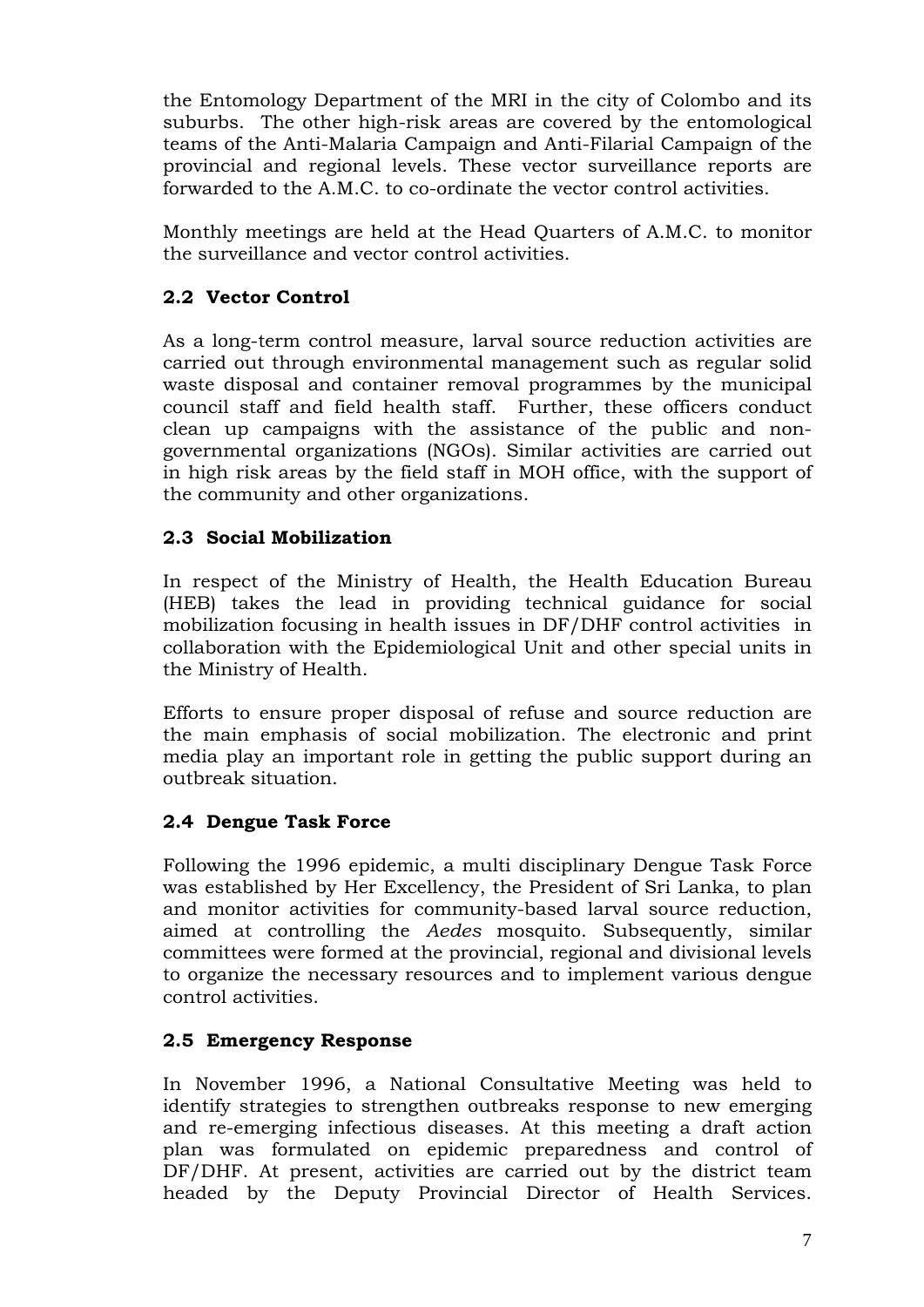Emergency Responses are co-ordinated at the national level by the Epidemiology Unit.

### **2.6 Integration of Disease Surveillance**

Following the Integrated Disease Surveillance and Response Workshop held in January 2004 in Sri Lanka, a plan of action was developed for integration and strengthening of disease surveillance activities, where the following recommendations have been made to enhance DF/DHF surveillance;

- 1. Development of case definitions for DF/DHF.
- 2. Expansion of the surveillance system to include outpatients and community level case finding using suitable mechanisms.
- 3. Strengthening of laboratory surveillance.
- 4. Inclusion of private sector (institutions as well as Private Practitioners) into the mainstream/ambit of the surveillance system.
- 5. Strengthening of Epidemic Preparedness and response at all levels.
- 6. Consolidation of notification through managerial and supervisory inputs at all levels of the health system.
- 7. Establishment of the position of Regional Epidemiology Units/ Information Units in the mainstream of the surveillance system.
- 8. Flow and analysis of data from periphery to centre in a phased manner and the feed back in the reversed direction.

# **2.7 Establishment of Sub-committees of Technical Experts**

Further to the consultative meeting of technical experts held at the BMICH on 14th August 2004 with the Hon. Minister of Healthcare, Nutrition & Uva Wellassa Development, it was decided to form subcommittees to address key issues with regard to dengue control and prevention in Sri Lanka.

Subsequently, six sub-committees comprising of experts have been formulated to address key issues different fields, regarding future control and prevention of dengue in the country. These subcommittees include renowned experts from universities and other government ministries, in addition to distinguished personalities who have retired from universities and government service (Annexure I).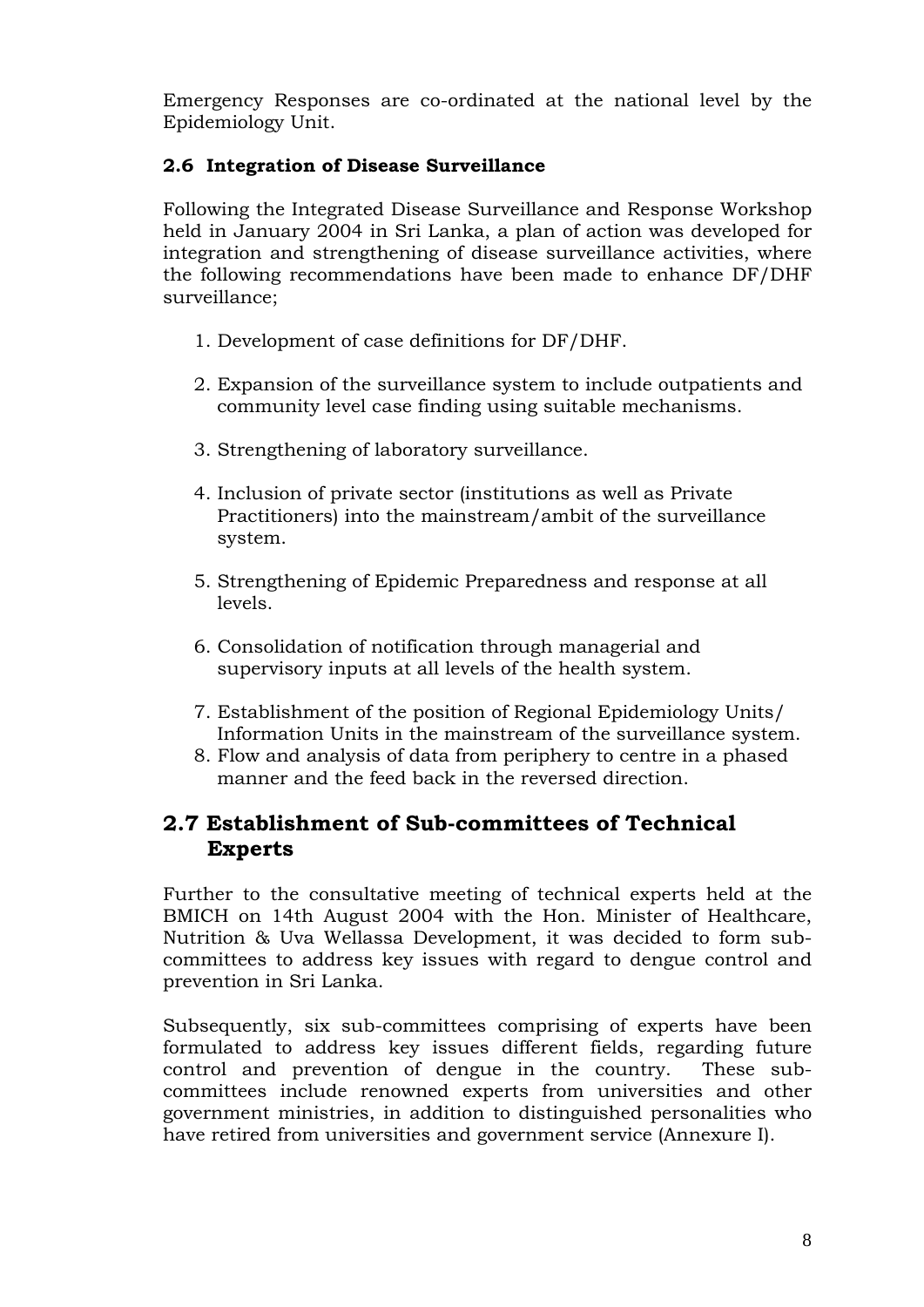The six sub-committees are as follows.

- 1. Clinical Management
- 2. Vector control
- 3. Virology and Vaccine Development
- 4. Social Mobilization
- 5. Legislative Enactments
- 6. Co-ordination of Research on DF/DHF

The National Plan of Action for dengue control has been developed based on the comprehensive plan of action prepared by each subcommittee.

# **3. Proposed framework for the control and prevention of Dengue Fever and Dengue Haemorrhagic Fever**

The following framework is proposed to be carried out in Sri Lanka through integrated approach to reduce morbidity and mortality due to DF/DHF.

#### **3.1 Proper management of DF/DHF cases.**

The sub committee on clinical management has developed new guidelines on proper clinical management of DF/DHF cases. The committee comprised of several consultant physicians and pediatricians attached to government hospitals (Annexure II).

The guidelines are in the process of being finalized and will be disseminated to relevant authorities as given in the proposed plan of action.

It includes,

- management of patients / suspected patients at OPD
- **admission criteria**
- clinical management
- discharge criteria

### **3.2 Strengthening of surveillance**

#### **Disease surveillance**

In addition to the routine notification data, active surveillance of all cases with fever and hemorrhages at sentinel stations is suggested. The sentinel stations need to be selected based on disease incidence and vector indices in order to detect early epidemics (AFP sentinel sites).

Active laboratory surveillance is carried out at present at selected sentinel stations by MRI. This needs to be expanded to other high-risk areas.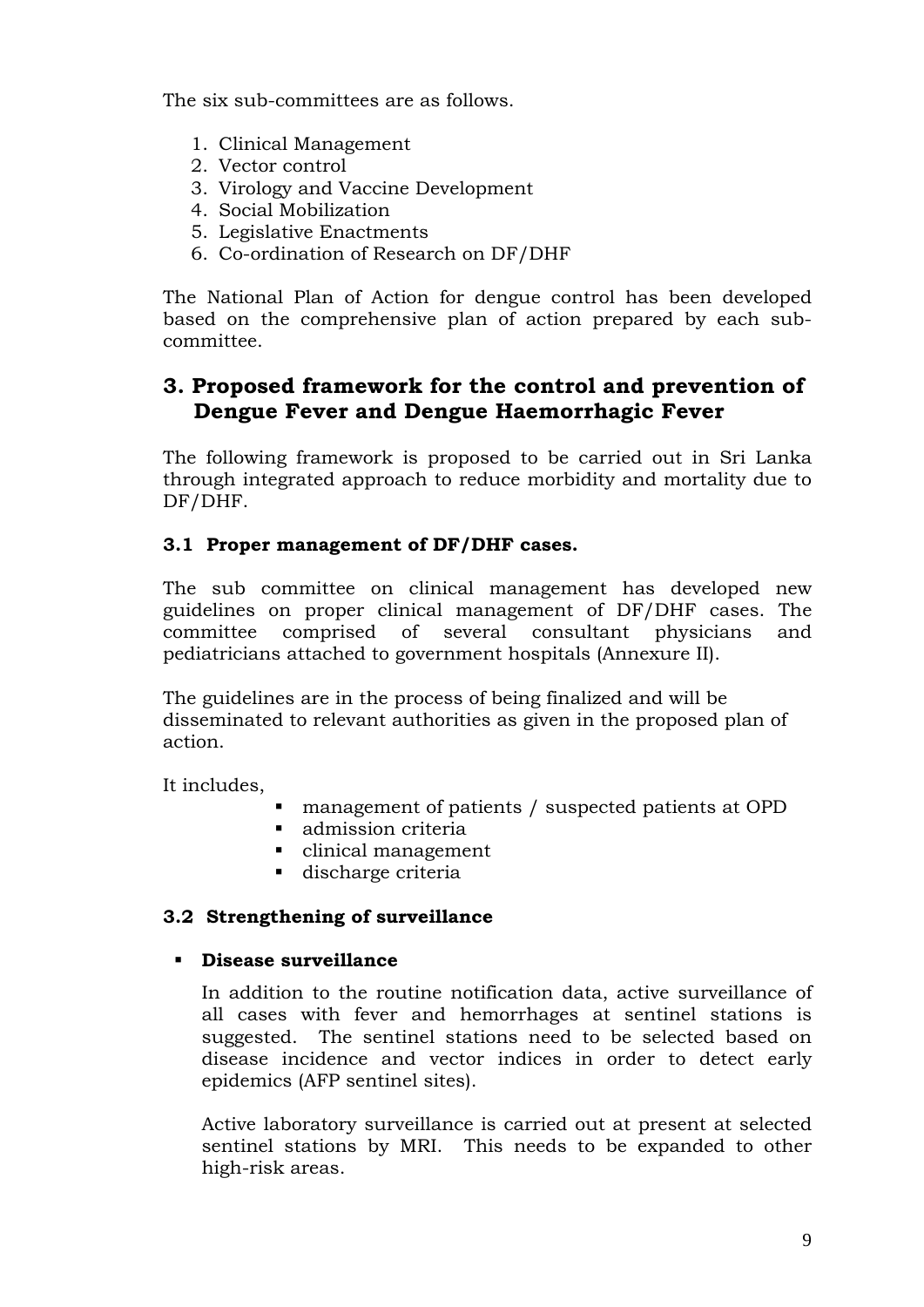Since at present there is no routine system of recording and disseminating of DF/DHF from OPD, general practitioners and private hospitals (except for routine notification system) it is suggested that health information system be developed for DF/DHF.

#### **Vector surveillance**

The main purpose of this is to obtain information which can be used to detect early epidemics and improve effectiveness of vector control activities. Currently vector surveillance (larval and adult) is carried out in an ad hoc manner in the absence of specific criteria. Therefore criteria have to be developed to identify high risk areas to be targeted for entomological activities, based on vector surveillance data.

There is a need to co-ordinate activities of all units engaged in vector control by the dengue control unit.

Adequate staff and facilities should be made available for an effective vector surveillance system. Co-ordination of the surveillance activities should be developed for best possible monitoring.

#### **Laboratory surveillance**

The main objectives of active laboratory surveillance is to provide early and precise information on confirmation of diagnosis, magnitude of the disease and viral sero-type.

Active surveillance is carried out at present at selected sentinel station by the Virology Department of the MRI. It is proposed to expand laboratory surveillance to health facilities in high risk areas, in order to forecast outbreaks and case confirmation.

### **Health information system for DF/DHF**

The information on disease surveillance, vector surveillance and laboratory surveillance should be appropriately co-ordinated at district, provincial and central level into one data system. There needs to be an identified mechanism for flow of information and action that needs to follow DF/DHF information system should be an integral part of the overall communicable disease surveillance system.

### **3.3 Integrated vector control activities**

Source reduction by elimination of breeding places, chemical and biological control of the vector mosquito must be carried out on a planned basis, complemented by vector surveillance indices. Surveillance of vectors should be an essential routine step in the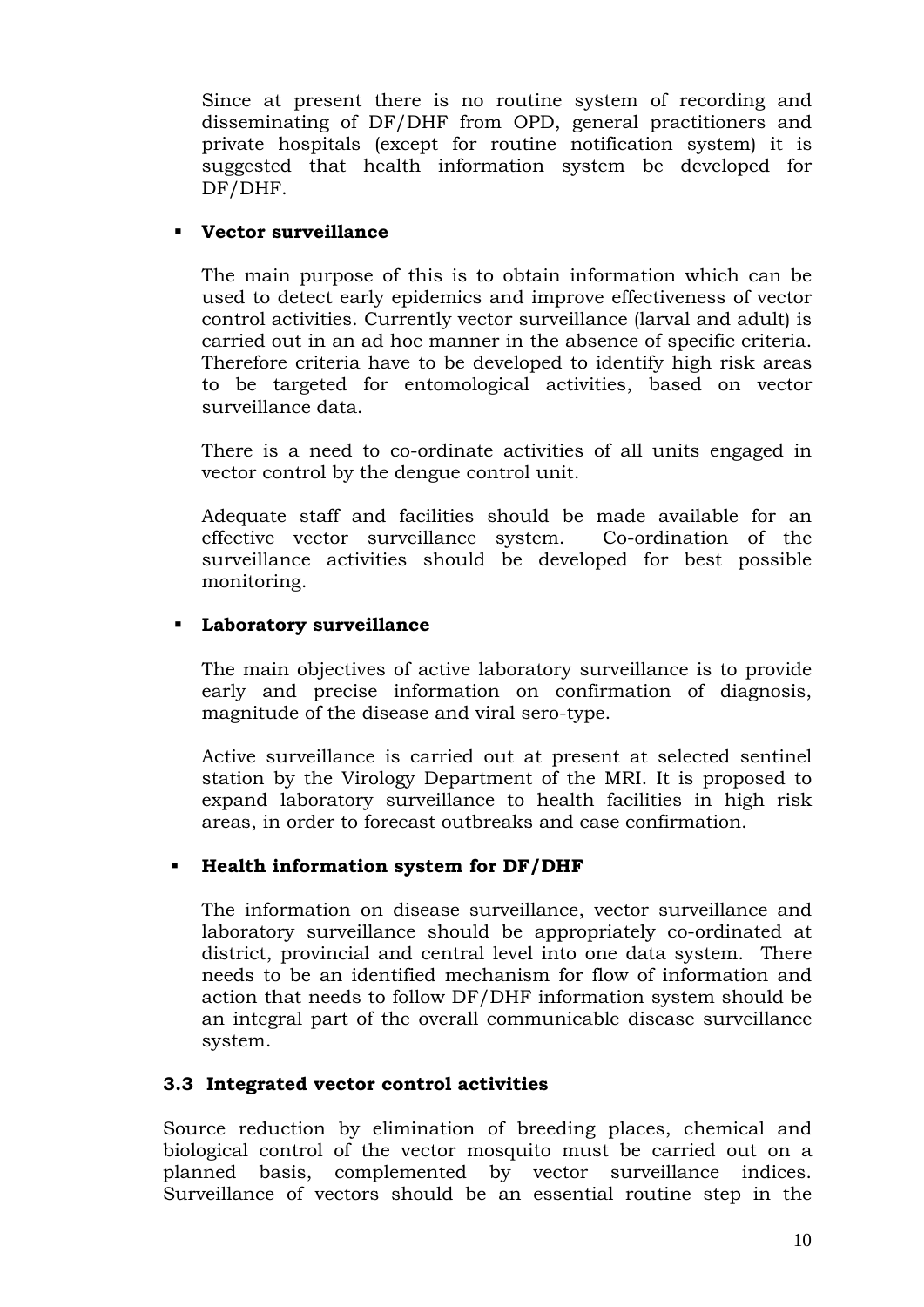planning of control measures and their evaluation. Surveys are also necessary for studying the ecology and distribution of vectors as well as to determine the risk of outbreaks.

Since vector density has a positive correlation of rainfall, it is necessary to forecast future outbreaks in relation to the rainfall. Incorporation of rainfall and entomological data could help to predict future outbreaks and map out high-risk areas for preventive measures.

## **3.4 Social mobilization**

One of the components identified for sustainable prevention and control of DF/DHF is social mobilization. Along with social mobilization, active community participation including the civil society groups, inter-sectoral co-ordination, health education and legislative support are cited as other components for sustainable prevention and control measures.

In Sri Lanka, health education activities are handled at the national level by the Health Education Bureau. At provincial and regional levels, the health education activities are carried out by the respective field and hospital health staff co-ordinated to develop an effective media programme to create awareness of dengue, proper disposal of refuse and waste and source reduction measures through sustained community action, for prevention and control of dengue.

# **3.5 Establishment of Dengue Control Unit**

In the absence of a national programme for dengue, the Minister of Health has taken steps to appoint a Director/Dengue Control, to coordinate and mandate the dengue control programme in the country. Infra-structure, logistics and funds necessary for the planning, implementation, monitoring and evaluation will be allocated from the Ministry of Health.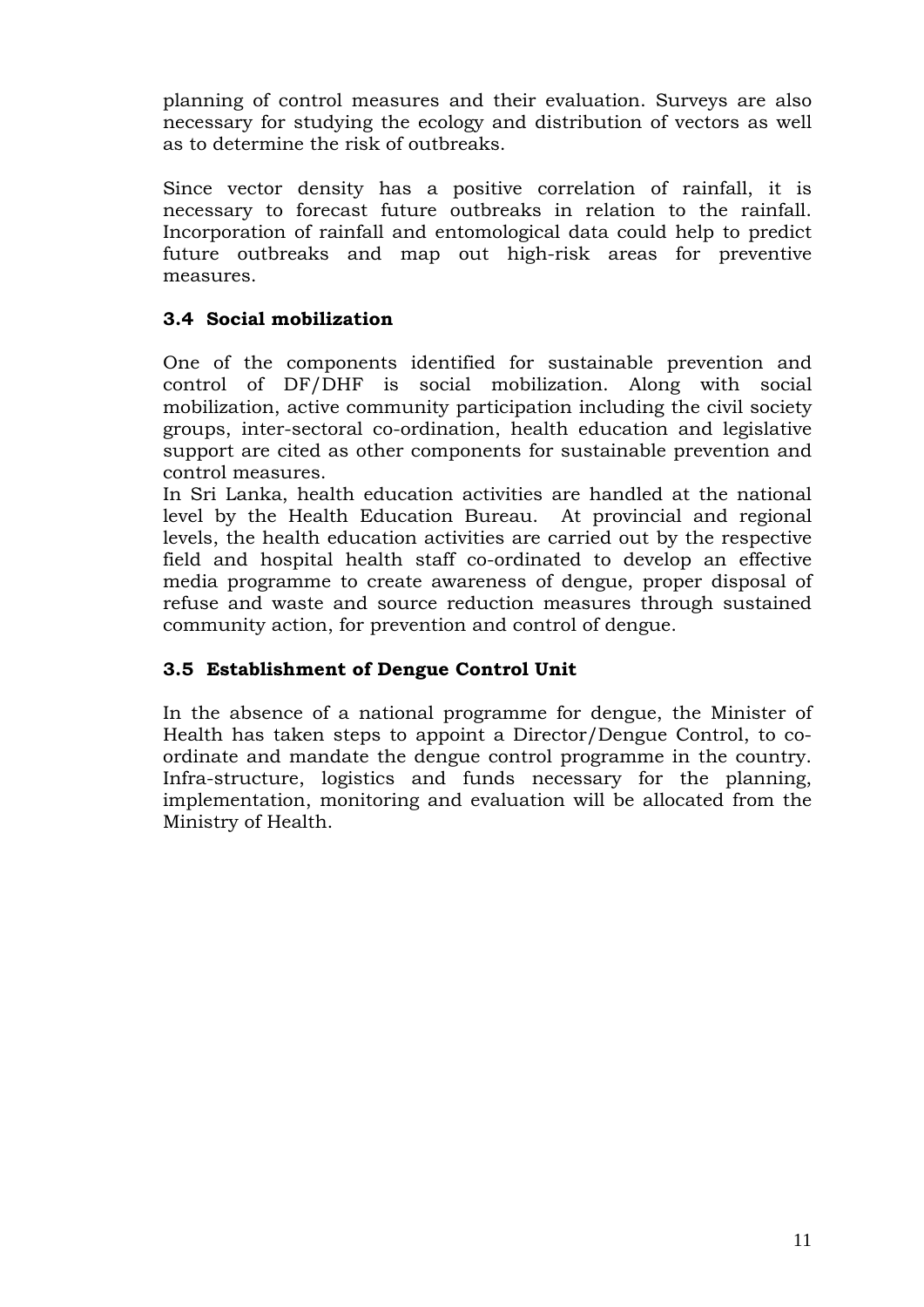# **4. Plan of Action for Prevention and Control of Dengue in Sri Lanka**

#### **Objectives :**

- 1. To reduce morbidity and mortality due to DF/DHF.
- 2. To forecast and prevent dengue epidemics.
- 3. To strengthen liaison with civil society groups, NGOO, media and other relevant stakeholders for social mobilization in dengue control.
- 4. To identify and mobilize resources to carry out research on dengue.
- 5. To develop and sustain an effective dengue prevention and control programme in Sri Lanka.

#### **Objective 1 – To reduce morbidity and mortality due to DF/DHF.**

| <b>Strategy</b>                              | <b>Activities</b>                                                                                                                                                                                                                                                                                      | <b>Responsibility</b>                                                                                                                      |
|----------------------------------------------|--------------------------------------------------------------------------------------------------------------------------------------------------------------------------------------------------------------------------------------------------------------------------------------------------------|--------------------------------------------------------------------------------------------------------------------------------------------|
| 1. Ensure proper<br>management of<br>DF/DHF. | Development and circulation of new<br>1<br>guidelines on clinical management of<br>DF/DHF,<br>assessment of the patient at OPD, ETU<br>admission criteria<br>inward management<br>referral<br>discharge and follow up                                                                                  | - Sub-committee<br>on 'clinical<br>management'<br>- Ministry of<br>Health/National<br>Coordinator<br>/DC (NC/DC)<br>- Epidemiology<br>Unit |
|                                              | Ensuring availability and use of new<br>2<br>guidelines on case management by<br>admitting officers, MOO/OPD in state and<br>private hospitals<br>RMPs /AMPs in district hospitals,<br>Peripheral units, Central Dispensaries<br>full time and part time Private Practitioners<br>all other clinicians | - Heads of<br>Institutions<br>- Clinicians in<br>Government $&$<br>Private Sector                                                          |
|                                              | Training of all relevant health workers on<br>3<br>correct knowledge<br>attitudes and practices on case management<br>using the above standard guidelines                                                                                                                                              |                                                                                                                                            |
|                                              | Re-organization of OPD of at least in major<br>4<br>hospitals for,<br>screening for DF/DHF<br>fever surveillance for DF/DHF<br>emergency care<br>reduction of long waiting hours for<br>suspected dengue patients                                                                                      |                                                                                                                                            |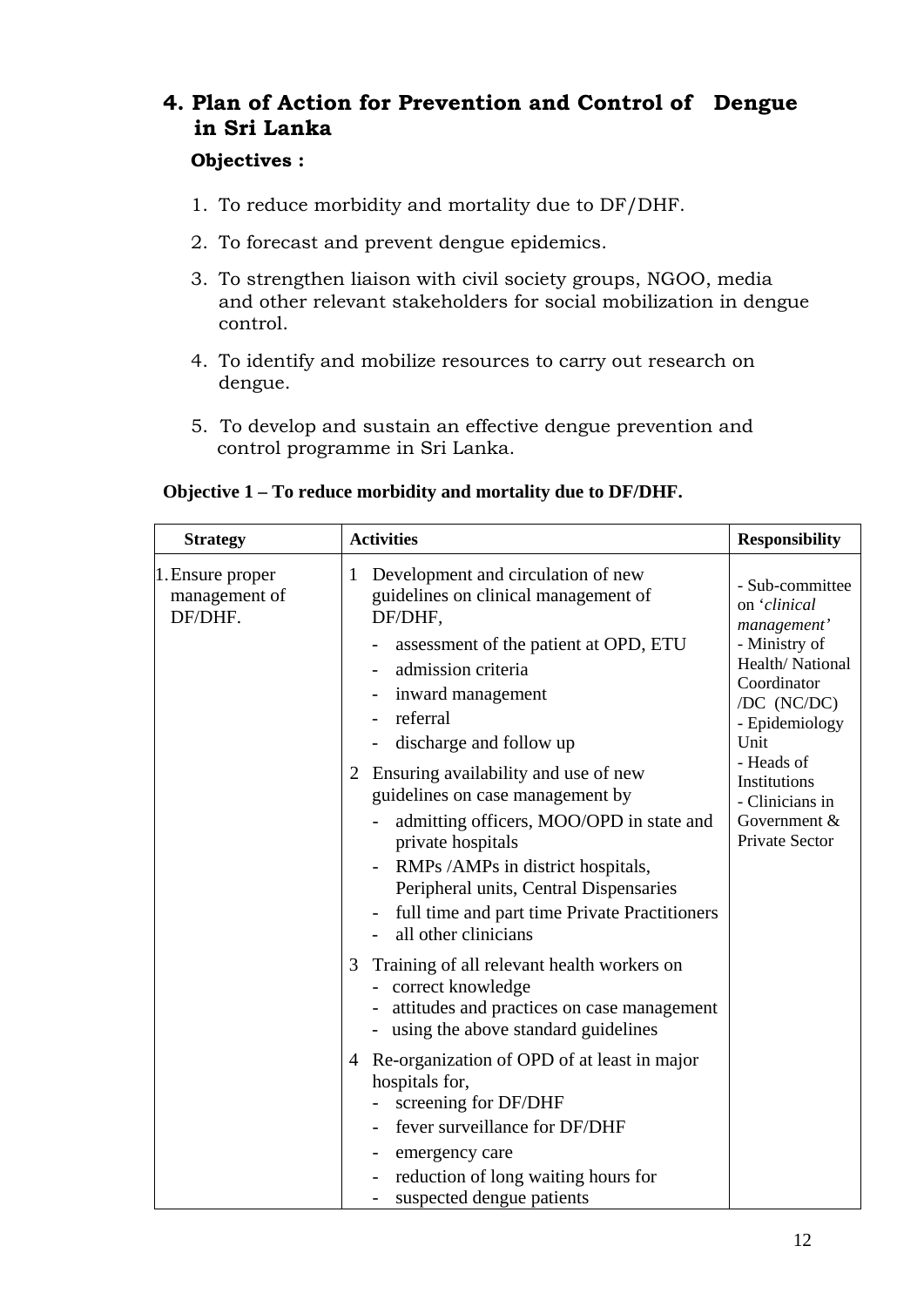|                                                                                                                                                                                                        | 5. Establishment of "model management"<br>centres" (semi-intensive care units/dengue<br>ward) in major hospitals in high risk districts.<br>6. Provision of dengue diagnostic facilities<br>including micro-centrifuges, micro-<br>haematocrit and other equipments for basic<br>investigations in wards, intensive care units,<br>laboratories etc.<br>7. Provision of essential medical supplies<br>including i.v. fluids and other colloids                                                                                                                                                                                                                            | DDG/Logistics<br>D/MSD                                                                                                                                                       |
|--------------------------------------------------------------------------------------------------------------------------------------------------------------------------------------------------------|---------------------------------------------------------------------------------------------------------------------------------------------------------------------------------------------------------------------------------------------------------------------------------------------------------------------------------------------------------------------------------------------------------------------------------------------------------------------------------------------------------------------------------------------------------------------------------------------------------------------------------------------------------------------------|------------------------------------------------------------------------------------------------------------------------------------------------------------------------------|
| 2. Development of<br>health education<br>messages for the<br>community on early<br>identification of<br>dengue fever, early<br>signs of DF/DHF<br>and proper case<br>management at<br>household level. | Development and communication of task<br>oriented, clear IEC materials to the parents,<br>households and community through mass media/<br>leaflets/ posters or any other relevant mechanism<br>on,<br>how to recognise early the suspected cases<br>of dengue including early clinical features<br>danger signs of DF/DHF/DSS to seek early<br>hospital care to prevent deaths<br>proper management of fever at household<br>level (increased fluid intake, bed rest,<br>correct dosage of paracetamol, tepid<br>sponging, avoidance of NSAIDS etc).<br>use of mosquito nets by patients undergoing<br>treatment<br>screening of houses to prevent entry of<br>mosquitoes | - Health<br>Education<br><b>Bureau</b><br>- Media                                                                                                                            |
| 3. Periodic reviews of<br>deaths due to<br>DHF/DSS in order<br>to identify and<br>rectify deficiencies<br>in management.                                                                               | <b>Conduction of Dengue Mortality Review</b><br>according to the guidelines/format prepared,<br>(annexure iv) for all and suspected deaths due to<br>DHF/DSS quarterly in each hospital with the<br>following information.<br>- detailed clinical history.<br>- laboratory investigations carried out and<br>their interpretation.<br>- possible deficiencies at primary, pre-hospital<br>or hospital care levels which could have been<br>prevented.                                                                                                                                                                                                                     | - Sub-committee<br>on 'clinical<br>management'<br>- Epid Unit<br>- Heads of<br>Institutions<br>- Clinicians in<br>Government &<br>Private Sector<br>- Public Health<br>Staff |
| 4. Development of<br><b>Health Information</b><br>System for dengue.                                                                                                                                   | Maintenance of good record keeping system of<br>1.<br>DF/DHF patients according to standard<br>classification criteria in OPD, wards and<br>laboratories.<br>Delegate responsibilities to designated officers<br>2.<br>to ensure recording and dissemination of accurate<br>information on time.                                                                                                                                                                                                                                                                                                                                                                          | - Epidemiology<br>Unit/RE<br>- Heads of<br>Institutions<br>- Clinicians in<br>Government &<br>Private Sector<br>$-ICN$<br>-D/Information                                     |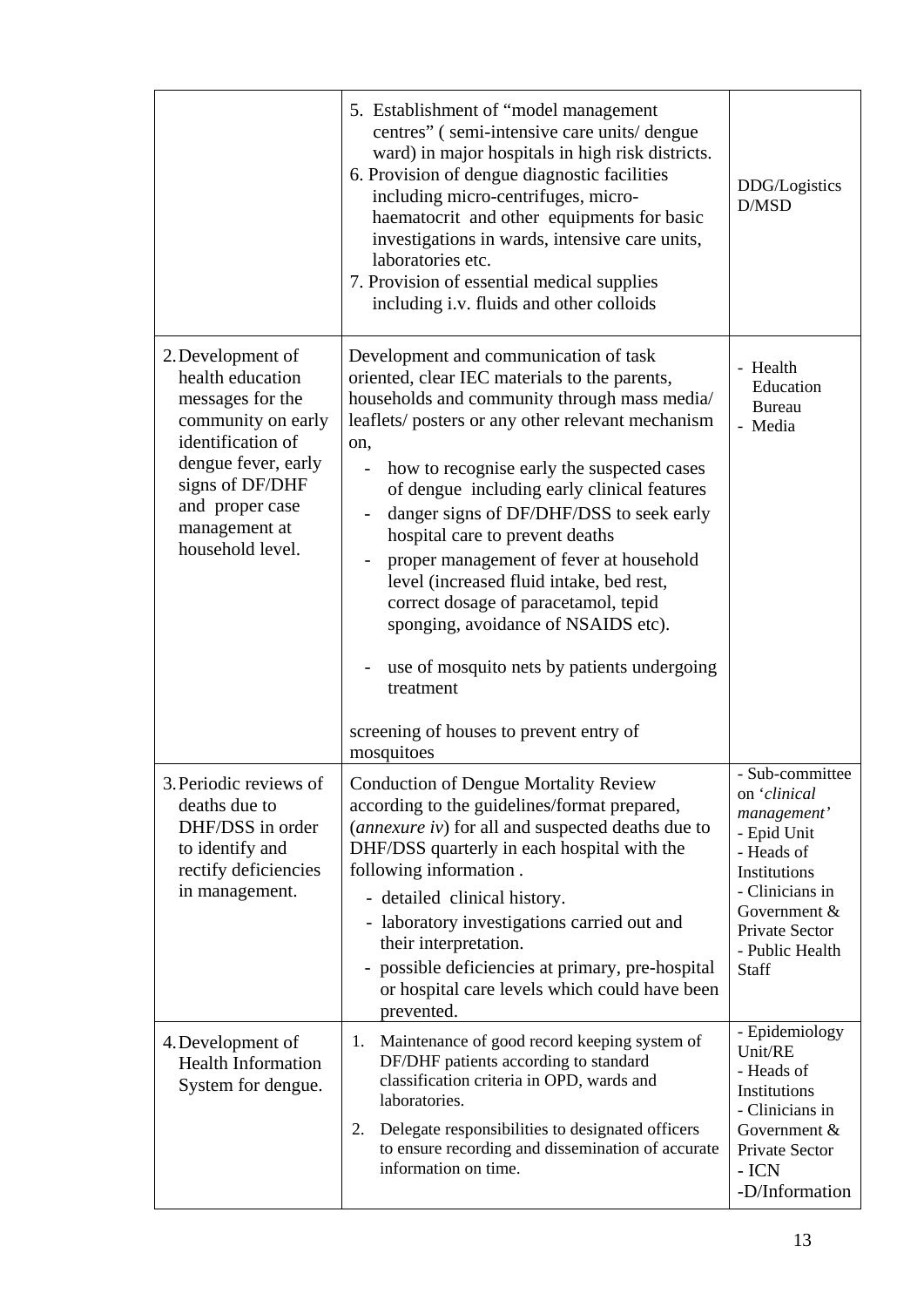| 5. Improve notification<br>of suspected<br>DF/DHF by all<br>clinicians for early<br>detection of<br>epidemics, adhering<br>to new case<br>definition. | 1. Notification and investigation of all cases and<br>confirmed /suspected deaths due to DHF/DSS<br>to MOH, REE and Epidemiology Unit.<br>2. Establish a mechanism to liaise MOH and<br>clinicians in government and private<br>institutions for prompt notification of<br>DF/DHF on suspicion.<br>3. Strengthening of the mechanism for | - Epid Unit/RE<br>- Heads of<br>Institutions<br>- Clinicians in<br>Government $&$<br>Private Sector<br>- ICN |
|-------------------------------------------------------------------------------------------------------------------------------------------------------|------------------------------------------------------------------------------------------------------------------------------------------------------------------------------------------------------------------------------------------------------------------------------------------------------------------------------------------|--------------------------------------------------------------------------------------------------------------|
|                                                                                                                                                       | notification of DF/DHF in private hospitals.                                                                                                                                                                                                                                                                                             |                                                                                                              |
| 6. Improve disease<br>surveillance and<br>outbreak<br>investigation                                                                                   | 1. Identification and surveillance of high risk<br>populations<br>2. Monitor case notification from all health<br>facilities                                                                                                                                                                                                             | $-$ NC/DC<br>- Epid unit/RE<br>- MOH/DDHS                                                                    |

# **Objective 2 - To forecast and prevent dengue epidemics.**

| <b>Strategy</b>                                                                                                                                                                                                      | <b>Activities</b>                                                                                                                                                                                                                                                                                                                                                                                                                                                                                                               | <b>Responsibility</b>                                                                                                                                                                          |
|----------------------------------------------------------------------------------------------------------------------------------------------------------------------------------------------------------------------|---------------------------------------------------------------------------------------------------------------------------------------------------------------------------------------------------------------------------------------------------------------------------------------------------------------------------------------------------------------------------------------------------------------------------------------------------------------------------------------------------------------------------------|------------------------------------------------------------------------------------------------------------------------------------------------------------------------------------------------|
| 1. Use of serological<br>and virological<br>diagnosis timely<br>and effectively at<br>reference labs for<br>early identification<br>of dengue<br>outbreaks.                                                          | 1. Identification and supervision of sentinel<br>surveillance stations for fever monitoring in<br>OPD in selected hospitals in high-risk areas.<br>2. Expansion of surveillance of clinically<br>suspected fever cases seen at OPD of major<br>hospitals in high-risk areas. Dengue serology<br>should be performed on blood samples taken<br>from these patients (systematic sampling).<br>3. Liaison of PHI from RMO office / MOH<br>office to visit sentinel institutions on weekly<br>basis to get data on dengue actively. | - MRI/Other<br>laboratories<br>(Private/universi<br>ties)<br>$-NC/DC$<br>$-RE$<br>- Heads of<br>Institutions<br>- Clinicians in<br>Government $&$<br>Private Sector<br>- MLT, ICN,<br>MOH, PHI |
| 2. Implement a<br>systematic ongoing<br>entomological<br>surveillance system<br>and control<br>activities targeting<br>high risk areas and<br>organization and<br>implementation of<br>vector control<br>activities. | 1. Development of clear guidelines for field level<br>staff on vector control (adult and larval)<br>annexure iii.<br>2. Larviciding in selected containers with<br>appropriate larvicides.<br>3. Biological control using fish e.g. <i>Poecelia</i><br>reticulata (guppy) for water storage tanks/<br>ponds.<br>4. Insecticide spraying for adult vector control in<br>areas where patients are being reported and/or<br>clusters of patients are reported.                                                                     | Sub-committee<br>on 'vector<br>control'<br>- AMC/AFC/<br>regional staff<br>$-RE$<br>$-MOH$<br>$-$ PHI<br>$- EAA$<br>- PHFOO<br>- Local<br>Government<br><b>Officers</b><br>- Community         |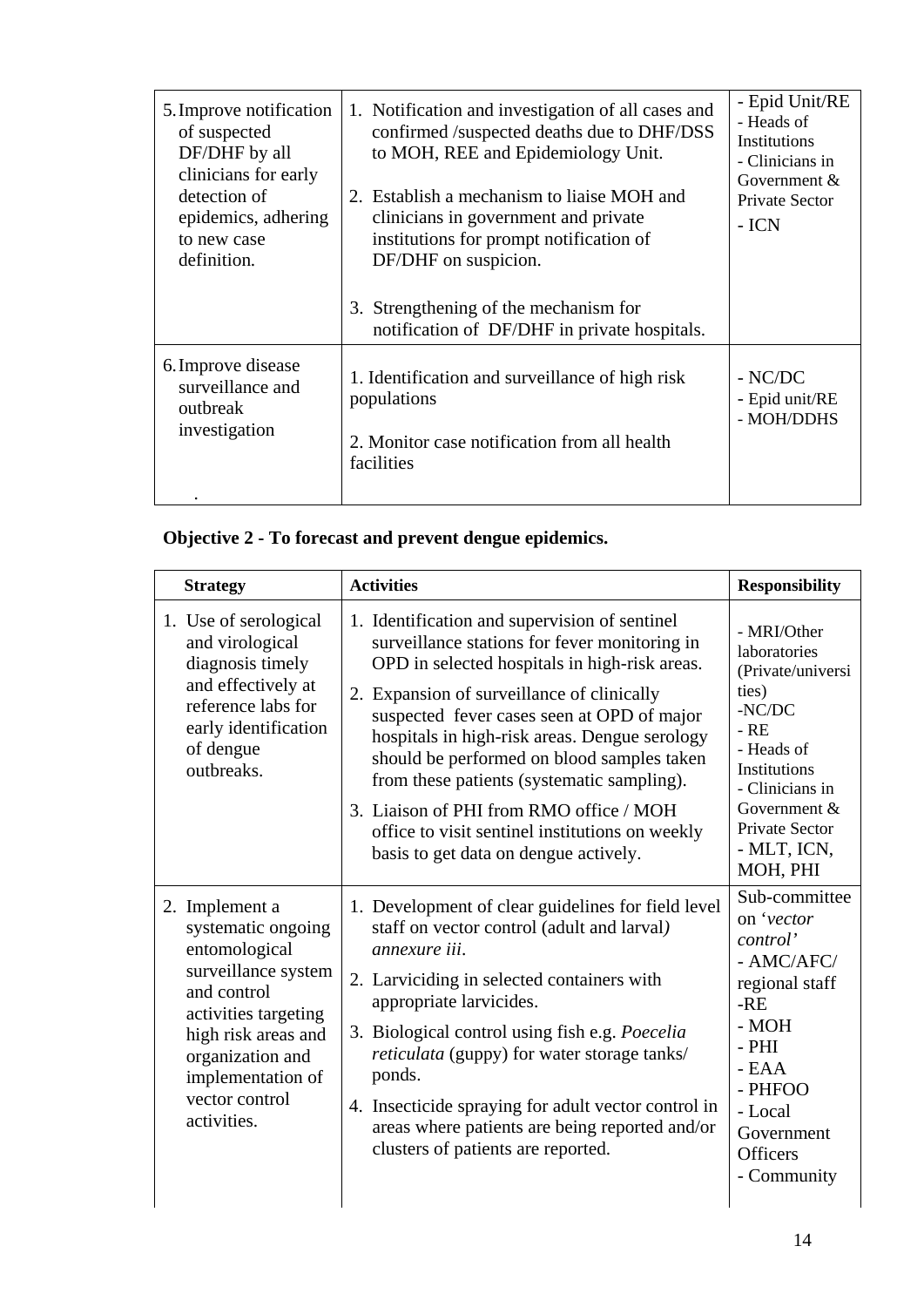|                                                                                                                                               | 5. Training of public health staff on<br>entomological surveillance and practical<br>application of suitable control measures for<br>different breeding places.<br>6. Identify high risk areas (stratification of the<br>area) for surveillance and implementation of<br>control activities based on vector indices and<br>disease incidence.<br>7. Stratification of area by mapping of data<br>according to the disease incidence, adult<br>vector and larval indices for emergency vector<br>control measures and health education<br>activities. |                                                                                                       |
|-----------------------------------------------------------------------------------------------------------------------------------------------|------------------------------------------------------------------------------------------------------------------------------------------------------------------------------------------------------------------------------------------------------------------------------------------------------------------------------------------------------------------------------------------------------------------------------------------------------------------------------------------------------------------------------------------------------|-------------------------------------------------------------------------------------------------------|
|                                                                                                                                               | 8. Mapping of permanent and semi-permanent<br>breeding sites e.g. tyre dumps, cemeteries,<br>CTB depots, plant nurseries, water tanks etc to<br>intensify vector control activities and regular<br>larviciding whenever indicated.                                                                                                                                                                                                                                                                                                                   |                                                                                                       |
|                                                                                                                                               | 9. Ensure elimination of larval breeding habitats<br>within houses, peri-domestic and commercial<br>environment with the involvement of the<br>community at risk, especially before the<br>monsoon rains.                                                                                                                                                                                                                                                                                                                                            |                                                                                                       |
|                                                                                                                                               | 10. Develop and distribute a composite checklist<br>to strengthen quality of field performance for<br>vector surveillance and control.                                                                                                                                                                                                                                                                                                                                                                                                               |                                                                                                       |
| 3. Ensure effective<br>monitoring and<br>evaluation of<br>surveillance and<br>control activities at<br>Local, Regional<br>and National level. | 1. Identification of focal points at national.<br>regional, district and MOH levels for<br>coordination and integration of activities<br>(Emergency Action Committee and Rapid<br>Response Team).<br>2. Develop and distribute tools/formats to<br>monitor progress in implementation.                                                                                                                                                                                                                                                               | - Epidemiology<br>Unit<br>-RMO/AMC<br>-RFO/AFC<br>$-$ NC/DC<br>- DPDHS<br>$-RE$<br>- MOH              |
|                                                                                                                                               | 3. Conduct quarterly review meetings to evaluate<br>control measures.<br>4. Pre outbreak acceleration of control activities.                                                                                                                                                                                                                                                                                                                                                                                                                         | -Community<br>NGOO/CBOO                                                                               |
| 4. Reduction of man-<br>vector contact                                                                                                        | 1. Elimination of mosquito breeding places.<br>2. Encourage residents to get their houses<br>screened to reduce mosquitoes from entering<br>the houses for feeding and resting.<br>3. Use of bed nets/repellents                                                                                                                                                                                                                                                                                                                                     | - Media<br>- Clinicians in<br>Government $&$<br>Private Sector<br>$-HE\&P$<br>- Field Health<br>Staff |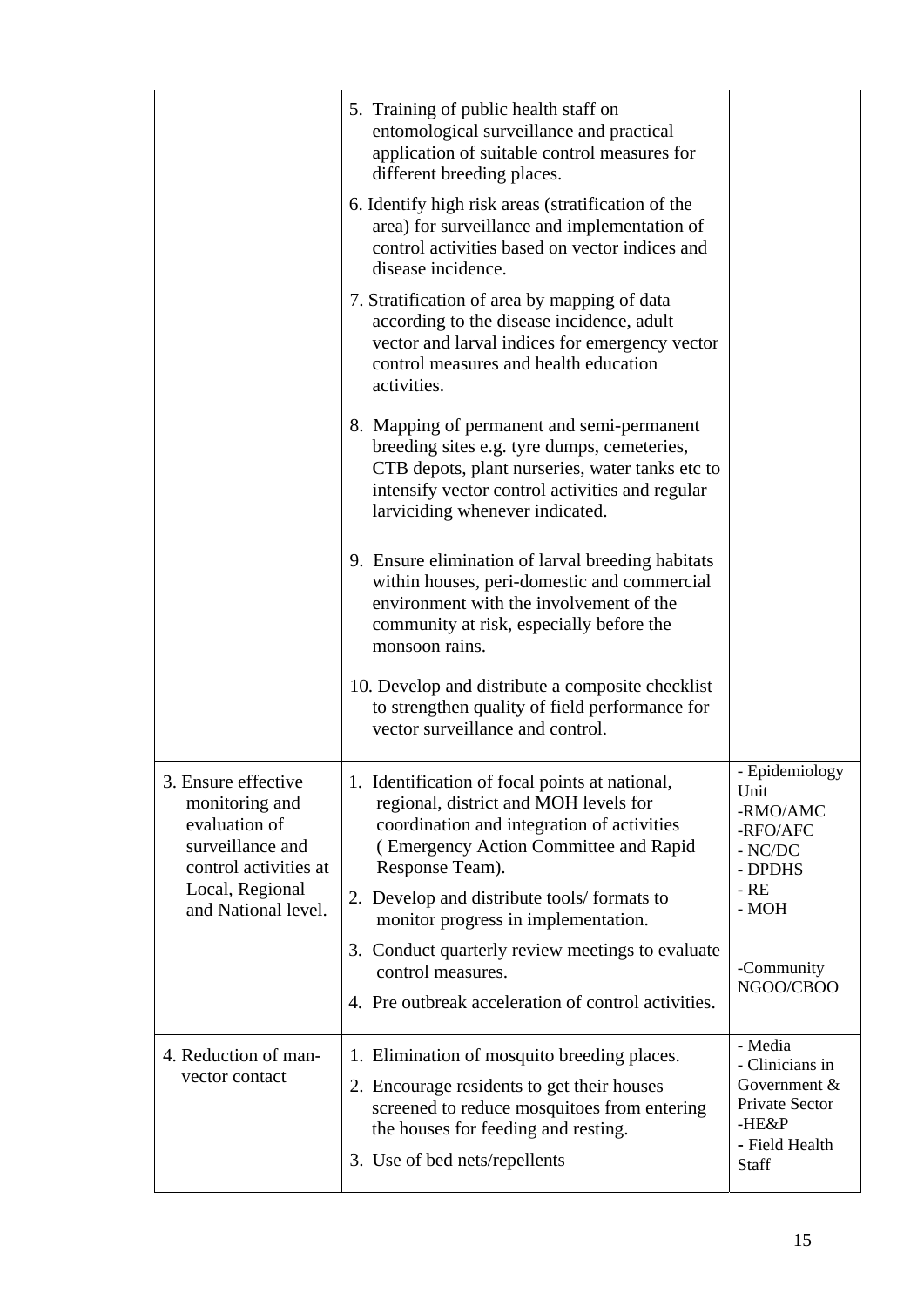|                                                                                            | 4. Encourage patients/suspected patients to rest                                                                                                                                                                                                                |                                                           |
|--------------------------------------------------------------------------------------------|-----------------------------------------------------------------------------------------------------------------------------------------------------------------------------------------------------------------------------------------------------------------|-----------------------------------------------------------|
|                                                                                            | under a bed net at home/hospital.                                                                                                                                                                                                                               |                                                           |
| 5. Monitoring of rain<br>fall data to forecast<br>outbreaks and<br>impending<br>epidemics. | 1. Forecasting of rain fall pattern for preventive<br>measures to be initiated before rain starts.<br>2. Monitoring of rain fall pattern in vulnerable<br>areas by following two indicators to be<br>disseminated to relevant authorities<br>- rain fall volume | - Meteorological<br>Department<br>- Epid Unit<br>-RMO/AMC |
|                                                                                            | - number of raining days<br>3. Establishment of rain fall monitoring stations<br>in selected areas.<br>4. Development of an early warning system using<br>available information<br>entomological data<br>morbidity data<br>virological data<br>rainfall data    | NC/DC                                                     |

#### **Objective 3 - To strengthen liaison with civil society groups, NGOO, CBOO and relevant authorities for social mobilization in dengue control.**

| <b>Strategy</b>                                                                                                                                                                                                                                           | <b>Activities</b>                                                                                                                                                                                                                                                                                                                                                           | <b>Responsibility</b>                                                                                                                                                                        |
|-----------------------------------------------------------------------------------------------------------------------------------------------------------------------------------------------------------------------------------------------------------|-----------------------------------------------------------------------------------------------------------------------------------------------------------------------------------------------------------------------------------------------------------------------------------------------------------------------------------------------------------------------------|----------------------------------------------------------------------------------------------------------------------------------------------------------------------------------------------|
| 1. Intersectoral<br>coordination with<br>the relevant<br>ministries<br>including Ministry<br>of Education,<br>Environment and<br><b>Local Government</b><br>to be strengthened<br>to address the<br>issues related to<br>dengue fever and<br>its control. | 1. Initiation of a National Programme<br>to cover all urban councils and Pradeshiya<br>Sabha, to have an effective solid waste<br>disposal management system.<br>2. Strengthening advocacy for necessary political<br>commitment and support.<br>3. National policy on minimizing, recycling and<br>proper disposal of non-biodegradable plastics<br>and polythene.         | Primary<br>Responsibility<br>- Ministry of<br>Health<br>(NC/DC)<br>- Epidemiology<br>Unit<br>-Supported by<br>CEA, Local<br>Authorities,<br>NGOO                                             |
| 2. Enhancement of<br>participation at<br>various voluntary<br>organizations,<br>NGOO, CBOO,<br>religious groups $\&$<br>relevant authorities<br>to eliminate<br>breeding places<br>and to reinforce<br>efforts at<br>household level.                     | 1. Development of an effective media<br>programme to create awareness of DF/DHF,<br>which would lead to sustained community<br>action for prevention and control.<br>2. Intensive and effective education programmes<br>regarding waste disposal and source reduction<br>to include community organizations for<br>environmental sanitation and proper garbage<br>disposal. | Primary<br>Responsibility-<br><b>HEB</b><br>Supported by $-$<br>$-$ NC/DC<br>-Epid. Unit<br>$-$ HEB<br>- Local<br>authorities<br>- Ministry of<br>Environmental<br><b>Affairs</b><br>$-$ PHI |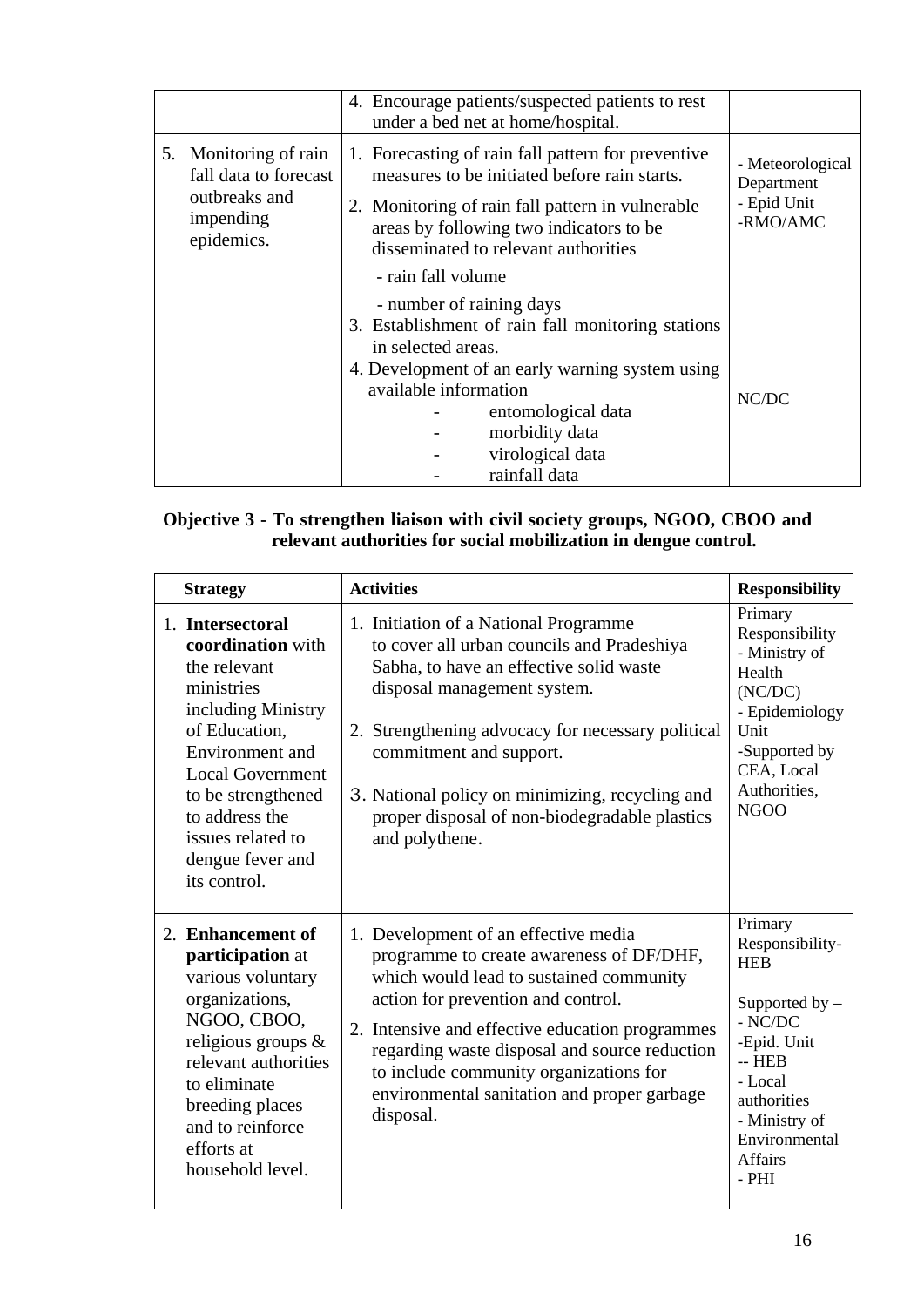| 3. Specifically address the issue of large<br>collection of tyres that constitute a major<br>breeding place of dengue vector.                                                                                                                                                                                                                     | - Ministry of<br>Health NC/DC<br>$-$ PHI                                                                          |
|---------------------------------------------------------------------------------------------------------------------------------------------------------------------------------------------------------------------------------------------------------------------------------------------------------------------------------------------------|-------------------------------------------------------------------------------------------------------------------|
| In this context,                                                                                                                                                                                                                                                                                                                                  | - EAA<br>- ${\rm FAA}$                                                                                            |
| (i). Create awareness among dealers at the<br>sites of tyre storage                                                                                                                                                                                                                                                                               |                                                                                                                   |
| (ii) Mapping of sites of major collection of<br>tyres                                                                                                                                                                                                                                                                                             |                                                                                                                   |
| (iii) Mobile units to spray larvicides where<br>relevant                                                                                                                                                                                                                                                                                          |                                                                                                                   |
| 4. District Environmental Committees be further<br>strengthened by training, to organize the<br>community (schools, youth clubs etc) for<br>dengue prevention and control activities                                                                                                                                                              |                                                                                                                   |
| 5. Health workers and volunteers to deliver a<br>checklist of indoor and outdoor breeding<br>places to householders for elimination of<br>breeding places.                                                                                                                                                                                        |                                                                                                                   |
| 6. MOOH to take action to eliminate breeding<br>sites within a specified time, which are<br>inaccessible to householders.                                                                                                                                                                                                                         | Primary                                                                                                           |
| 7. In MOH office maintain and update a list of<br>common breeding places and appoint a<br>responsible person to take action. Facilitate<br>building partnership for community<br>mobilization with Samurdhi Niyamakas,<br>members of NGOO (Sarvodaya, Lions),<br>religious organizations, school principals and<br>Zonal Education Directors etc. | Responsibility-<br>Ministry of<br>Health<br>Supported by<br>- Ministry of<br>Education<br>-Regional $\&$<br>Zonal |
| 8. Liaise with Department of Education and<br>make it compulsory for children to have small<br>projects on vector control and environmental<br>sanitation in the schools and surroundings by,<br>sending circular to school in collaboration<br>with Health Ministry.                                                                             | Directors<br>- MOH, PHI,<br>- Principals,<br><b>Teachers</b>                                                      |
| appointing a responsible person/teacher for<br>co-ordination.                                                                                                                                                                                                                                                                                     |                                                                                                                   |
| Awareness programmes through school<br>$\blacksquare$<br>health clubs within the schools and<br>surrounding neighbourhood.                                                                                                                                                                                                                        |                                                                                                                   |
| 9. (i) Dissemination of comprehensive, accurate,<br>clear and consistent messages through mass<br>media regarding,                                                                                                                                                                                                                                | Primary<br>responsibility -<br><b>HEB</b>                                                                         |
| Spread of the disease                                                                                                                                                                                                                                                                                                                             |                                                                                                                   |
| responsibility of community for<br>prevention and control                                                                                                                                                                                                                                                                                         | Supported by -<br>NC/DC                                                                                           |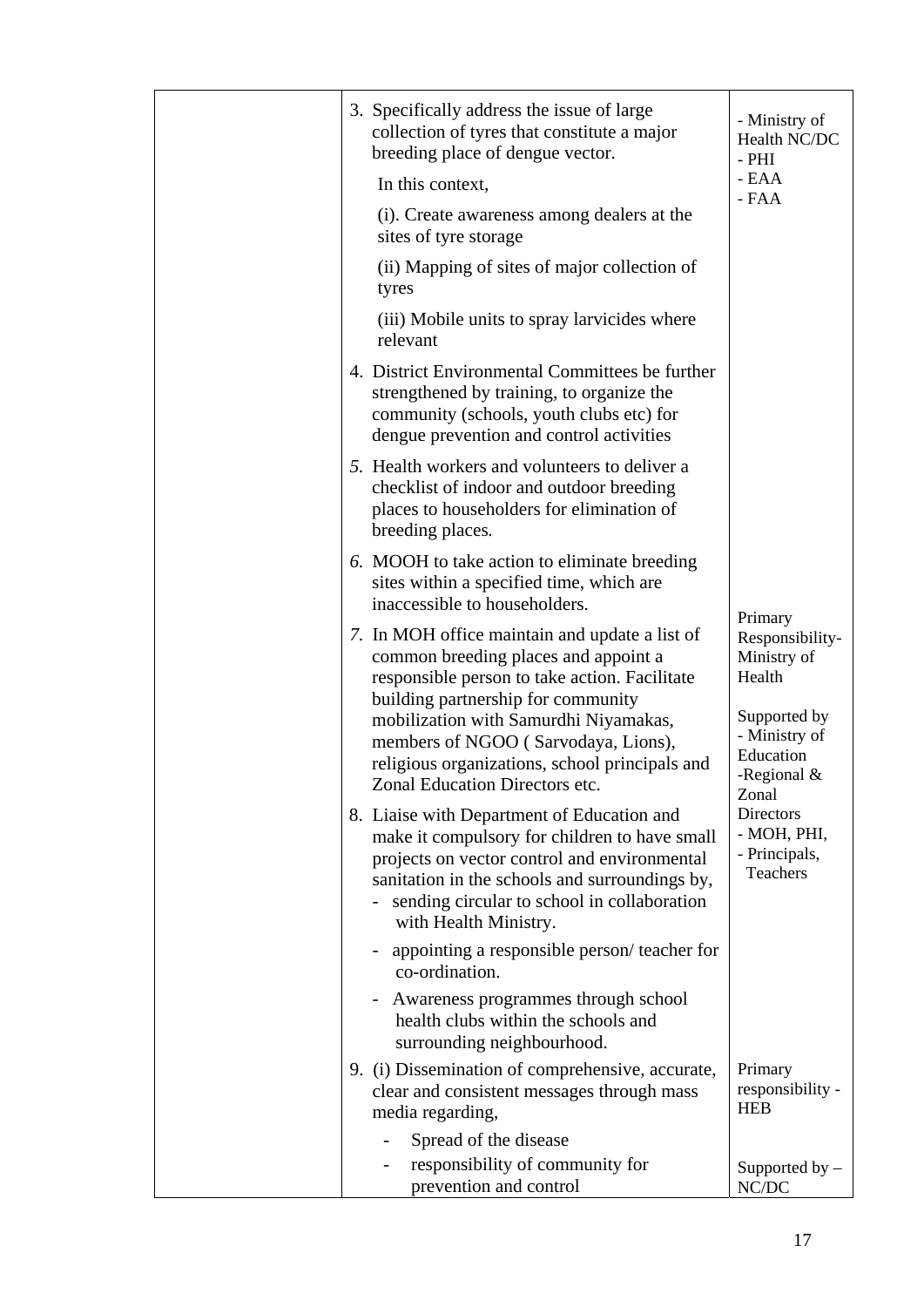|                                                                                                                                                                                         | (ii) Spots/messages through TV, radio and<br>print media based on a co-ordinated approach<br>by the media.<br>10. Separate sets of messages to be developed for<br>each target group (parents, children, traders<br>etc) to ensure sustainability of community<br>efforts                                                                                                                                                      | - Epid Unit<br>- Media<br>Primary                                                                                        |
|-----------------------------------------------------------------------------------------------------------------------------------------------------------------------------------------|--------------------------------------------------------------------------------------------------------------------------------------------------------------------------------------------------------------------------------------------------------------------------------------------------------------------------------------------------------------------------------------------------------------------------------|--------------------------------------------------------------------------------------------------------------------------|
| 3. Ensure proper<br>waste management                                                                                                                                                    | 1. Carry out regular collection and appropriate<br>disposal of solid waste.<br>2. Subsidised price garbage bin for composting<br>domestic bio-degradable waste.<br>3. Identification of,<br>- collection centres<br>- dumping sites for garbage.<br>4. Establishment of small scale projects for<br>recycling plants and for composting.<br>5. Maintaining rain water draining system<br>6. Recycling of used tyres/ plastics. | Responsibility<br>- Ministry of<br>Environment<br>Supported by $-$<br>Local<br>Authorities                               |
| 4. Enforcement of<br>legislation.                                                                                                                                                       | 1. Review and suitably amend the existing laws<br>related to vector control<br>2. Ensure enforcement of legislative enactments<br>by the relevant authorities.                                                                                                                                                                                                                                                                 | Primary<br>Responsibility<br>-Ministry of<br>Health<br>$-$ NC/DC<br>Supported by -<br>Local<br>Authorities<br>- MOH, PHI |
| 5. Preparation of<br><b>Action Plans</b><br>commencing with<br>the high risk<br>M.O.H. areas in<br>collaboration with<br>the relevant health<br>and Local<br>Government<br>Authorities. | Enlist the support of<br>- field staff of MOH<br>- relevant organizations<br>-Health Education Units in the hospitals<br>- Mobile Health Education Units of the<br><b>DPDHS</b> offices                                                                                                                                                                                                                                        | Primary<br>Responsibility-<br>Epidemiologic<br>al Unit<br>Supported by $-$<br>MOH, PHI<br>-Local<br>Authorities          |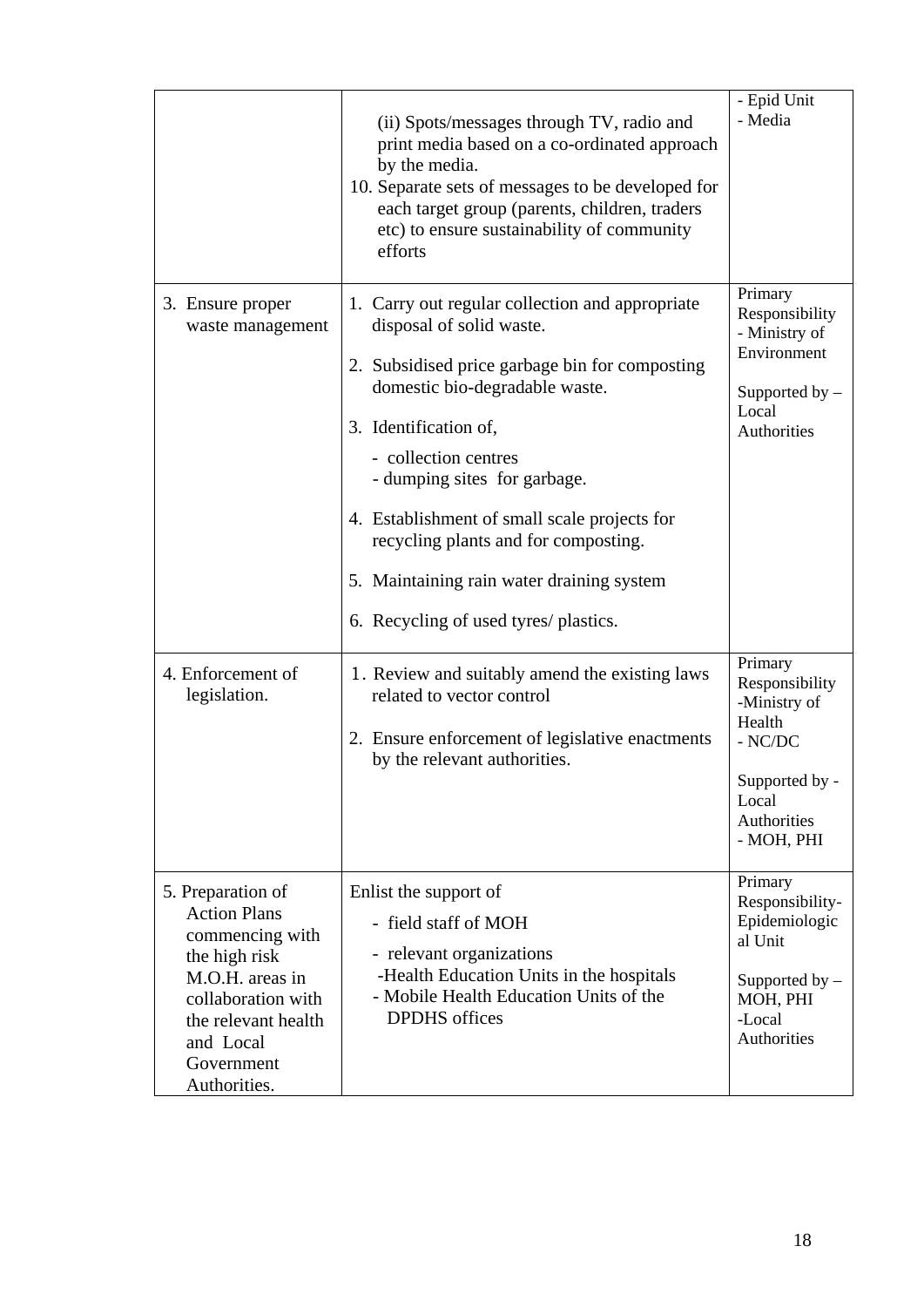| <b>Strategy</b>                                                                         | <b>Activities</b>                                                                                                                                                                                                        | <b>Responsibility</b>                                                                    |
|-----------------------------------------------------------------------------------------|--------------------------------------------------------------------------------------------------------------------------------------------------------------------------------------------------------------------------|------------------------------------------------------------------------------------------|
| 1. Identify vector and                                                                  | 1. Carry out research on                                                                                                                                                                                                 | - MRI<br>- AMC                                                                           |
| its bionomics.                                                                          | - efficacy of larvicides (chemical and<br>biological) against mosquito larvae.                                                                                                                                           | - Universities<br>- Industrial                                                           |
|                                                                                         | - resting and biting behaviour, susceptibility<br>levels to insecticides and bio-assays etc.                                                                                                                             | Technology<br>Institute                                                                  |
|                                                                                         | - biological control methods.                                                                                                                                                                                            |                                                                                          |
|                                                                                         | - virology and vaccine development.                                                                                                                                                                                      |                                                                                          |
|                                                                                         | - serotyping                                                                                                                                                                                                             |                                                                                          |
|                                                                                         | - isolation of the virus strain during epidemics.                                                                                                                                                                        |                                                                                          |
|                                                                                         | - community acceptance of Bti to be utilised in<br>water storage tanks                                                                                                                                                   |                                                                                          |
|                                                                                         | correlation of incidence and Breteau index, in<br>$\overline{\phantom{a}}$<br>order to validate the suitable indices for<br>prediction of outbreaks.                                                                     |                                                                                          |
|                                                                                         | - contribution of Aedes albopictus to the<br>transmission of disease.                                                                                                                                                    |                                                                                          |
|                                                                                         | 2. Conduction of immunity studies for primary<br>and secondary infections.                                                                                                                                               |                                                                                          |
|                                                                                         | 3. Comparative studies on effectiveness of<br>Tempos, local Bti and Vectobac in a suitable<br>district as a pilot study $-$ in order to select the<br>most suitable larvicide.                                           |                                                                                          |
| 2. Improve the<br>laboratory facilities<br>for virus and vector<br>studies.             | 1. Co-ordination and collaboration with<br>universities, research institutions to obtain<br>data, entomological support and training.<br>2. Trained the man power to improve<br>knowledge and skills of technical staff. | - Epid Unit<br>$- AMC$<br>- MRI<br>- Ministry of<br>Health<br>- Heads of<br>Institutions |
|                                                                                         | 3. Improve laboratory facilities in hospitals and<br>universities.                                                                                                                                                       |                                                                                          |
| 3. Improve the<br>community<br>participation for<br>prevention and<br>control of DF/DHF | Develop community based approaches<br>1.<br>and models on prevention and control of<br>dengue.<br>Conduct studies on behavioural changes<br>2.<br>in the community with regard to                                        | -Universities<br>- Social<br>scientists<br>- HEB                                         |
|                                                                                         | prevention and control of dengue.                                                                                                                                                                                        |                                                                                          |

# **Objective 4 - To identify and motivate resources to carry out research on dengue.**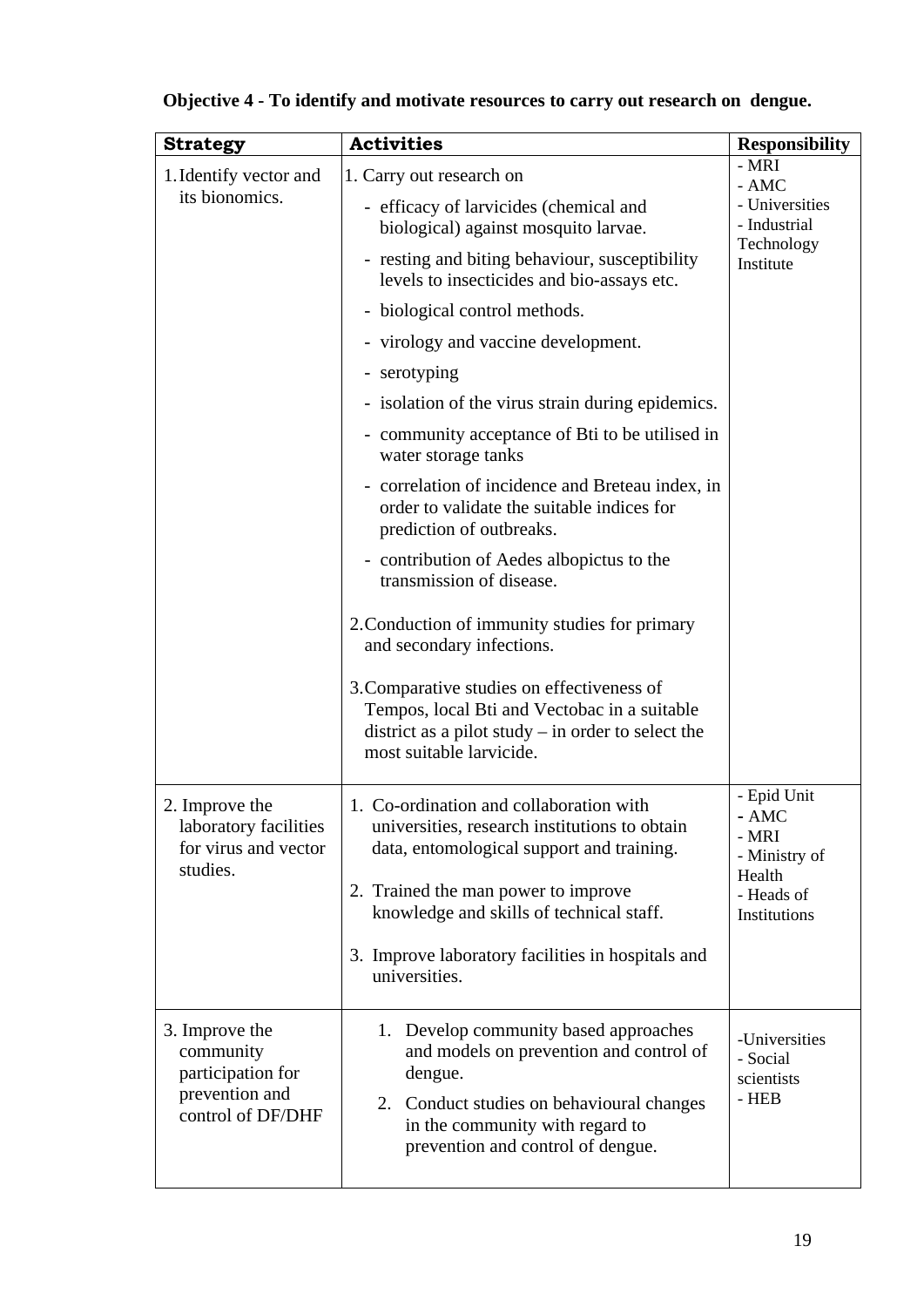| 4. Develop early                                  | 1. Collection of necessary information             | -Epid Unit                  |
|---------------------------------------------------|----------------------------------------------------|-----------------------------|
| warning system to<br>predict dengue<br>outbreaks. | 2. Review EWS in other countries in the<br>Region. | $-$ NC/DC<br>- Universities |
|                                                   | 3. Development of a suitable system                |                             |

#### **Objective 5 - To develop and sustain an effective dengue control programme in Sri Lanka**

| <b>Strategy</b>                                                     | <b>Activities</b>                                                                                                                                                                                                                                                                                                        | <b>Responsibility</b>                                                         |
|---------------------------------------------------------------------|--------------------------------------------------------------------------------------------------------------------------------------------------------------------------------------------------------------------------------------------------------------------------------------------------------------------------|-------------------------------------------------------------------------------|
| 1. Appoint an authority<br>with vested                              | 1. Appoint a Director/Dengue control<br>programme at central level.                                                                                                                                                                                                                                                      | - Ministry of<br>Health<br>- Epid Unit                                        |
| administrative<br>powers for dengue<br>control at central<br>level. | 2. Creation of necessary cadre positions and<br>appointment of technically competent<br>supportive staff for the Directorate.<br>$-MOO$ ,<br>- PHII,<br>- Entomologists<br>- Data management staff etc.                                                                                                                  |                                                                               |
|                                                                     | 3. Creation of necessary cadre positions and<br>appointment of technical staff at regional<br>level for co-ordination and implementation<br>of control activities with divisional level<br>staff.<br>- Regional medical officers<br>- Dengue control PHII<br>- Entomological teams (FAA, EAA)<br>- Data management staff |                                                                               |
|                                                                     | 4. Delegate responsibilities at all levels to carry<br>out the proposed activities.                                                                                                                                                                                                                                      |                                                                               |
| 2. Ensure proper Health<br><b>Information System</b>                | 1. Strengthen epidemiological surveillance<br>system and motivate private hospitals and<br>GPP to notify suspected and confirmed<br>patients and deaths due to DF/DHF.<br>2. Implement training programmes on case<br>definition, writing diagnosis, notification<br>and criteria in identifying cases in OPD.           | - Ministry of<br>Health<br>- Epid Unit<br>- Heads of<br>Institutions<br>- ICN |
|                                                                     | 3. Notification registers and forms be made<br>available in all reporting facilities including<br>private sector.                                                                                                                                                                                                        |                                                                               |
|                                                                     | 4. Strengthen sentinel surveillance activities in<br>institutions                                                                                                                                                                                                                                                        |                                                                               |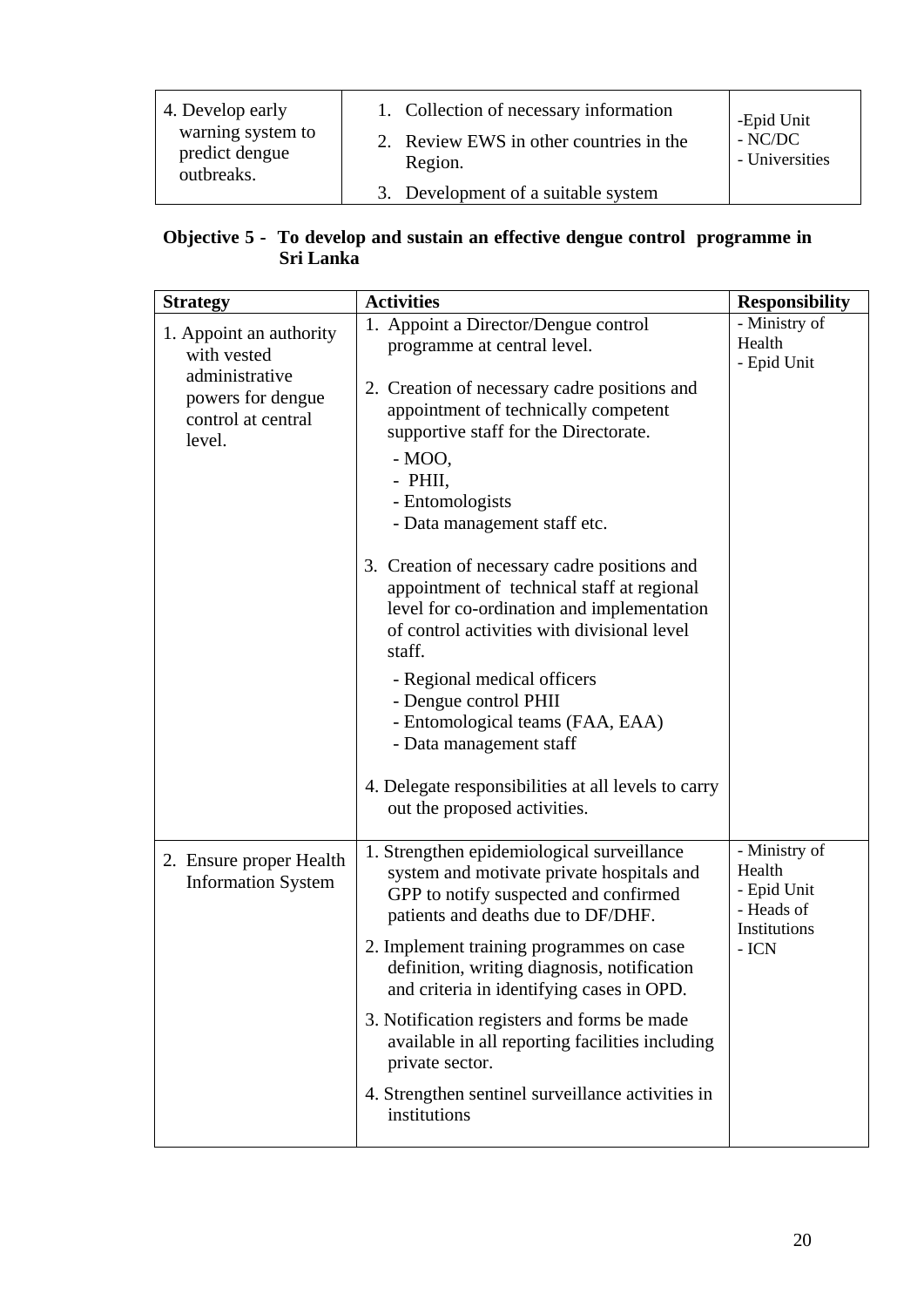| 3. Regular                                                                   | 1. Strengthen and improve detection of                                                                                                                                                                 | - Epid Unit                               |  |  |
|------------------------------------------------------------------------------|--------------------------------------------------------------------------------------------------------------------------------------------------------------------------------------------------------|-------------------------------------------|--|--|
| entomological                                                                | outbreaks through possible mechanisms.                                                                                                                                                                 | - Meteorological                          |  |  |
| surveys during<br>epidemics and inter-<br>epidemic periods.                  | 2. Ensure preparedness for early and effective<br>response for disease prevention and control.                                                                                                         | Department<br>$-RE$<br>$\mbox{-}$ MOH     |  |  |
|                                                                              | 3. Identify laboratories in the district to provide<br>collaboration and support for on-going<br>activities.                                                                                           | $-$ PHI<br>- FAA, EAA<br>$- PA$           |  |  |
| 4. Periodic reviews of<br>preventive and<br>control activities               | 1. Ensure continuous, accurate and timely<br>collection of disease related data at all levels<br>of health service and its appropriate<br>analysis.                                                    | $- NC/DC$<br>- Epid Unit<br>- PDHS, DPDHS |  |  |
|                                                                              | 2. Hold regional level review meetings<br>monthly with the proposed regional staff.                                                                                                                    |                                           |  |  |
|                                                                              | 3. Hold reviews at district level monthly with<br>MOOH, participated by an authority from<br>central level.                                                                                            |                                           |  |  |
|                                                                              | 4. Conduct quarterly reviews of dengue<br>control activities at central level by<br>Regional officers and entomological staff.                                                                         |                                           |  |  |
|                                                                              | 5. Strengthen capacity for data analysis and the<br>use at district and divisional levels.                                                                                                             |                                           |  |  |
|                                                                              | 6. Develop software programmes for the new<br>forms and formats.                                                                                                                                       |                                           |  |  |
|                                                                              | 7. Monitor quarterly data complication,<br>reporting and disseminating.<br>8. Aggregate data at district, provincial and<br>national level on quarterly and annual basis,<br>for appropriate analysis. |                                           |  |  |
| 5. To strengthen and<br>improve supportive<br>supervision,<br>monitoring and | 1. Monitoring by reviewing routine reports and<br>by supervisory visits.<br>- provincial and district supervision by<br>central staff                                                                  | $-$ NC/DC<br>- Epid Unit<br>- RE          |  |  |
| evaluation.                                                                  | - divisional supervision by district level                                                                                                                                                             |                                           |  |  |
|                                                                              | 2. Supervisory visits with appropriate<br>checklists and indicators for monitoring.                                                                                                                    |                                           |  |  |
|                                                                              | 3. Continuous technical support for training<br>laboratory work and data handling.                                                                                                                     | - Epid Unit                               |  |  |
|                                                                              | 4. Feedback of morbidity and mortality data to<br>mobilise efforts for control activities with<br>information about:                                                                                   |                                           |  |  |
|                                                                              | - the number and location of reported cases<br>- the completeness and timeliness of<br>surveillance reports<br>- specific recommendations on how to solve                                              |                                           |  |  |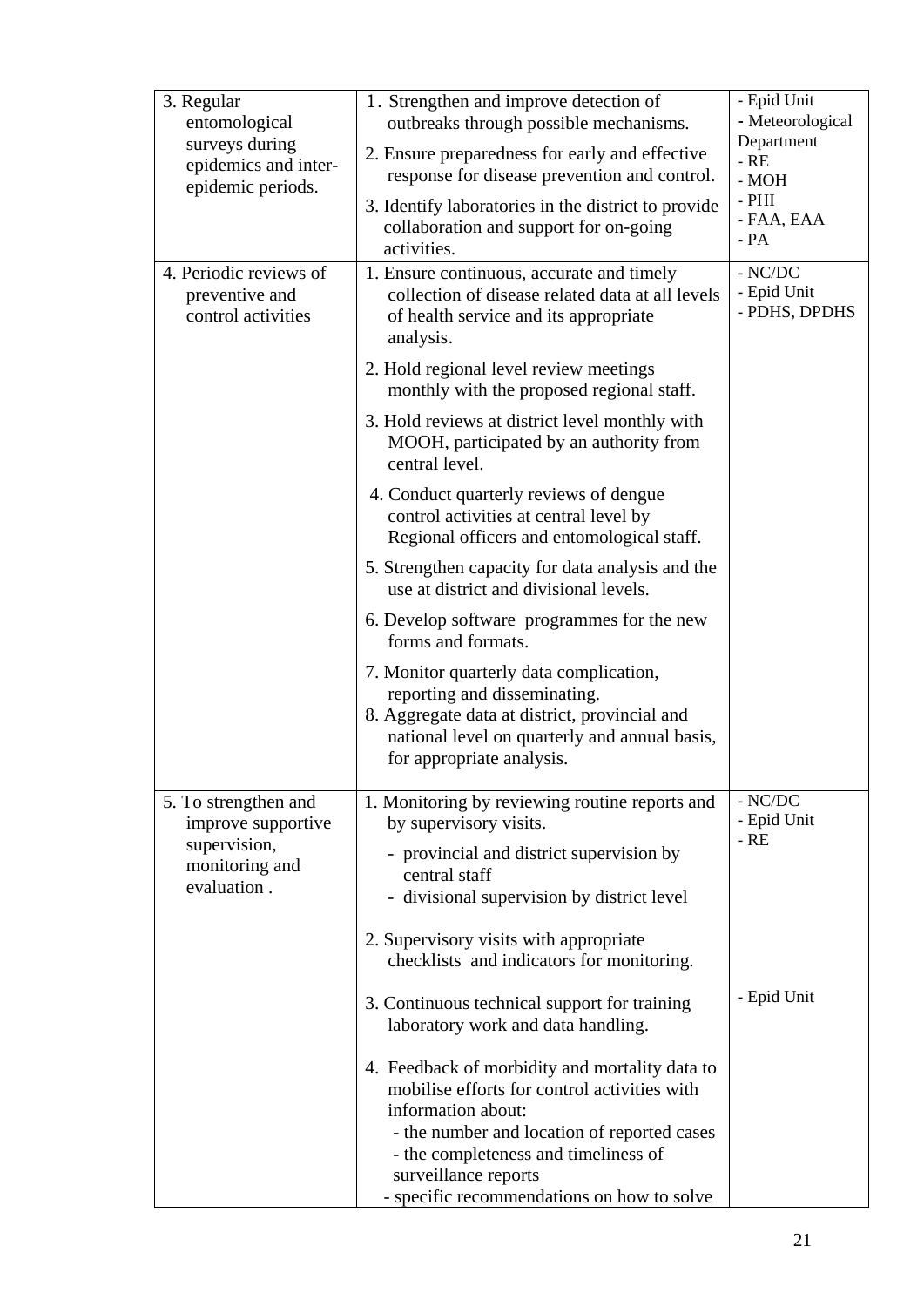|                                                                              | problems.<br>5. Conduct annual reviews on dengue control<br>activities.                                                                                                                                                                     | - Epid Unit<br>$-$ NC/DC                                                            |
|------------------------------------------------------------------------------|---------------------------------------------------------------------------------------------------------------------------------------------------------------------------------------------------------------------------------------------|-------------------------------------------------------------------------------------|
| 6. Provision of<br>necessary fund for<br>the dengue control<br>programme     | Creation of specific Budget lines in the<br>1.<br>Ministry of Health and provincial health<br>budgets.<br>Allocation of necessary funds.<br>2.<br>Mobilization of additional funds from<br>3.<br>INGO/NGO (<br>WHO/CDC/WB/ADB/UNICEF/USAID) | -Ministries of<br>Health, Finance,<br>Externl resources<br>- Epid Unit<br>$-$ NC/DC |
| 7. Establish information<br>exchange with<br>Regional countries /<br>WHO/CDC | Access WHO Dengue Net, CDC and WHO<br>1.<br>websites on dengue.<br>2.<br>Inform the relevant units on early warning<br>(including Epid unit web site)                                                                                       | - Epid Unit<br>$-$ NC/DC                                                            |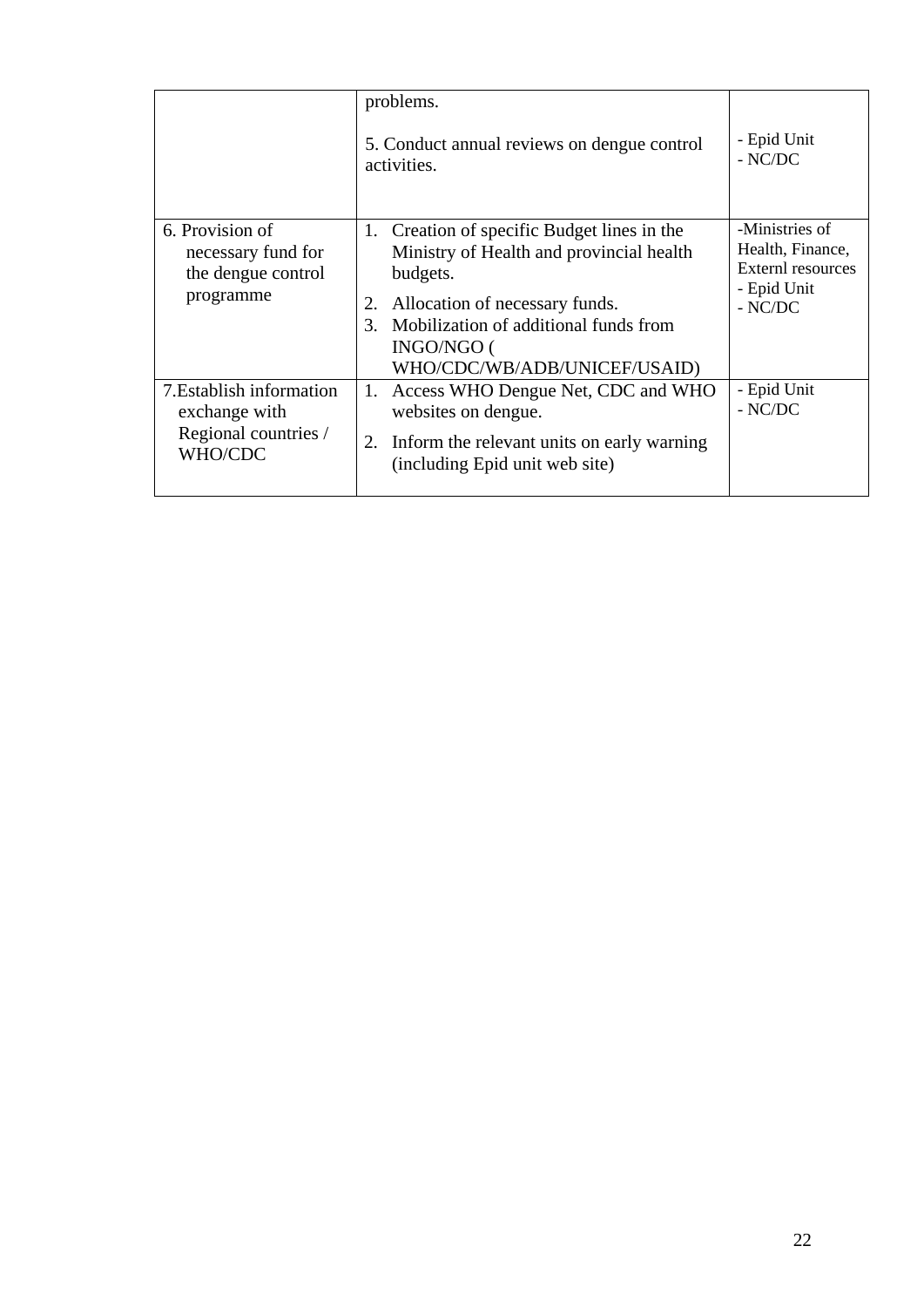#### **Annexure I.**

#### **MEMBERS OF THE SUB–COMMITTEES OF TECHNICAL EXPERTS ON CONTROL AND PREVENTION OF THE SPREAD OF DENGUE FEVER IN SRI LANKA**

#### **Sub-committee 1 - Clinical Management of DF/DHF**

| <b>Name</b>                | <b>Designation</b>                                |  |  |  |  |
|----------------------------|---------------------------------------------------|--|--|--|--|
| Prof Narada Warnasooriya   | (Co-ordinator), Dean/Faculty of Medical Sciences, |  |  |  |  |
|                            | Professor of Paediatrics, University of Sri       |  |  |  |  |
|                            | Jayawardenapura                                   |  |  |  |  |
| Prof Manori Senanayake     | Professor of Paediatrics, University of Colombo   |  |  |  |  |
| Dr D H Karunathilaka       | Consultant Paediatrician, LRH, Colombo            |  |  |  |  |
| Dr J S D K Weeraman        | Consultant Paediatrician, GH, Matara              |  |  |  |  |
| Dr Sarath Gamini de Silva  | Consultant Physician, NHSL, Colombo               |  |  |  |  |
| Dr Maxie Fernandopulle     | <b>Consultant Paediatrician</b>                   |  |  |  |  |
| Dr. Sujatha Ruwanpathirana | Consultant Physician, TH, Ragama                  |  |  |  |  |
| Dr. Padmakanthi Gunaratna  | Consultant Paediatrician, TH, Ragama              |  |  |  |  |
| Dr Bandula Wijesiriwardena | Consultant Physician, TH, Colombo South           |  |  |  |  |
| Dr Ranjani de Almeida      | M.O. i/c OPD, LRH, Colombo                        |  |  |  |  |
| Dr. M.R.N. Abeysinghe      | Epidemiologist                                    |  |  |  |  |
| Dr. Devika Mendis          | Medical Officer, Epidemiology Unit                |  |  |  |  |
| Dr. Hasitha Tisera         | Medical Officer, Epidemiology Unit                |  |  |  |  |

#### **Sub-committee 2 – Vector Control**

| <b>Name</b>               | <b>Designation</b>                                |
|---------------------------|---------------------------------------------------|
| Dr Rabindra Abeysinghe    | (Co-ordinator), Consultant Community Physician,   |
|                           | Anti-Malaria Campaign                             |
| Dr W Abeywickrama         | Senior Lecturer in Parasitology, University of    |
|                           | Kelaniya                                          |
| Dr Lakshman Siyambalagoda | Director, Anti-Malaria Campaign                   |
| Dr Tilaka Liyanage        | Director, Anti-Filariasis Campaign                |
| Dr Punsiri Fernando       | Consultant, Anti-Malaria Campaign                 |
| Dr Mervyn Wickramasinghe  | Entomologist                                      |
| Dr Nalini Jayasekera      | Entomologist                                      |
| Dr A M G M Yapa Bandara   | RMO/ Anti-Malaria Campaign, Matale                |
| Mr S H Kariyawasam        | Deputy Director, Meteorology Department           |
| Dr Indira Weerasinghe     | Entomologist, Medical Research Institute, Colombo |
| Ms. Subhashini Ariyaprema | Entomologist, Anti-Filariasis Campaign            |
| Dr. M.R.N. Abeysinghe     | Epidemiologist                                    |
| Mrs Devika Perera         | RMO/ Anti-Malaria Campaign, Kurunegala            |
| Mrs B.S.L.Peiris          | RMO/ Anti-Malaria Campaign, Hambantota            |
| Dr. Devika Mendis         | Medical Officer, Epidemiology Unit                |

# **Sub-committee 3 – Virology and Vaccine Development**

| <b>Name</b>              | <b>Designation</b>                              |
|--------------------------|-------------------------------------------------|
| Prof. Sirimalee Fernando | (Co-ordinator) Professor of Microbiology,       |
|                          | University of Sri Jayawardenapura               |
| Dr. Sunethra Gunasena    | Virologist, Medical Research Institute, Colombo |
| Dr. M.R.N. Abeysinghe    | Epidemiologist                                  |
| Dr. Sudath Samaraweera   | Medical Officer, Epidemiology Unit              |
| Dr. Hasitha Tissera      | Medical Officer, Epidemiology Unit              |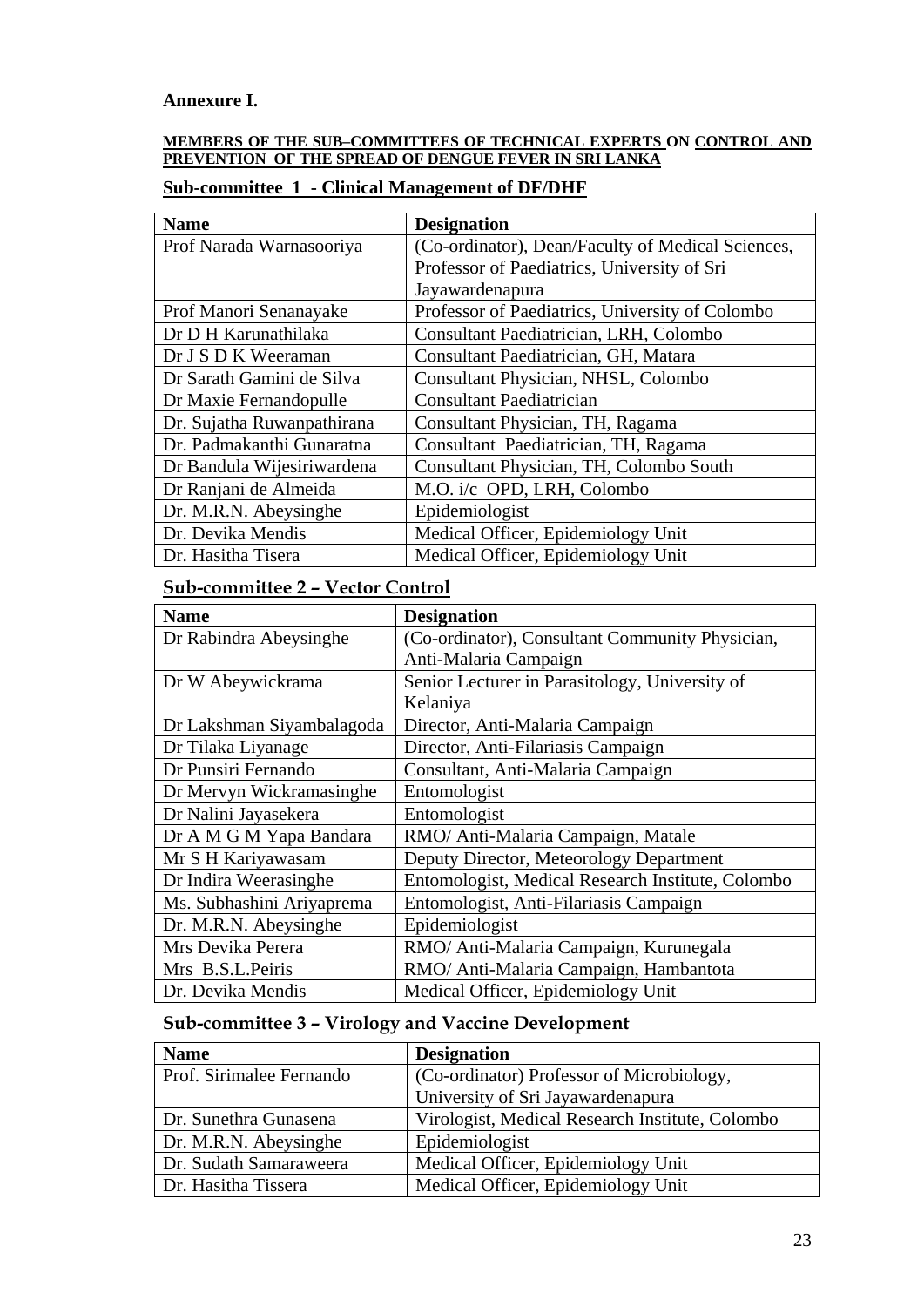# **Sub-committee 4 – Social Mobilization**

| <b>Name</b>                | <b>Designation</b>                                |
|----------------------------|---------------------------------------------------|
| Dr. N W Vidyasagara        | (Co-ordinator), Former Director, F.H.B.           |
| Prof. Dulitha Fernando     | Senior Professor of Community Medicine, Colombo   |
| Dr. Kanthi Ariyaratna      | Director (HE&P), Health Education Bureau,         |
| Dr. M.M. Janapriya         | Visiting Surgeon, NHSL                            |
| Dr. Prasanna Cooray        | Health Editor. The Island.                        |
| Dr Ajantha Perera          | Environmentalist                                  |
| Dr. Palitha Abeykoon       | Consultant, WHO                                   |
| Dr. Nirupa Pallewatta      | Medical Officer, Health Education Bureau          |
| Mr.D.M. Seneviratne        | Health Education Officer, Health Education Bureau |
| Mrs. Lalitha Fonseka       | Deputy Director General, Central Environmental    |
|                            | Organization                                      |
| Ms. Kumuduni Hettiarachchi | Deputy Editor, Sunday Times                       |
| Dr. Vinya Ariyaratna       | Executive Director, Sarvodaya                     |
| Dr. M.R.N. Abeysinghe      | Epidemiologist                                    |
| Dr.K.D.P. Jayathilaka      | Malariologist                                     |
| Dr. Devika Mendis          | Medical Officer, Epidemiology Unit                |

# **Sub-committee 5 – Legislative Enactments**

| <b>Name</b>            | <b>Designation</b>                                 |
|------------------------|----------------------------------------------------|
| Dr Manil Fernando      | (Co-ordinator), DDG (PHS), Ministry of             |
|                        | Healthcare, Nutrition & Uva Wellassa               |
|                        | Development.                                       |
| Dr S Shanmugarajah     | Director (E&OH), Ministry of Healthcare, Nutrition |
|                        | & Uva Wellassa Development.                        |
| Dr Pradeep Kariyawasam | CMOH, CMC                                          |
| Dr T A Kulatilaka      | Former Epidemiologist                              |
| Dr.E. Sundaralingam    | Former Assistant Epidemiologist                    |
| Dr.T.S.R. Peiris       | <b>Assistant Epidemiologist</b>                    |
| Dr H M S S D Herath    | Former DDG (PHS)                                   |
| Dr. Hasitha Tissera    | Medical Officer, Epidemiology Unit                 |

# **Sub-committee 6 – Co-ordination of Research on DF/DHF**

| <b>Name</b>                 | <b>Designation</b>                                  |
|-----------------------------|-----------------------------------------------------|
| Prof Rajitha Wickramasinghe | (Co-ordinator), Professor of Community Medicine,    |
|                             | Faculty of Medicine, University of Kelaniya         |
| Dr W Abeywickrama           | Senior Lecturer in Parasitology, University of      |
|                             | Kelaniya                                            |
| Prof Sirimalee Fernando     | Professor of Microbiology, University of Sri        |
|                             | Jayawardenapura                                     |
| Dr Indira Weerasinghe       | Entomologist, Medical Research Institute, Colombo   |
| Dr Radhika Samarasekera     | Senior Research Officer, Industrial Technical       |
|                             | Institute, Colombo                                  |
| Dr R R Abeysinghe           | <b>Consultant Community Physician, AMC, Colombo</b> |
| Dr A M G M Yapa Bandara     | RMO/AMC, Matale                                     |
| Ms. P H D Kusumawathie      | RMO/AMC, Kandy                                      |
| Dr. Paba Palihawadana       | Deputy Epidemiologist, Epidemiology Unit            |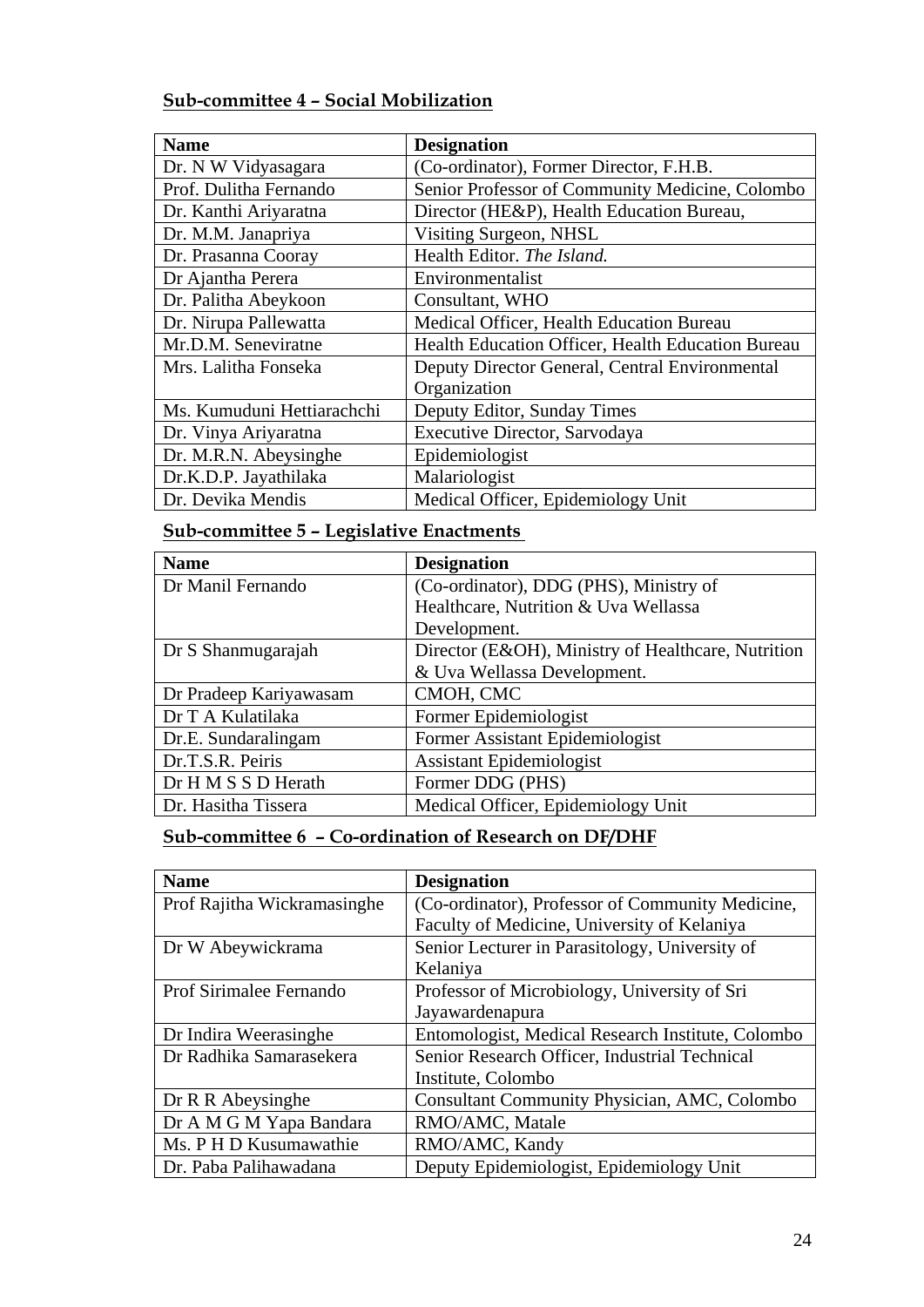#### **Annexure II**

# **Guidelines on Clinical Management of DF/DHF**

With the increase in morbidity and mortality due to DF/DHF, several issues with regard to clinical management were identified and guidelines were prepared on the following major areas.

#### **1. Out patient and first contact management-**

- Admission criteria to prevent overcrowding of the wards due to unnecessary hospitalisation
- Investigation and assessment of the patient at outpatient basis for early detection of severe forms and complications of DF/DHF with the aim of prevention of mortality.

#### **2. Improvement of the management of hospitalised patients**

- Indications for fluid replacement with special emphasis on prevention of fluid overload
- Indications for administration of colloid solutions,
- Indications for blood transfusion
- Indications for platelet transfusion
- Discharge criteria

#### **3. Improvement of laboratory investigations**

Provision of facilities required for laboratory investigation including haematocrit and platelet count at various levels of health care delivery

- Fully automated blood counters for provincial and teaching hospitals
- Microhaematocrit for paediatric and medical wards
- Strengthening of night lab staff during epidemics

#### **4. Mortality review**

To identify any preventable deficiencies during the prehospital or hospital course of management, mortality review to be held at institutional level.

The detailed guidelines are available as a printed manual and in the website of the Epidemiology unit.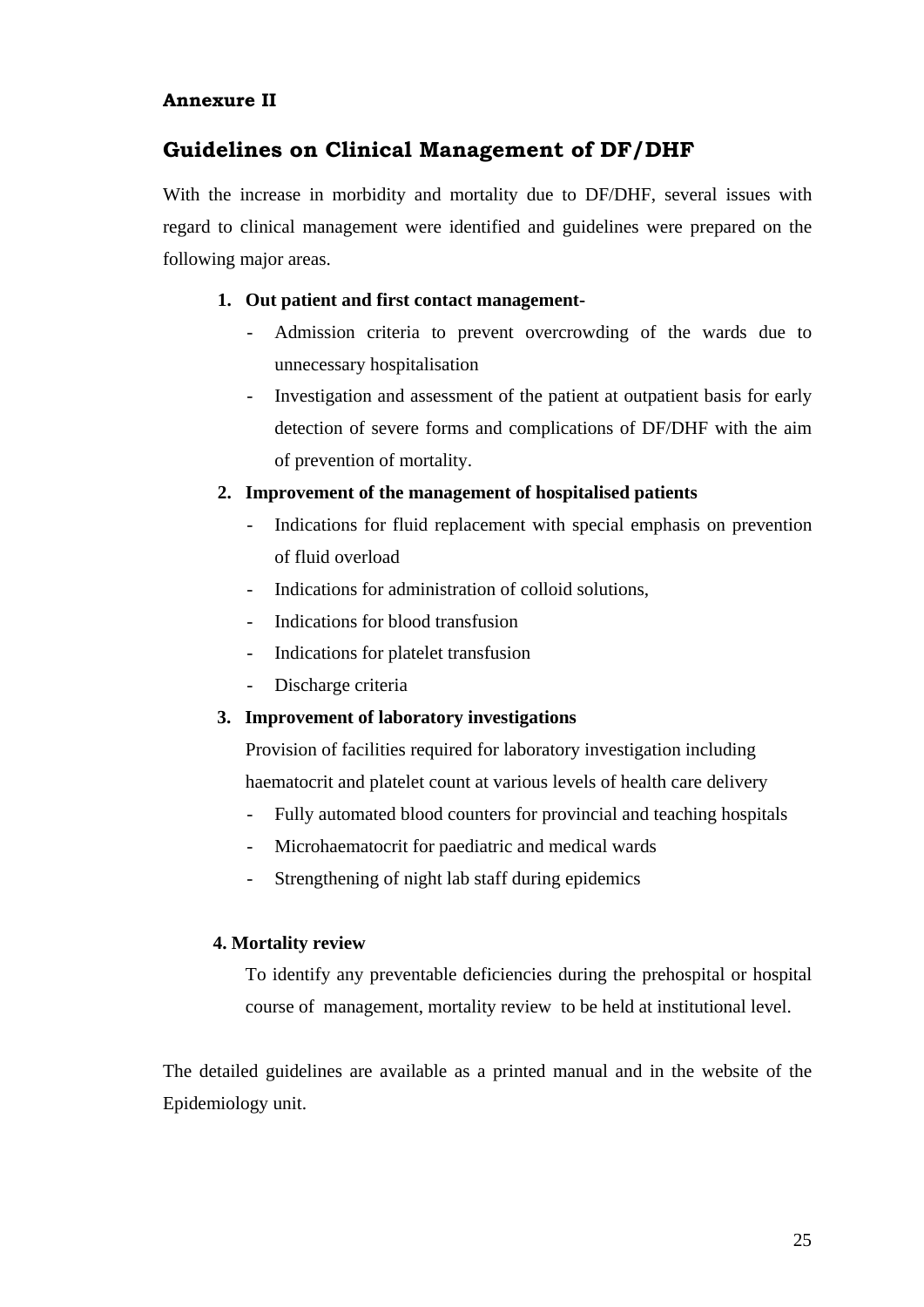#### **Annexure III**

#### **Guidelines on Vector Surveillance and Control**

- 1. Vector surveillance and control activities for control of DF/DHF need to be carried out **through out the year even during the low transmission season**.
- 2. National level clean up programmes needs to be carried out bi-annually before the onset of monsoon rains preferably during **the first week of April and August.**
- 3. High-risk MOH areas for transmission of DF/DHF and high-risk areas/localities within MOH areas need to be identified, where control interventions should be strengthened.
- 4. In each high-risk area, the important breeding places of vector mosquitoes need to be mapped out and regularly monitored to facilitate surveillance and control activities.
- 5. In the selected high-risk areas, sentinel sites for vector surveillance should be identified based on case incidence and available entomological data and regularly monitored , in order to forecast epidemics/ outbreaks.(Refer guidelines for vector surveillance , *Annexure A* ).
- 6. **The main strategy for dengue control is elimination/reduction of breeding places.** Whenever necessary suitable larval control agents (biological/chemical) could be applied to permanent collections of water identified as breeding places, to achieve sustainable reduction in vector density.(Refer guidelines for use of chemicals for vector control *Annexure B*).

 Larvivorous fish (Poecelia reticulata) or temephos 1% SG are recommended for use as dengue larval control agents where water collections in tanks or barrels have been identified as a major contributor to vector breeding.

- 7. Space spraying of insecticides in the form of thermal fog or ULV spraying needs to be carried out as early as possible within a period of 2 weeks of case identification, in an area with a minimum radius of 200 metres around a cluster\* of suspected dengue cases to reduce the population of infective mosquitoes. **This activity should be augmented by mandatory clean up programmes to remove vector-breeding sites.** 
	- **\***E*ven a single case of dengue fever in a high- risk area and more than 1 case in other areas will be considered as a cluster if evidence for local transmission has been established.(This definition of a cluster has been adopted due to the fact that there could be many sub-clinical cases when one case of dengue fever is reported).*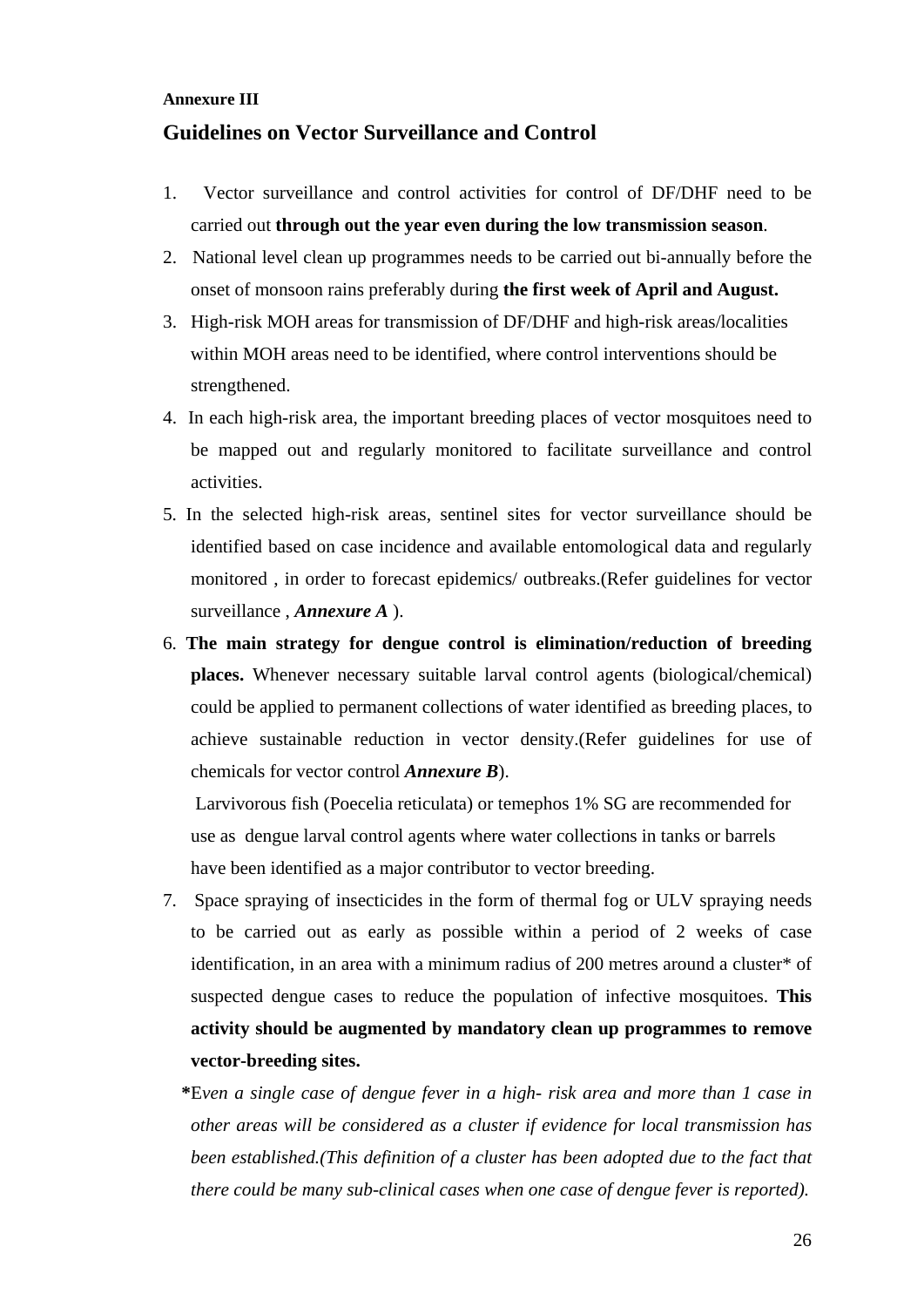- 8. In order to prevent the serious repercussions of indiscriminate use of various types of insecticides for adult and larval control of dengue vector mosquitoes, it is advised that only the chemicals recommended by the advisory committee on communicable diseases should be utilized for this purpose.
- 9. The community should be motivated to avoid growing of plant species, which serve as breeding places of dengue vector (e.g. Bromelia, cordiline species etc.).
- 10. It is the primary responsibility of the public health staff to obtain active participation of the community, NGOO / CBOO, government departments and the private sector in the elimination of breeding places.
- 11. The MOH and PHI should implement the regulations under the mosquito borne disease prevention act, once it is in effect.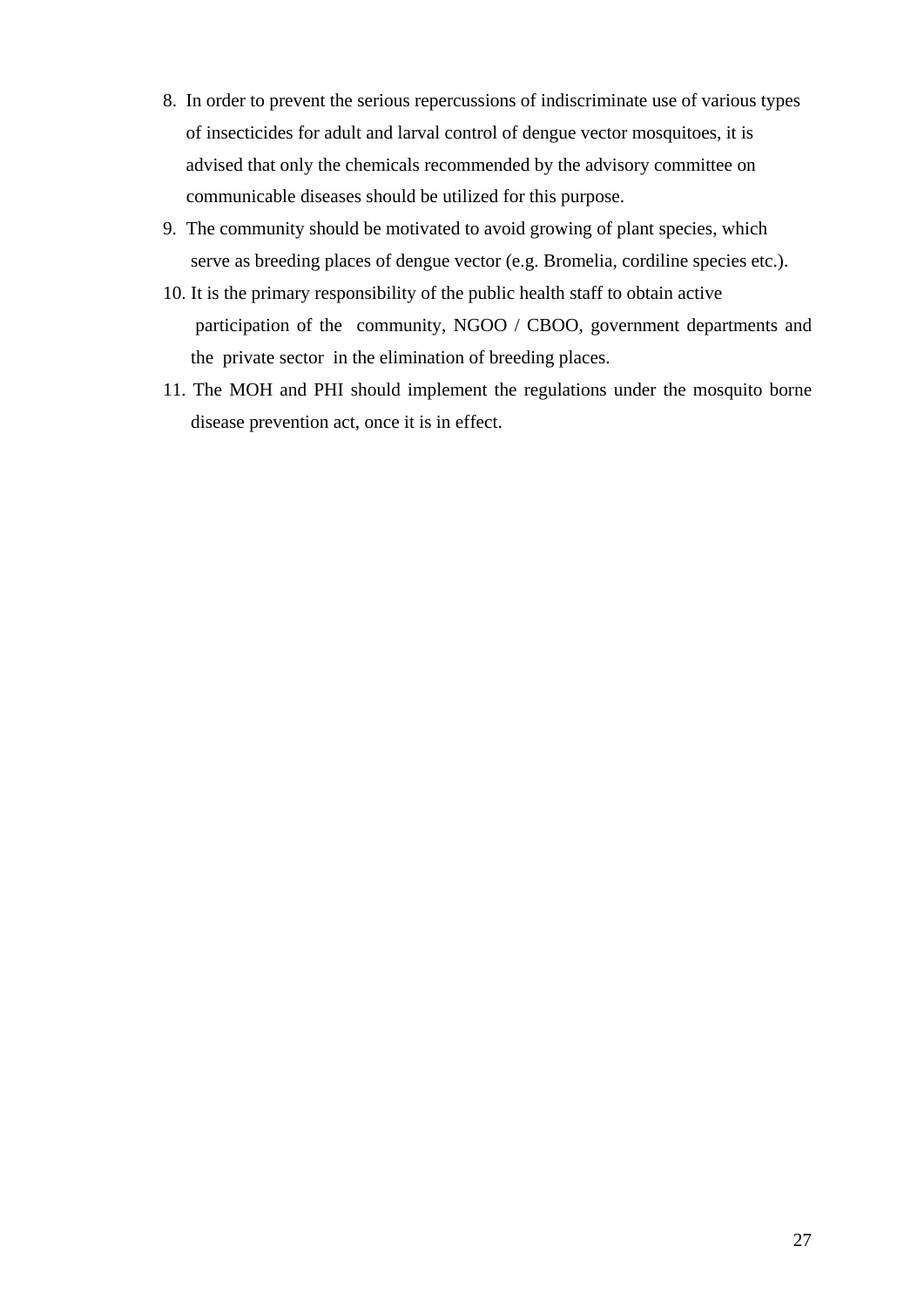### **Annexure A**

#### **Guidelines for dengue vector surveillance**

#### **1. Vector Surveillance**

The main purpose of dengue vector surveillance (larva, pupal and adult) is to obtain information regarding dengue vectors, which can be used to control dengue transmission.

The objectives of vector surveillance activities are;

- 1. To determine the major breeding sites in the environment
- 2. To forecast possible dengue outbreaks based on vector indices
- 3. To determine seasonal fluctuations in vector populations.
- 4. To utilize data on vector densities and breeding sites to plan and implement control activities.

#### **2. Larval Surveys**

These surveys can be carried out by entomological teams attached to Regional Medical Officers of the AMC and AFC or through larval survey teams established at MOH offices.

- 2.1. Surveys by Entomological Teams attached to Regional Offices of AMC and AFC these surveys could be in sentinel sites or in potentially vulnerable areas
- 2.2. Surveys by Larval Survey Teams attached to the MOH Offices these surveys could be to identify the presence of mosquito larvae in already identified types of containers in vulnerable areas and to quantify the number of such breeding sites. These surveys would not require the identification of vector species present and may be carried out by teams made up of a Public Health Field Assistants and two or more spray machine operators/labourers.

#### 2.3. Methodology of surveys by Entomological Teams

- A minimum of 100 houses should be surveyed within a radius of  $200 300$ meters at the sentinel sites selected. Such sentinel sites could be one or several within districts or towns, based on the epidemiological potential for dengue outbreaks in an area. Factors that could help in identifying sentinel sites are;
	- a. Localities in which previous dengue outbreaks have been reported
	- b. Localities with known potential for high vector breeding
	- c. Localities from which several dengue cases are being reported.
- During surveys receptacles should be visually examined for evidence of vector larvae, pupae or eggs. All receptacles should be checked using dipping or siphoning techniques. At each premises the name of occupant or establishment, address, types of containers with water collections, no. of larvae and pupae collected should be documented. This data may be entered into a format shown in Table 1. All collected larvae and pupae should be identified by Entomological Assistants into species. The Breutau Index, Container Index and House Index should be calculated for each survey carried out. Teams should help occupants to modify or destroy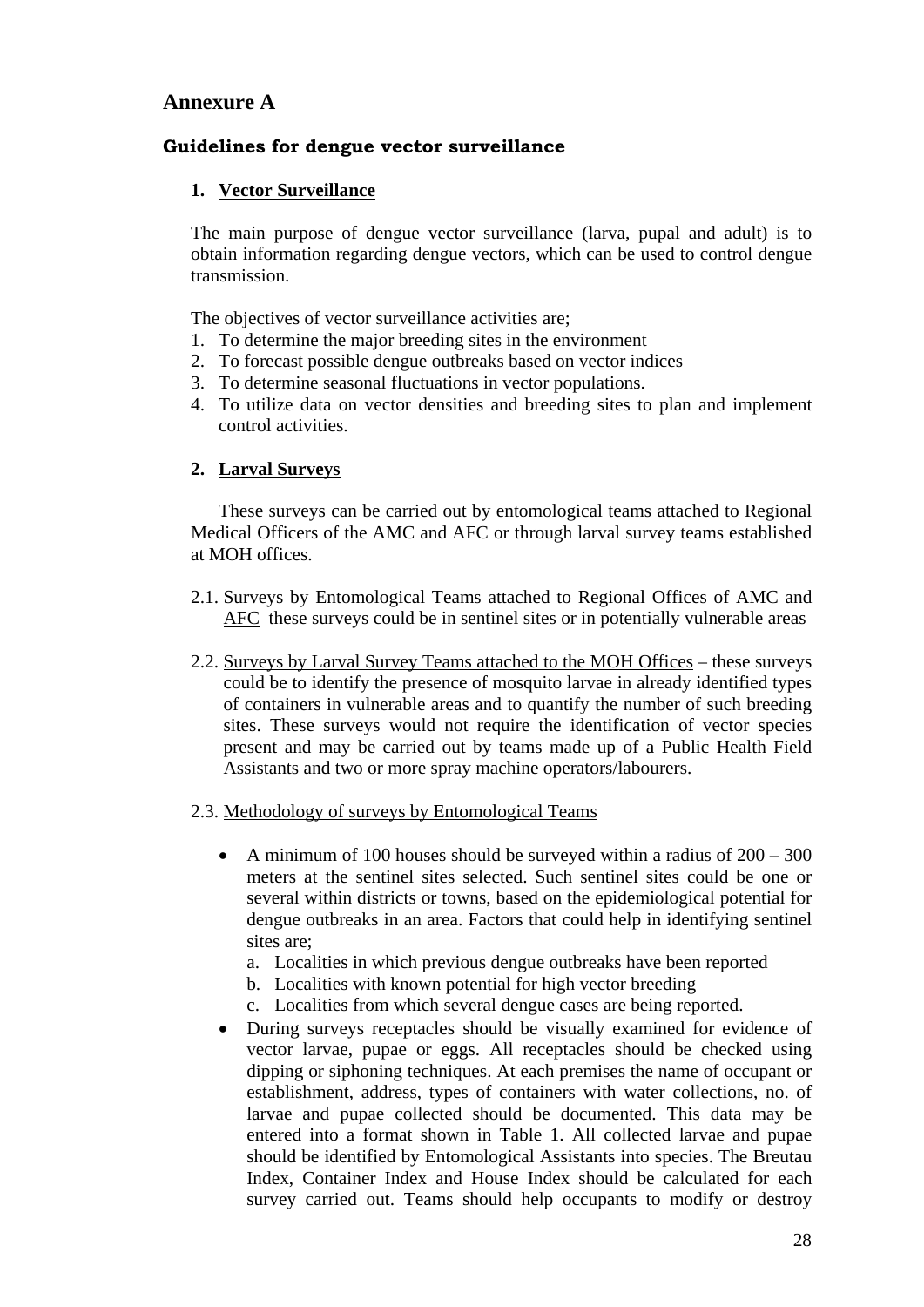breeding sites and educate the community on how to minimize dengue vector breeding.

#### **2.4. Indices used for larval surveys**

Three indices are commonly used to measure *Ae. aegypti* and *Ae. albopictus* density levels

#### **a. The House (premises ) Index (HI)**

Presence of houses or premises positive for *Aedes* larvae. The HI is calculated as follows

HI = No. of houses positive for *Aedes* larvae x 100 No. of Houses inspected

#### **b. Container Index (CI)**

Presence of water holding containers positive for *Aedes* vector larvae.

 $CI = No.$  of positive containers x 100 No. of water holding containers inspected

c. **Breteau Index (BI)** : Number of *Aedes* positive containers per 100 houses in a specific locality

 $BI = No$ . of Aedes positive containers x 100 No. of houses inspected

#### **2.5. Indices used for pupal surveys**

The rate of contribution of newly emerged adults to the adult mosquito population from different container types can vary widely. The estimation of relative adult production based on pupal counts (counting all pupae found in each container) will help to identify the most productive containers which will be important for the control programme. The corresponding index is the pupal index.

**Pupal Index (PI)**: No. of pupae per 100 houses

PI= No. of pupae x 100 No. of houses inspected

#### 3.0 **Activities to be undertaken by surveillance teams during vector surveillance** –

These surveillance units can be organized in the following manner.

This unit should consist of one Public Health Field Officer and 2 Labourers/Spray machine operators

- i. These surveillance units should permanently be attached to the relevant MOH office.
- ii. Possible risk areas should be identified and prioritised.
- iii. One surveillance unit should survey 50 houses per day.
- iv. Duration of one round should be 2 weeks. (that means each house is surveyed twice a month)
- v. Health education should be given to the occupants of the houses with *Aedes* positive breeding places for elimination /reduction of breeding places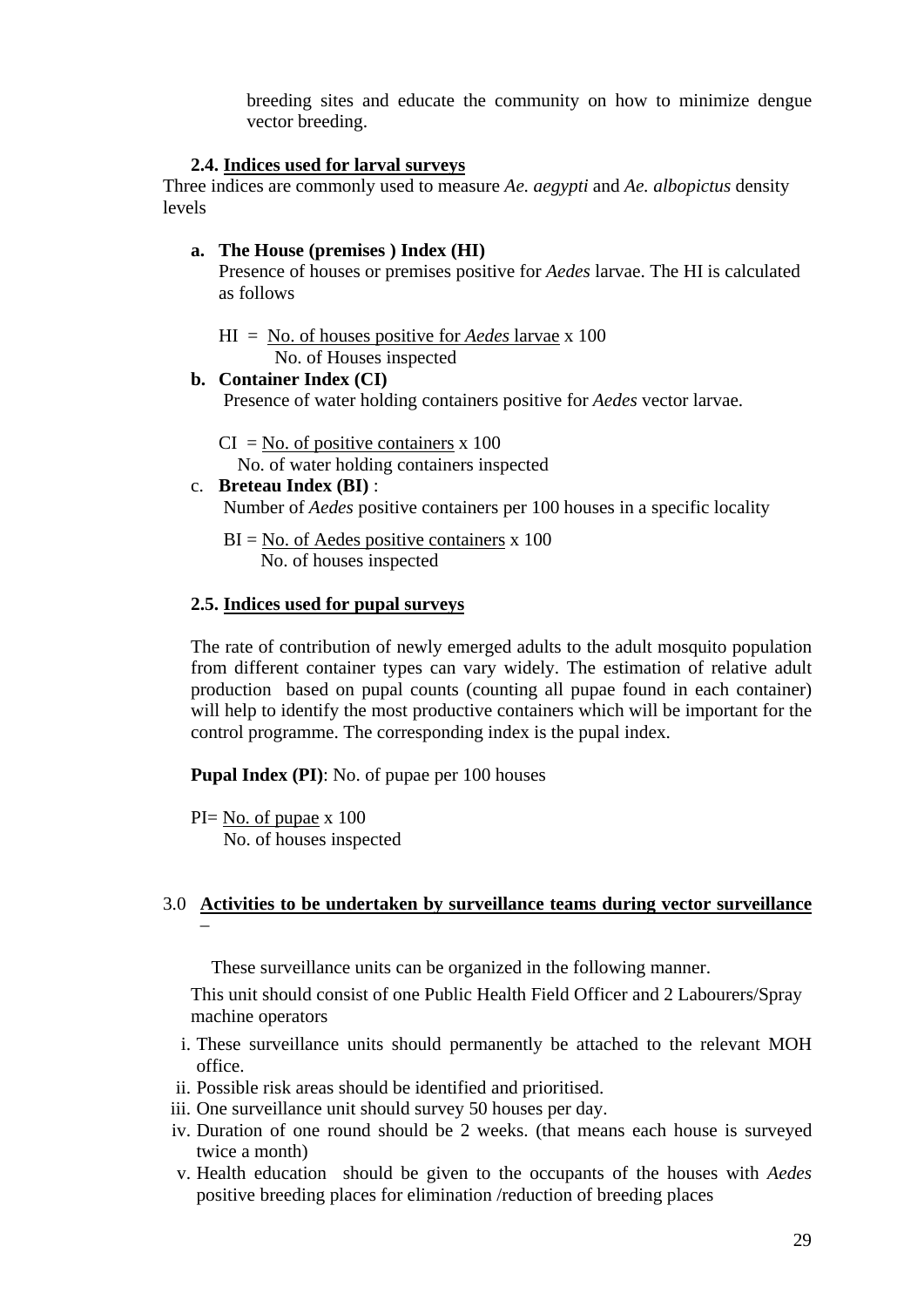- vi. The team can help the occupants of the houses to eliminate the breeding places
- vii. When necessary larviciding could be carried out in the area.
- viii. All relevant information of each house should be included in a data form (already this form has been designed). PHFO should give this form to Public Health Inspector/ Anti Malaria Campaign (PHI/AMC) or relevant range PHI.
- ix. If there is any urgent matter action should be taken by relevant PHI immediately.
- x. At the end of the week (Saturday) data should be summarized and a weekly report should be prepared. This should be submitted to MOH through the PHI with a copy to RMO/AMC and DPDHS.
- xi. Houses with heavy mosquito breeding should be followed up by the relevant PHI.
- xii. During the house visits for vector surveillance PHFO should inquire the inmates regarding the fever cases & these data should also be included in the data form.
- $xiii.$  These fever cases should be blood filmed  $\&$  examined for malaria in malaria endemic areas.
- xiv. According to the survey if both mosquito density  $\&$  fever incidence is high, the MOH and RMO/AMC should be informed for a detailed entomological investigation.
- xv. If dengue vectors are found according to the detailed entomological investigation (under no. (xi) and suspected dengue fever cases are also found during the further investigations made by MOH vector control activities should be carried out as per guidelines on vector control.

#### 4.0 **Special activities**

 These activities should be carried out by Entomological Teams specially the teams attached to the MRI. Data collected from these activities will help control personnel identify effective control strategies, and help make necessary changes based on changes in vector bionomics. Some of the special activities that need to be carried out are

- Determining indoor resting densities
- Determining outdoor resting densities
- Identifying preferred resting surfaces
- Determining feeding behaviour indoor/outdoor, time of biting etc.
- Determining susceptibility of vectors to insecticides.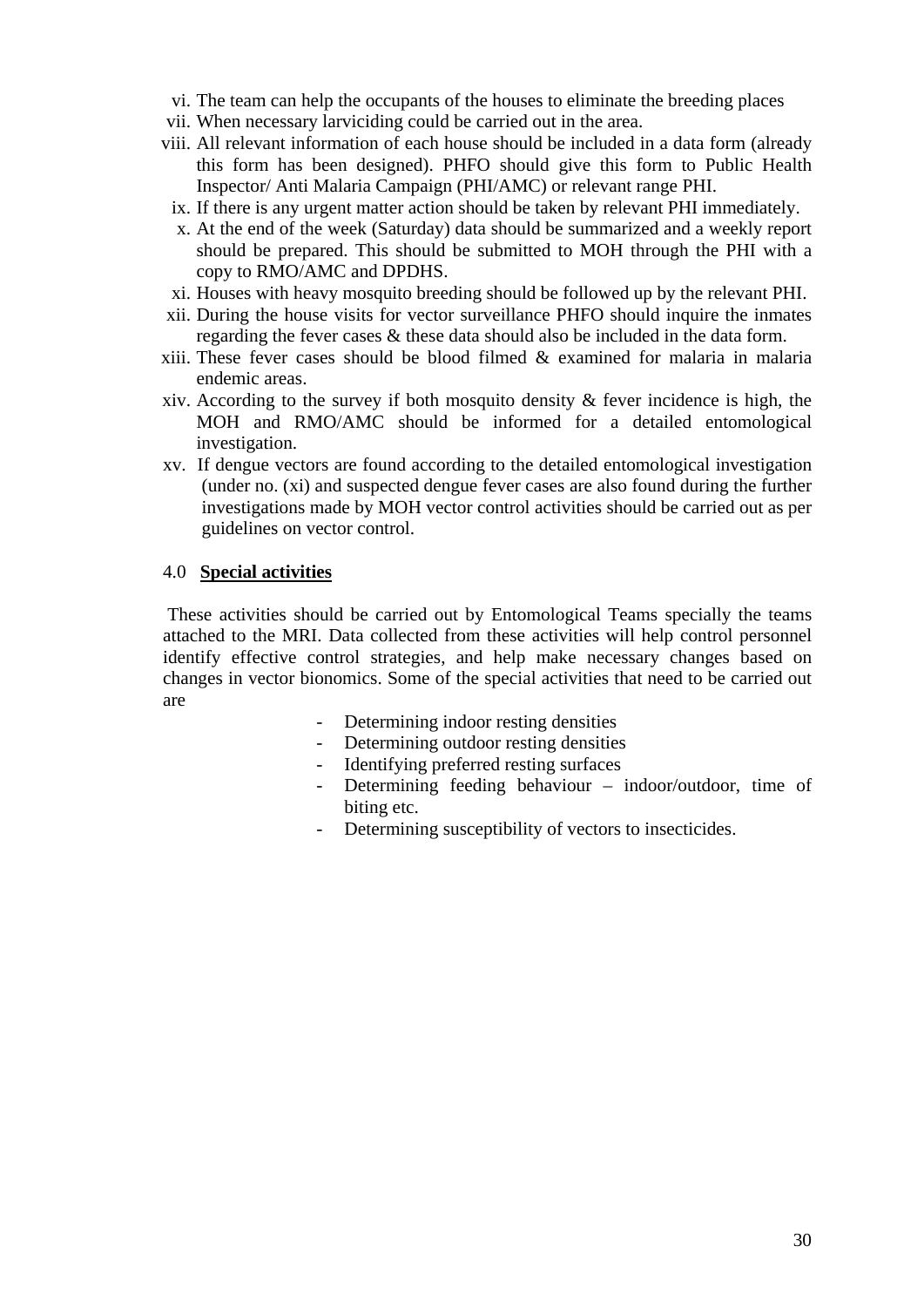## **ENTOMOLOGICAL INVESTIGATIONS 200..…………….. DISTRICT**

**DENGUE VECTOR (***Aedes***) LARVAL SURVEY** 

Locality :- …………………………………Name of EA…………………………….

MOH Area :- ………………………………………………………………………..

Date of Investigation :- ………………………………………………………………

| Se             | Ass | House Holder's |         | <b>BREEDING PLACES</b>     |  |                          |     |           |     |  | Results      |         |  |        |
|----------------|-----|----------------|---------|----------------------------|--|--------------------------|-----|-----------|-----|--|--------------|---------|--|--------|
| N <sub>o</sub> | No  | Name and       | Type of | ${\rm In\hspace{-.07cm}/}$ |  | Water                    |     | $\ddot{}$ | Sp  |  |              | No. of  |  | And    |
|                |     | Address        | Contain | Out                        |  |                          |     | ve        | eci |  |              | pupae   |  | Remark |
|                |     |                | er      |                            |  |                          |     |           | es  |  |              |         |  |        |
|                |     |                |         |                            |  | $\overline{\phantom{a}}$ | vol |           |     |  | A B N        | $A$ $B$ |  |        |
|                |     |                |         |                            |  |                          | ume |           |     |  | $\mathbf{o}$ |         |  |        |
|                |     |                |         | $\rm I/O$                  |  |                          |     |           |     |  |              |         |  |        |
|                |     |                |         | $\rm LO$                   |  |                          |     |           |     |  |              |         |  |        |
|                |     |                |         | ${\rm I/O}$                |  |                          |     |           |     |  |              |         |  |        |
|                |     |                |         | ${\rm I/O}$                |  |                          |     |           |     |  |              |         |  |        |
|                |     |                |         | ${\rm I/O}$                |  |                          |     |           |     |  |              |         |  |        |
|                |     |                |         | ${\rm I/O}$                |  |                          |     |           |     |  |              |         |  |        |
|                |     |                |         | $\rm I/O$                  |  |                          |     |           |     |  |              |         |  |        |
|                |     |                |         | $\rm I/O$                  |  |                          |     |           |     |  |              |         |  |        |
|                |     |                |         | ${\rm I/O}$                |  |                          |     |           |     |  |              |         |  |        |
|                |     |                |         | $\rm LO$                   |  |                          |     |           |     |  |              |         |  |        |
|                |     |                |         | ${\rm I/O}$                |  |                          |     |           |     |  |              |         |  |        |
|                |     |                |         | I/O                        |  |                          |     |           |     |  |              |         |  |        |
|                |     |                |         | ${\rm I/O}$                |  |                          |     |           |     |  |              |         |  |        |
|                |     |                |         | ${\rm I/O}$                |  |                          |     |           |     |  |              |         |  |        |
|                |     |                |         | ${\rm I/O}$                |  |                          |     |           |     |  |              |         |  |        |
|                |     |                |         | ${\rm I/O}$                |  |                          |     |           |     |  |              |         |  |        |
|                |     |                |         | I/O                        |  |                          |     |           |     |  |              |         |  |        |
|                |     |                |         | ${\rm I/O}$                |  |                          |     |           |     |  |              |         |  |        |
|                |     |                |         | ${\rm I/O}$                |  |                          |     |           |     |  |              |         |  |        |
|                |     |                |         | ${\rm I/O}$                |  |                          |     |           |     |  |              |         |  |        |
|                |     |                |         | ${\rm I/O}$                |  |                          |     |           |     |  |              |         |  |        |
|                |     |                |         | ${\rm I/O}$                |  |                          |     |           |     |  |              |         |  |        |
|                |     |                |         | ${\rm I/O}$                |  |                          |     |           |     |  |              |         |  |        |
|                |     |                |         | ${\rm I/O}$                |  |                          |     |           |     |  |              |         |  |        |
|                |     |                |         | ${\rm I/O}$                |  |                          |     |           |     |  |              |         |  |        |
|                |     |                |         | ${\rm I/O}$                |  |                          |     |           |     |  |              |         |  |        |

-------------------------------

Entomological assistant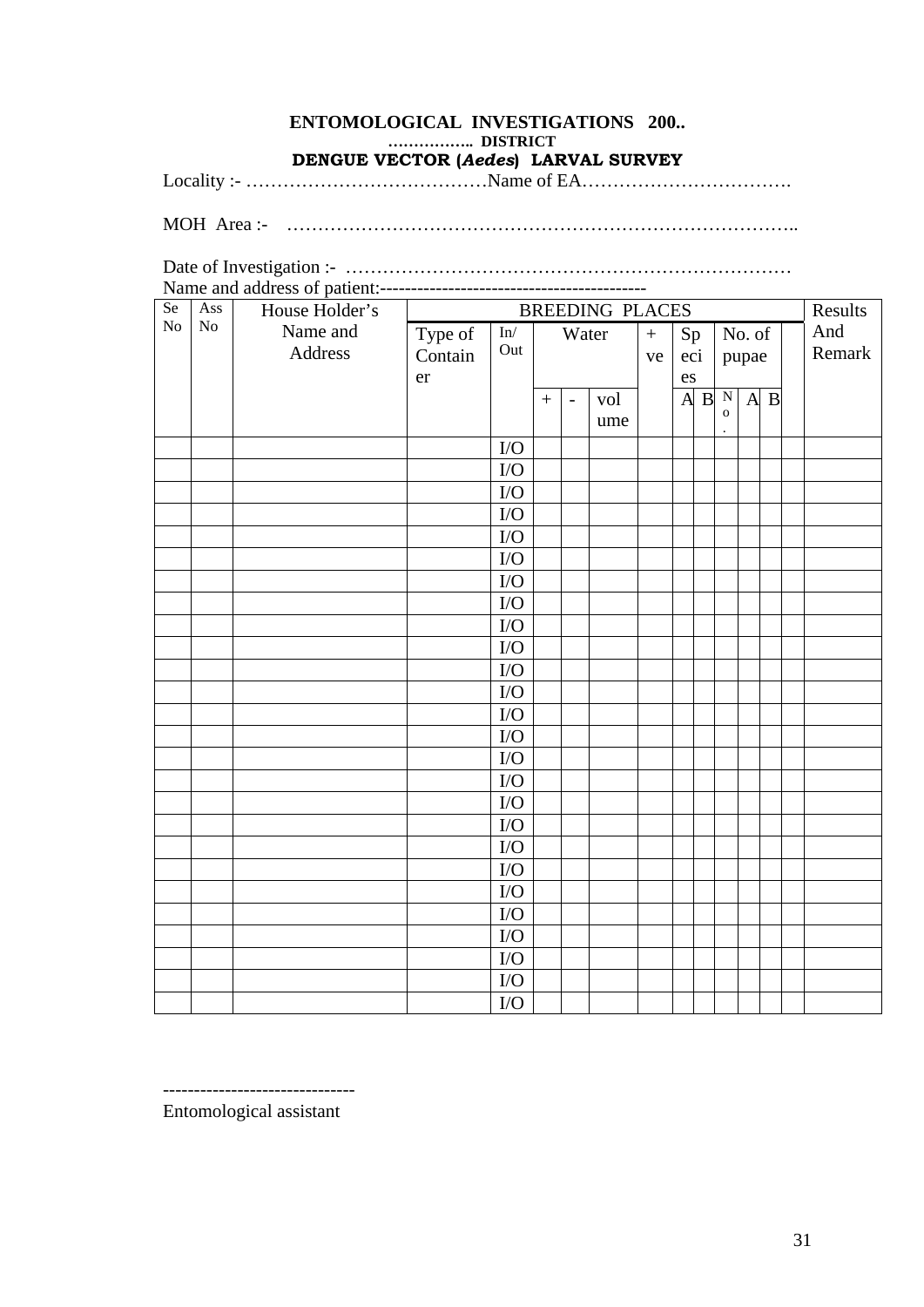# **ENTOMOLOGICAL INVESTIGATION 200---- Report of Larval surveys**

**------------ District** 

**Locality:------------------- MOH area-------------------- Date:------------------------- Name of patient:------------ Address:----------------------------------**

| of<br><b>Type</b> | No.      | No. positive for Ae. aegypti (A) and Ae. albopictus $(B)$ |   |    |  |  |  |
|-------------------|----------|-----------------------------------------------------------|---|----|--|--|--|
| premises          | examined |                                                           |   |    |  |  |  |
| Houses            |          | A                                                         | B | AB |  |  |  |
| Commercial        |          |                                                           |   |    |  |  |  |
| sites             |          |                                                           |   |    |  |  |  |
| Government        |          |                                                           |   |    |  |  |  |
| Institutions      |          |                                                           |   |    |  |  |  |
| Dumping           |          |                                                           |   |    |  |  |  |
| yards             |          |                                                           |   |    |  |  |  |
| Building sites    |          |                                                           |   |    |  |  |  |
| Others            |          |                                                           |   |    |  |  |  |
| (specify)         |          |                                                           |   |    |  |  |  |

#### **Summary of containers**

| Type of container     | No.      | No. positive for Aedes aegypti (A) and Ae. albopictus (B) |   |    |   |   |  |  |
|-----------------------|----------|-----------------------------------------------------------|---|----|---|---|--|--|
|                       | examined | A                                                         | B | AB | A | B |  |  |
| <b>INDOOR</b>         |          |                                                           |   |    |   |   |  |  |
| Flower vases          |          |                                                           |   |    |   |   |  |  |
| Water storage tanks   |          |                                                           |   |    |   |   |  |  |
| Water storage barrels |          |                                                           |   |    |   |   |  |  |
| Discardes receptacles |          |                                                           |   |    |   |   |  |  |
| <b>OUT DOOR</b>       |          |                                                           |   |    |   |   |  |  |
| <b>Tyres</b>          |          |                                                           |   |    |   |   |  |  |
| Water storage tanks   |          |                                                           |   |    |   |   |  |  |
| Water storage barrels |          |                                                           |   |    |   |   |  |  |
| Dicarded receptacles  |          |                                                           |   |    |   |   |  |  |
| Ornamental            |          |                                                           |   |    |   |   |  |  |
| Natural plants        |          |                                                           |   |    |   |   |  |  |
| Roof gutters          |          |                                                           |   |    |   |   |  |  |
| Others (specify)      |          |                                                           |   |    |   |   |  |  |
|                       |          |                                                           |   |    |   |   |  |  |

| <b>Index</b>    | ш | AВ |
|-----------------|---|----|
| House Index     |   |    |
| Container Index |   |    |
| Breauteu Index  |   |    |

Recommendation by the Regional Medical / Malaria Officer:---------------------------------------- ------------------------------------------------------------------------------------------------------------------

 $-$ 

------------------------------------------------------------------------------------------------------------------

---------

………………………………… RMO/ District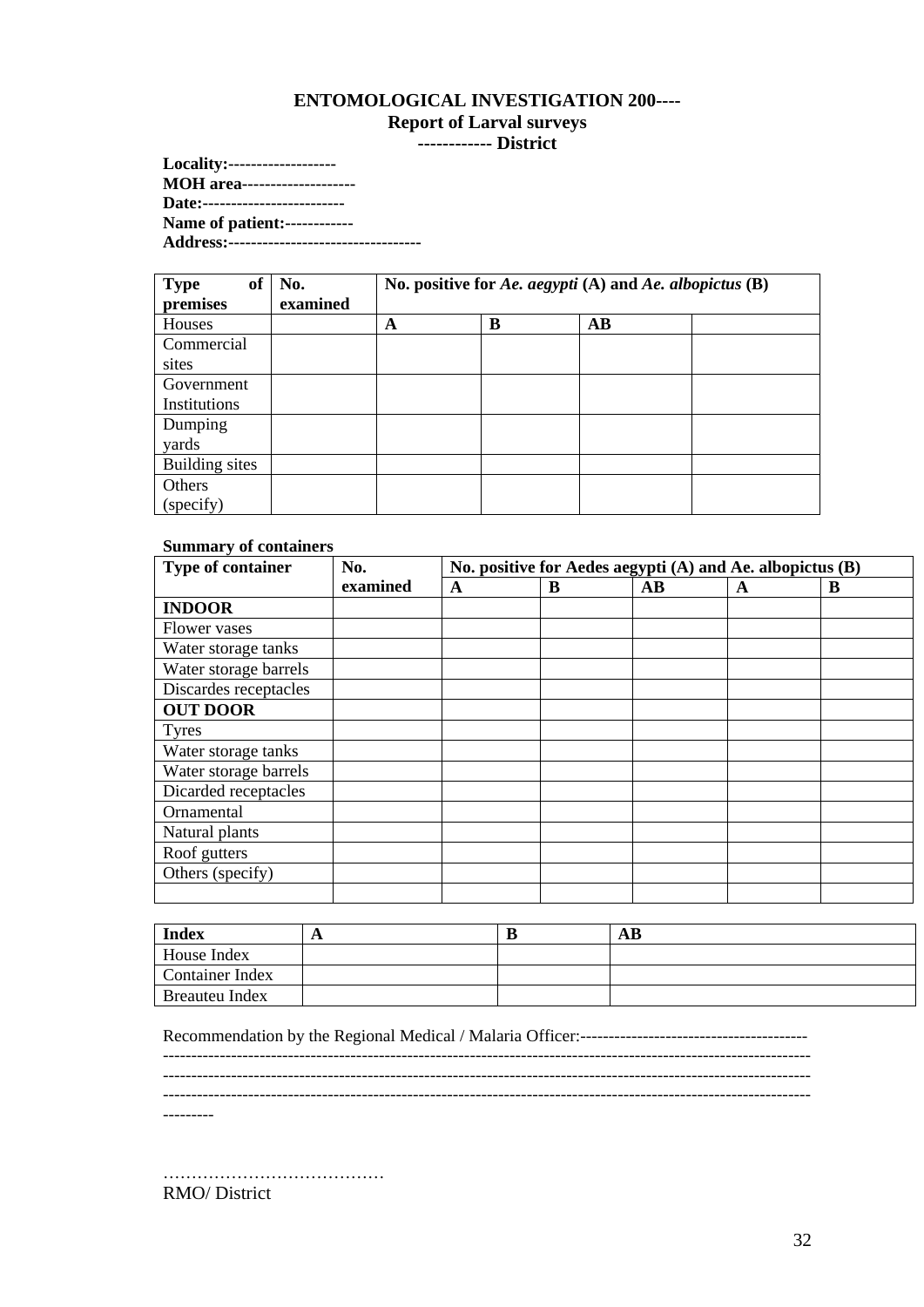### **Annexure B Guidelines for use of chemicals for vector control**

### **Space spraying**

**Objective of space sprays**: To reduce the adult female population and its longevity as quickly as possible as a supplementary measure for source reduction during outbreaks of dengue.

#### **Space spray treatments**

#### **Organization of the spray team**

A spray team should consist of one Public Health Inspector, a PHFO trained for space spraying and three Spray Machine Operators.

- The responsible officer (PHI or PHFO) of the spray unit should be present with the spray unit through out the activity for observation and attending to any emergency.
- All persons involved in the application of space spraying must wear overalls, protective gloves, suitable respirator, ear plugs, goggles, and boots.
- Filter of the respirator must be periodically changed.

#### **Pre-space spraying activities**

The steps listed below are to be followed in carrying out the space spraying of a designated area.

- The maps of the area to be sprayed must be studied carefully before the spraying operation begins.
- The area covered should be at least 200 metres within the radius of the house where the dengue case was located.
- Residents should be warned before the operation so that food is covered, fires extinguished, and pets are moved out together with the occupants.
- The most essential information about the operation area is the wind direction. Spraying should always be done from downwind to upwind, i.e. going against the direction of the wind.

#### **Information to be given to inhabitants**

- Time of spraying, for example 0800 to 1000 hours.
- All doors and windows should be opened.
- Dishes, food, fish tanks, and bird cages should be covered.
- Stay away from open doors and windows during spraying or temporarily leave the house and/or the sprayed area until the spraying is completed.
- Children or adults should not follow the spray squad from house to house.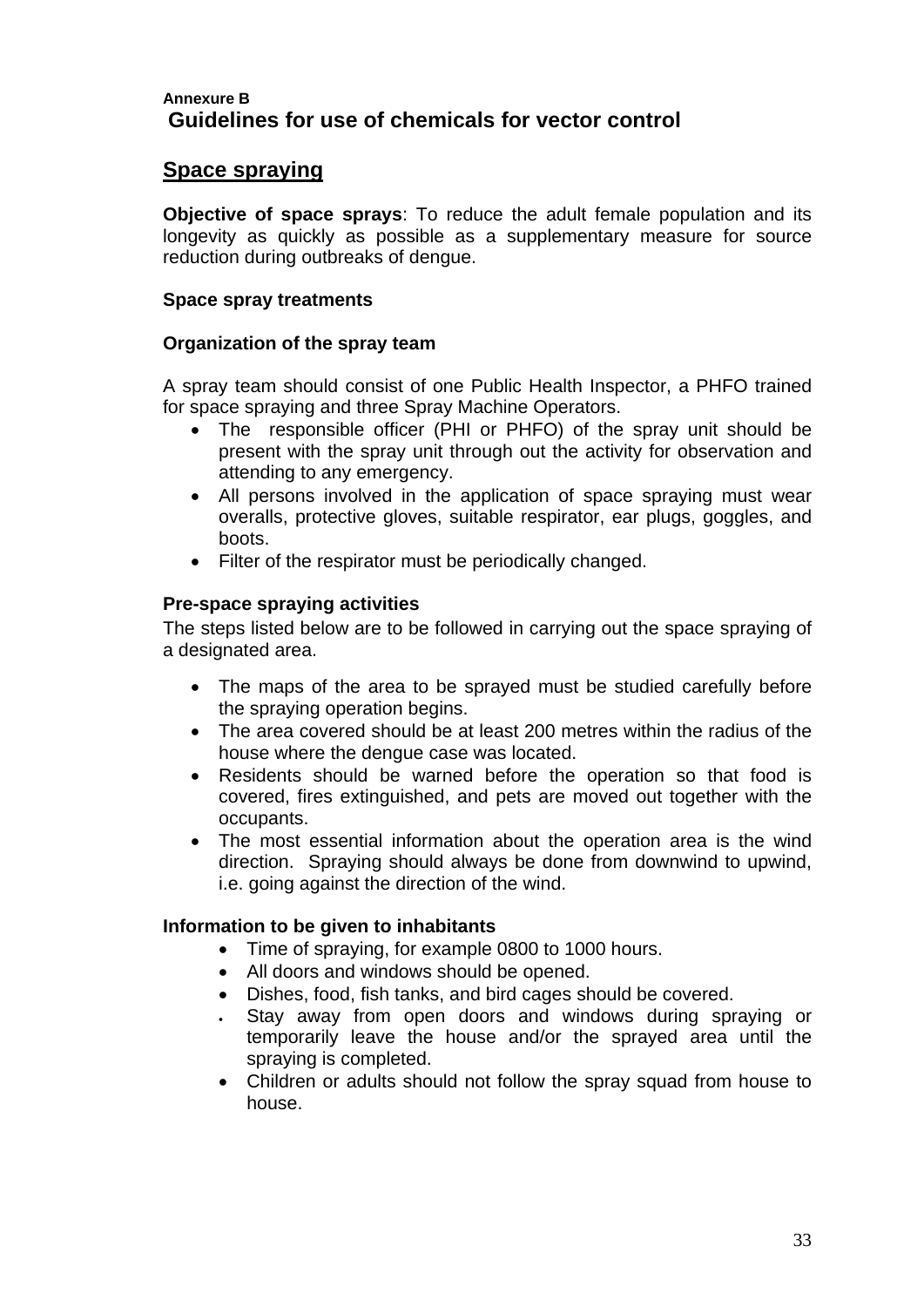To ensure proper quality of spraying the factors should be considered.

### **1. Optimum spraying conditions**

- Spraying should be done in the early morning and late evening hours as adult *Aedes* mosquitoes are most active at these hours.
- Spraying should not be done in the middle of the day, when the temperature is high as convection currents from the ground will prevent concentration of the spray close to the ground where adult mosquitoes are flying or resting, thus rendering the spray ineffective.
- Spraying should be carried out in steady winds ( 3-13 km/hr) while it shouldn't be carried out in strong windy conditions ( >13km/hr).
- In heavy rain, spraying should be stopped and the spray head of the ULV machine should be turned down to prevent water from entering the blower.
- Spraying is permissible during light showers as the mosquito activity increases with the relative humidity.

## **Timing of application**

Spraying should be carried out only when the right weather conditions are present and usually only at the prescribed time. These conditions are summarized below.

|             | <b>Most favourable</b><br>conditions                                       | <b>Average conditions</b>                                   |
|-------------|----------------------------------------------------------------------------|-------------------------------------------------------------|
| Time        | Early morning<br>(0600*-1000 hrs) or<br>late evening (1600-<br>1800 hours) | Early to mid-morning<br>or late afternoon.<br>early evening |
| Wind        | Steady, between 3-<br>13 km/hr                                             | $0-3$ km/hr                                                 |
| Rain        | No rain                                                                    | Light showers                                               |
| Temperature | Cool                                                                       | Mild                                                        |

\* For practical reasons spraying should be commenced at 0800 hrs.

# **Frequency of application**

The commencement and frequency of spraying generally recommended is as follows:

• Spraying should be started in an area (residential houses, offices, factories, schools) as soon as possible after a suspected DF/DHF case from that area is reported.

 Spraying should not be carried out if a period of over 2 weeks has lapsed since the case was detected, if no secondary cases have been reported.

• At least two treatments should be carried out within each breeding cycle of the mosquitoes (seven to ten days for *Aedes*). Therefore, a repeat spraying should be carried out within seven to ten days after the first spraying.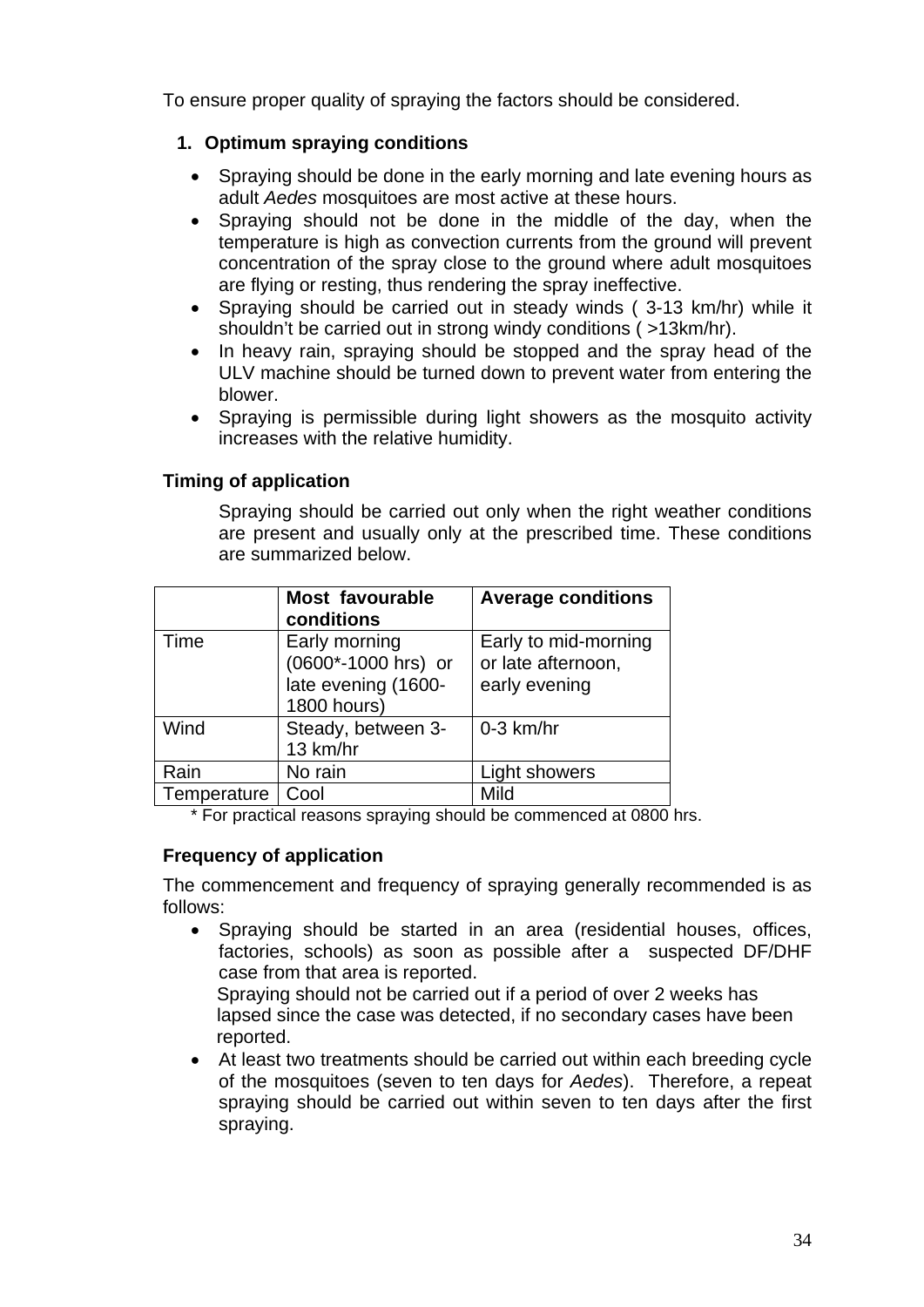## **Spraying Technique**

#### **Vehicle-mounted spraying**

- Doors and windows of houses and buildings in the area to be sprayed should be opened.
- The vehicle is driven at a steady speed of 6-8 km/hr (3.5-4.5 mile/hr) along the streets. Spray production should be turned off when the vehicle is stationery.
- When possible, spraying should be carried out along streets that are at right angles to the wind direction. Spraying should commence on the downwind side of the target area and progressively move upwind.
- In areas where the roads are narrow, and houses are close to the roadside, the spray head should be pointed directly towards the back of the vehicle.
- When there are inadequate roads to cover an area by the vehicle mounted fogging machine, additional hand operated fogging machines need to be utilised to spray the inaccessible houses.
- In dead-end roads, the spraying should be done only when the vehicle is coming out of the dead-end, not while going in.
- The spray head should be pointed at a  $45^\circ$  angle to the horizontal to achieve maximum throw of droplets.

#### **Hand operated (Portable) thermal fogging**

- Thermal fogging with hand operated thermal foggers should be done from house to house, always fogging from downwind to upwind.
- All windows and doors should be shut for half an hour after the fogging to ensure good penetration of the fog and maximum destruction of the target mosquitoes.
- In single-storey houses, fogging can be done from the front door or through an open window without having to enter every room of the house. All bedroom doors should be left open to allow dispersal of the fog throughout the house.
- In multi-storey buildings, fogging should be carried out from upper floors to the ground floor, and from the back of the building to the front to ensure the good visibility of the operator along his spraying path.
- When fogging outdoors, it is important to direct the fog at all possible mosquito resting sites, including hedges, covered drains, bushes, and tree-shaded areas.
- The most effective type of thermal fog for mosquito control is a medium/dry fog, i.e. it should just moisten the hand when the hand is passed quickly through the fog at a distance of about 2.5-3.0 meters in front of the fog tube. Adjust the fog setting so that oily deposits on the floor and furniture are reduced.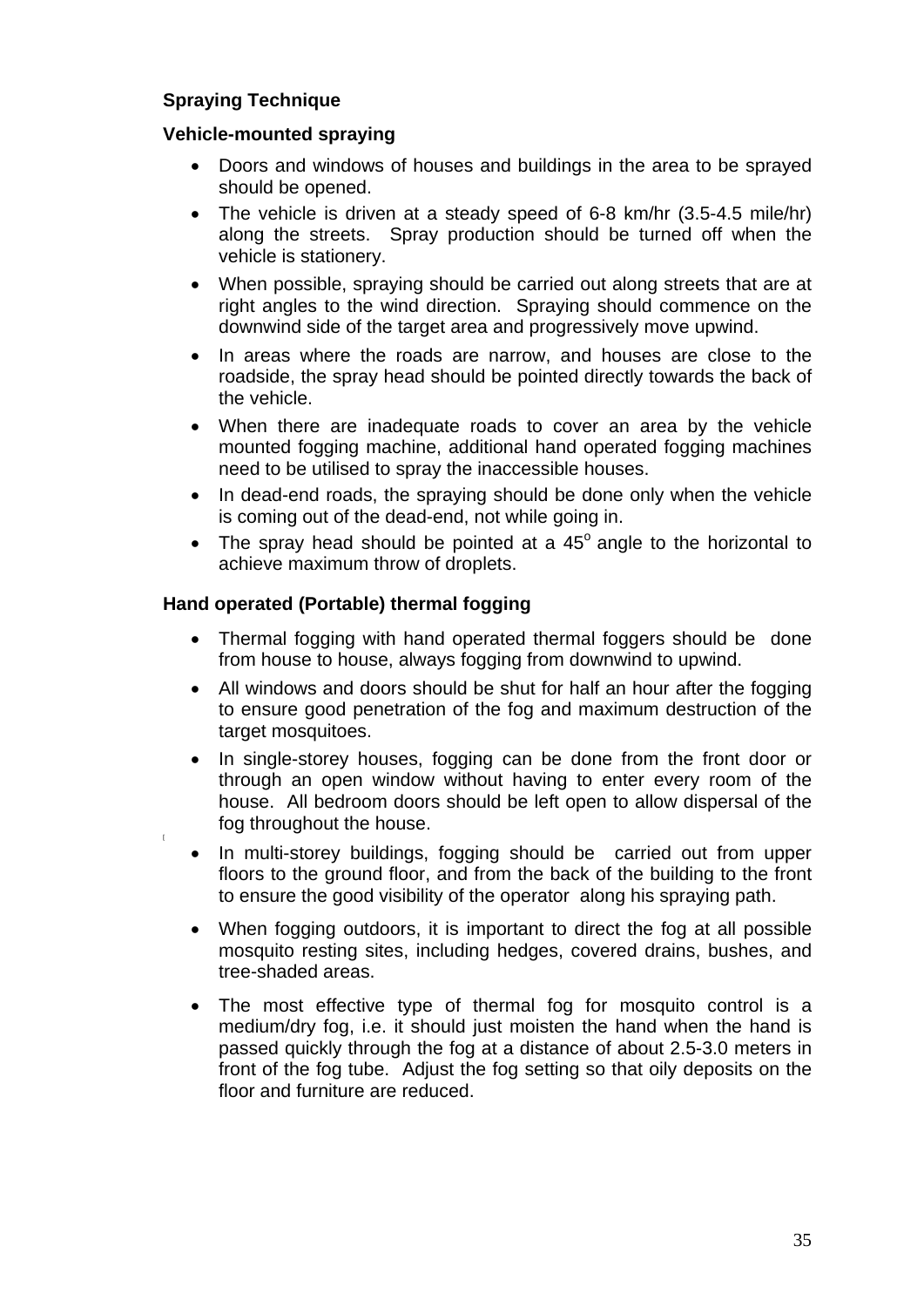#### **Back pack aerosol spraying with ULV attachments**

#### **House spraying technique**

- Stand 3-5 meters in front of the house and spray for 10 to 15 seconds, directing the nozzle towards all open doors, windows and eaves. If appropriate, turn away from the house and, standing in the same place, spray the surrounding vegetation for 10 to 15 seconds.
- If it is not possible to stand three meters from the house due to the closeness of houses and lack of space, the spray nozzle should be directed towards house openings, narrow spaces and upwards.
- While walking from house to house, hold the nozzle upwards so that particles can drift through the area. Do not point the nozzle towards the ground. In multi-storey houses spraying is carried out inside the houses.
- Spray particles drift through the area and into houses to kill mosquitoes which become irritated and fly into the particles. The settled deposits can be residual for several days to kill mosquitoes resting inside houses and on vegetation not exposed to the rain.
- This technique permits treatment of a house with an insecticide ranging from 1 to 25 grams in one minute. The dosage depends on the discharge rate, concentration of insecticide applied, and time it takes to spray the house.

#### **General Considerations**

To obtain correct dosage calibration of a machine should be done periodically, usually after 25 hours of operation, or at any time when major maintenance is performed. Machines should be calibrated in a way to ensure adherence of following parameters;

#### **1. Optimum droplet size :**

Optimum droplet size should be 10-30 mm.Teflon coated slides should be used to measure the droplet size of thermal fogging. Where water has been used to dilute the spray, water sensitive papers stripes can be used to collect droplet for sizing. Treating the water-sensitive paper with ethyl acetate will make the stains more permanent.

#### **2. Flow rate**:

When using hand operated thermal fogging machine, at a walking speed of 60 meters per minute, and with track spacing of 10 meters, 600  $\mathrm{m}^2$  can be sprayed in one minute. For an application rate of 0.5 litre per hectare, the flow rate must therefore be 30 ml/minute (500 ml – 0.06) calibrate.

Measurement of flow rate can be carried out by either

i. marking the level on the tank, then to spray for one minute and measure the volume of liquid needed to fill the tank back to the mark.

or

ii. Adding a measured volume of an insecticide, spray until the tank is empty and time how long it takes to spray the liquid.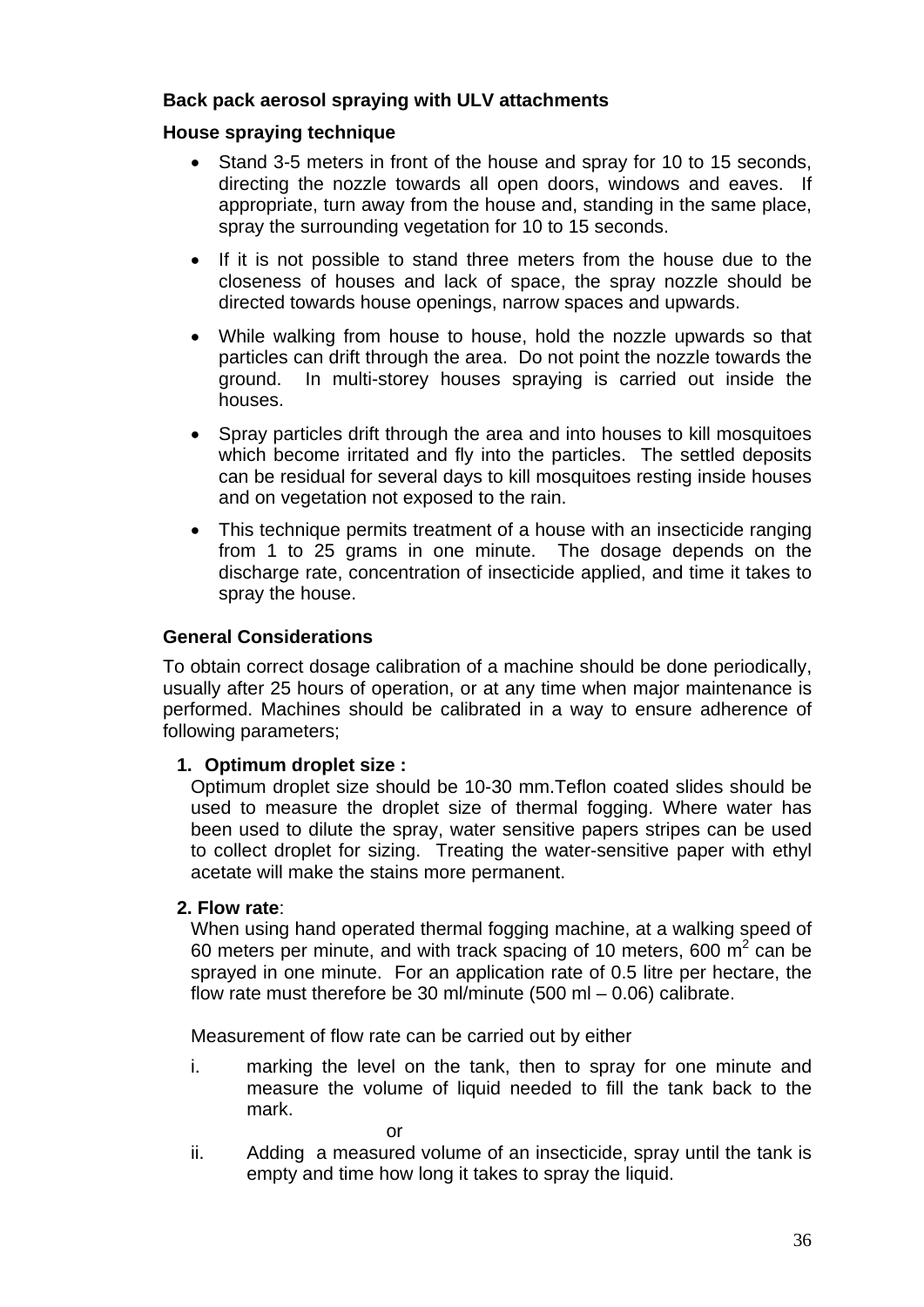### **Flow rate for vehicle mounted thermal foggers**

#### **Outdoor applications**

To calculate the output rate of vehicle-mounted equipment, following formula can be used.

### **OUT PUT RATE ( m2 / minute) = Vehicle speed (m/hour) X width of the track spacing (m)**

# **10000 m2 = 1 hectare**

If the insecticide label recommends an application rate of 0.5 litre of UL formulation per hectare, the flow rate must be adjusted to deliver 0.5 litre per minute.

#### **For ULV fogging machine**

#### **Indoor applications**

Time required for spraying a house can be calculated using the following formula:

#### **Target application rate (ml/hectare) X area of the house (hectare) flow rate (ml/min)**

#### **2. Spray concentration**

The WHO recommended targeted amount of active ingredient per unit area must remain within the specified range given below. Susceptibility/resistance levels of the recommended insecticide target species should be monitored regularly.

**Insecticides suitable as cold aerosol sprays and for thermal fogs for mosquito control** 

| <b>Insecticide</b> | Chemical <sup>a</sup> | Dosage of ai. <sup>b</sup> (g/ha) |                |
|--------------------|-----------------------|-----------------------------------|----------------|
|                    |                       | Cold                              | <b>Thermal</b> |
| Malathion          | ΟP                    | 112-693                           | 500-600        |
| Deltamethrin       | PY                    | $0.5 - 1.0$                       |                |
| Cypermethrin       | PΥ                    | $1 - 3$                           |                |
| Etofenprox         | PΥ                    | $10 - 20$                         | $10 - 20$      |

 $A^a$  PY = Synthetic pyrethroid, OP = organophosphorus,

 $b$  ai. = active ingredient

Source: WHO(1997), WHO/CTD/WHOPES/97.2

### **Evaluation of epidemic spraying**

Epidemic spraying can be evaluated using the following indicators

#### **I Parous rate:**

A parous rate of 10% or less in comparison to a much higher rate before spraying indicates the effectiveness of spraying

However, a low parous rate after spraying can occur in the absence of a marked reduction in vector density. This can be attributed to the emergence of a new population of mosquitoes which escaped the spray.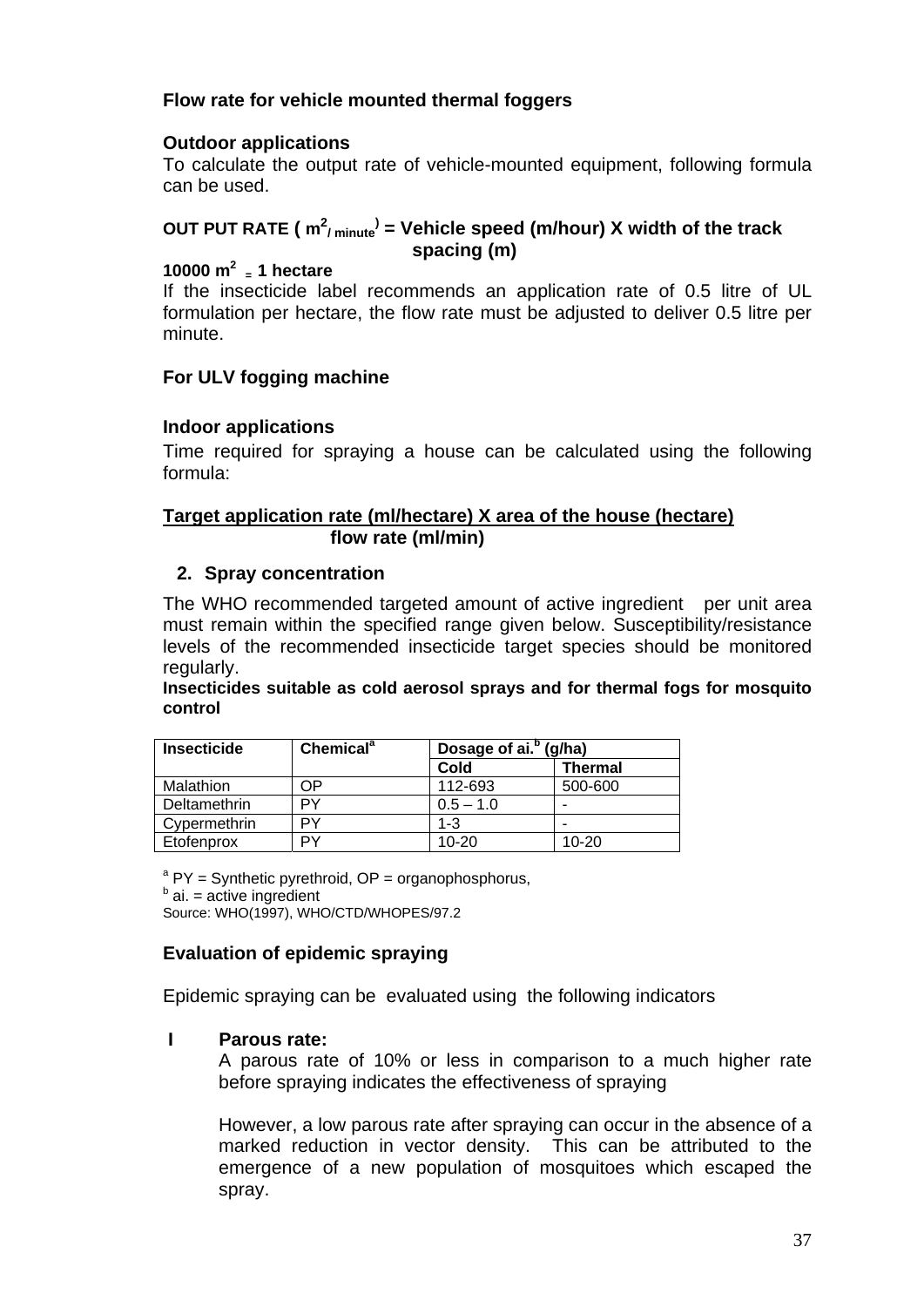#### **II Reduction in hospitalized cases**

A reduction in hospitalized cases after the incubation period of the disease in humans (about 5-7 days) has elapsed indicates the effectiveness of spraying.

#### **Use of Larvicides for Dengue Vector Control**

Temephos ( Abate) 1% granules can be used in water containers to kill mosquito larvae. If kept in a cloth sachet it will be more cost effective than direct application of granules in the water as the sachet can be reused after washing the water storage containers.

| Size of water container in<br>litres | Grams of 1% granules<br>required | No. of teaspoons required<br>assuming one teaspoon holds 5 g |
|--------------------------------------|----------------------------------|--------------------------------------------------------------|
| Less than 25                         | Less than 5                      | Pinch: small amount                                          |
|                                      |                                  | held between thumb and finger                                |
| 50                                   | 5                                |                                                              |
| 100                                  | 10                               |                                                              |
| 200                                  | 20                               | 4                                                            |
| 250                                  | 25                               | 5                                                            |
| 500                                  | 50                               | 10                                                           |
| 1000                                 | 100                              | 20                                                           |

**1 cubic meter = 1000 litres**